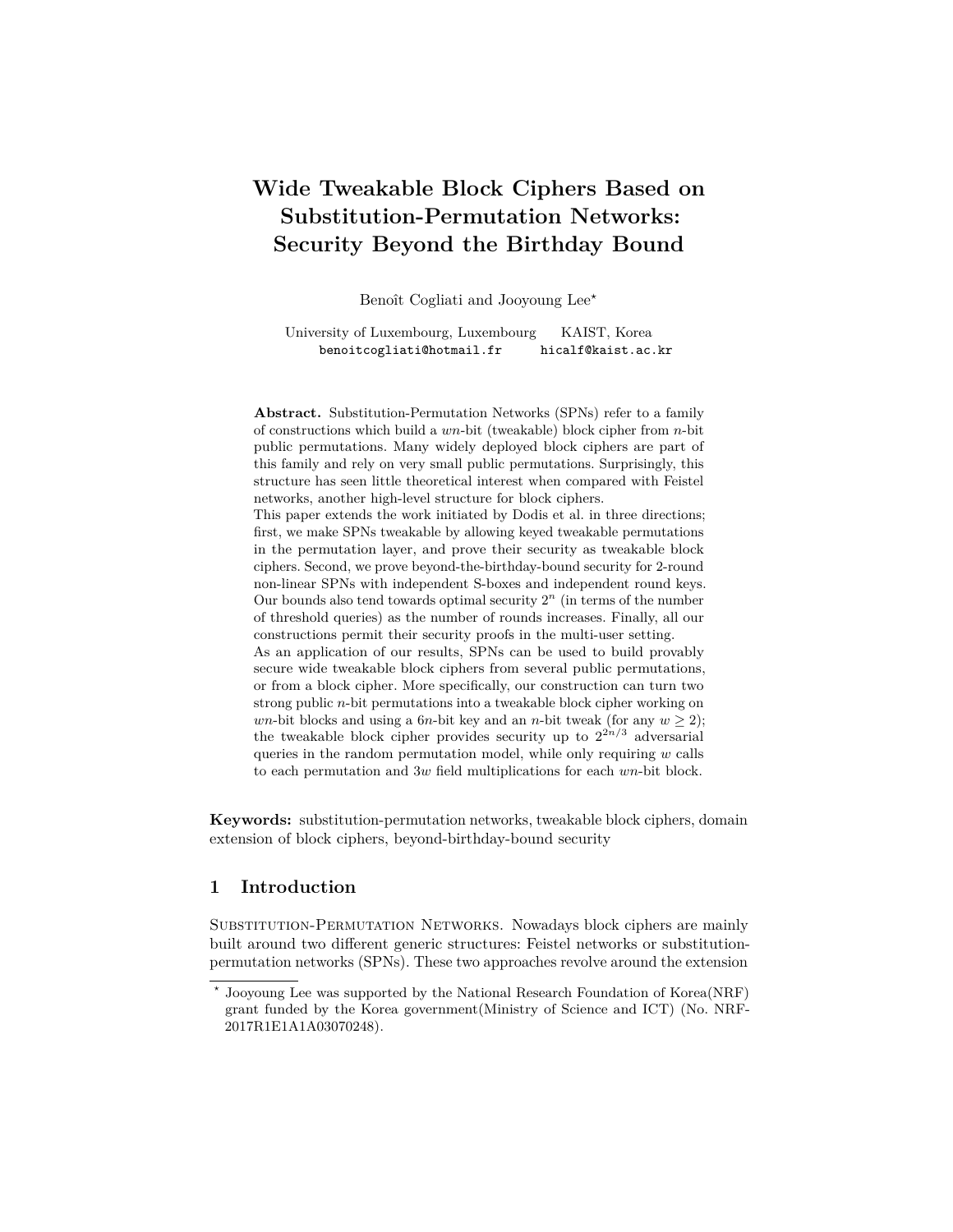of a "complex" function or permutation on a small domain to a keyed pseudorandom permutation on a larger domain by iterating several times simple rounds. SPNs start with a set of public permutations on the set of *n*-bit strings which are called S-boxes. These public permutations are then extended to a keyed permutation on *wn*-bit inputs for some integer *w* by iterating the following steps:

- 1. break down the state in *w n*-bit blocks;
- 2. compute an S-box on each block of the state;
- 3. apply a keyed permutation layer to the whole *wn*-bit state (which is also applied to the plaintext before the first round).

Many well-known block ciphers including AES, Serpent and PRESENT follow this approach. Proving the security of a particular concrete block cipher is currently beyond our techniques. Thus, the usual approach is to prove that the high-level structure is sound in a relevant security model. As for Feistel networks, a substantial line of work starting with Luby and Rackoff's seminal work [\[LR88\]](#page-26-0) and culminating with Patarin's results [\[Pat03,](#page-27-0) [Pat04\]](#page-27-1) proves optimal security with a sufficient number of rounds. Numerous other articles [\[Pat10,](#page-27-2) [HR10,](#page-26-1) [HKT11,](#page-26-2) [Tes14,](#page-27-3) [CHK](#page-25-0)<sup>+</sup>16] study the security of (variants of) Feistel networks in various security models. On the other hand, SPNs have comparatively seen very little interest which seems rather surprising.

Domain Extension of Block Ciphers. Block ciphers following the SPNs typically rely on very small S-boxes (e.g. an 8 bit S-box for the AES block ciphers). However, it is also possible to use another block cipher (with a fixed key) as "S-box" in order to extend the domain of the underlying block cipher, or to use a large permutation in order to obtain a wide block cipher. From this point of view, the substitution-permutation networks can also be understood as (tweakable) enciphering modes of operation (of a fixed input length). The tweakable enciphering modes of operations have applications to disk encryption that protects the confidentiality of data stored on a sector-addressable device such as a hard disk. In this scenario, the disk is divided into several sectors, and each sector, viewed as a wide block, should be encrypted and decrypted independently of each other. Non-linear 1-round SPNs with secret S-boxes have already been used to provide domain extension for block ciphers [\[CS06b,](#page-25-1) [Hal07\]](#page-26-3). These constructions provide the birthday bound security, while this level of security might not be desirable for an environment where stronger security is required.

#### **1.1 Our Contribution**

Security Proof Beyond the Birthday Bound. In this paper, we study the *r*-round SPN structure with independent S-boxes and independent round keys. Specifically, we focus on non-linear tweakable SPNs; the permutation layer accepts tweaks, while it is non-linear in the state, the key and the tweak.

In particular, we will focus on the case where  $w \geq 2$ , since, when  $w = 1$ , we recover the standard Even-Mansour construction that has already been the focus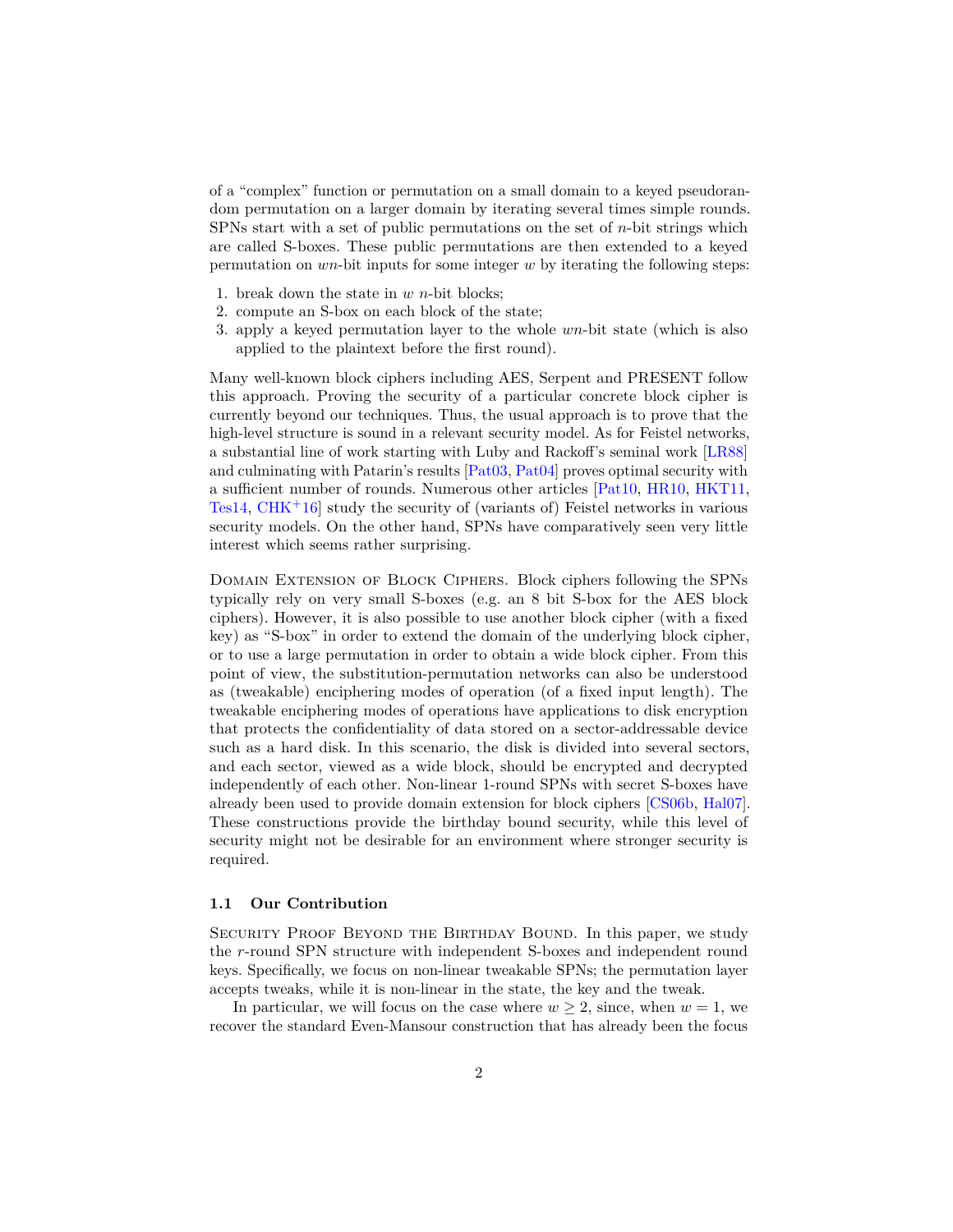of a long line of work (as briefly reviewed later). Our results can be seen as an extension of the work initiated by Dodis et al. [\[DKS](#page-25-2)<sup>+</sup>17] in three directions.

- 1. We make SPNs tweakable by allowing keyed tweakable permutations in the permutation layer, and prove their security as tweakable block ciphers.
- 2. We give security bounds both in the single-user and in the multi-user setting using the point-wise proximity [\[HT16\]](#page-26-4).
- 3. Most importantly, we prove beyond-the-birthday-bound security for 2-round non-linear SPNs with independent S-boxes and independent round keys using the H-coefficients technique [\[Pat08\]](#page-27-4). We also give an asymptotic analysis of non-linear SPNs using the coupling technique [\[MRS09,](#page-26-5) [HR10\]](#page-26-1). For  $r = 2s$ , we prove that *s*-round SPNs are secure as long as the number of adversarial queries is well below 2 *sn/*(*s*+1). Thus, as *s* grows, our bounds tend towards optimal security.

In our security proofs, the S-boxes are modeled as independent public random permutation oracles. Since security proofs in this model are typically given in the information theoretic sense, our results have inherent limits that the security proof cannot go beyond the size of the underlying S-boxes. The Even-Mansour cipher and its variants might provide a sufficient level of security, while such high-level abstractions are quite far from real block ciphers that are built on top of small S-boxes and permutation layers.

Application to Wide Tweakable Block Ciphers. Besides providing theoretical insights on SPN-based block ciphers, our results also have a practical interest in the context of domain extension for block ciphers and permutationbased cryptography. For example, if our construction is instantiated with two *n*-bit permutations and a tweakable permutation TBPE in the permutation layer (as defined in Section [2.2\)](#page-6-0), then we can build a wide tweakable block cipher with key space  $\{0,1\}^{6n}$ , tweak space  $\{0,1\}^n$  and message space  $\{0,1\}^{wn}$  for any integer  $w > 2$ . This tweakable block cipher requires *w* calls to each permutation and 3*w* field multiplications for each encryption/decryption call. The multi-user advantage of any adversary is shown to be small as long as the number of its queries is well below  $2^{2n/3}$ . This means that a 192 bit (resp. 384 bit) permutation or block cipher is sufficient to get a provably secure mode of operation as long as the number of adversarial queries is small in front of  $2^{128}$  (resp.  $2^{256}$ ). As far as we know, this is the first construction for domain extension of a block cipher/permutation that enjoys beyond birthday-bound security.

PERMUTATION-BASED CRYPTOGRAPHY. With the advent of sponge functions and the appearance of strong large permutations, we believe that the SPN construction becomes more relevant. Indeed, the S-boxes could be replaced with the Keccak permutation [\[BDPA09\]](#page-24-0) or with Gimli  $[BKL+17]$  $[BKL+17]$  to create a highly modular (tweakable) block cipher with a huge message space, while achieving provable security beyond the birthday bound. In this context, the random permutation model is meaningful and would be the counterpart of modeling a hash function in the random oracle model in public-key cryptography. This strategy provides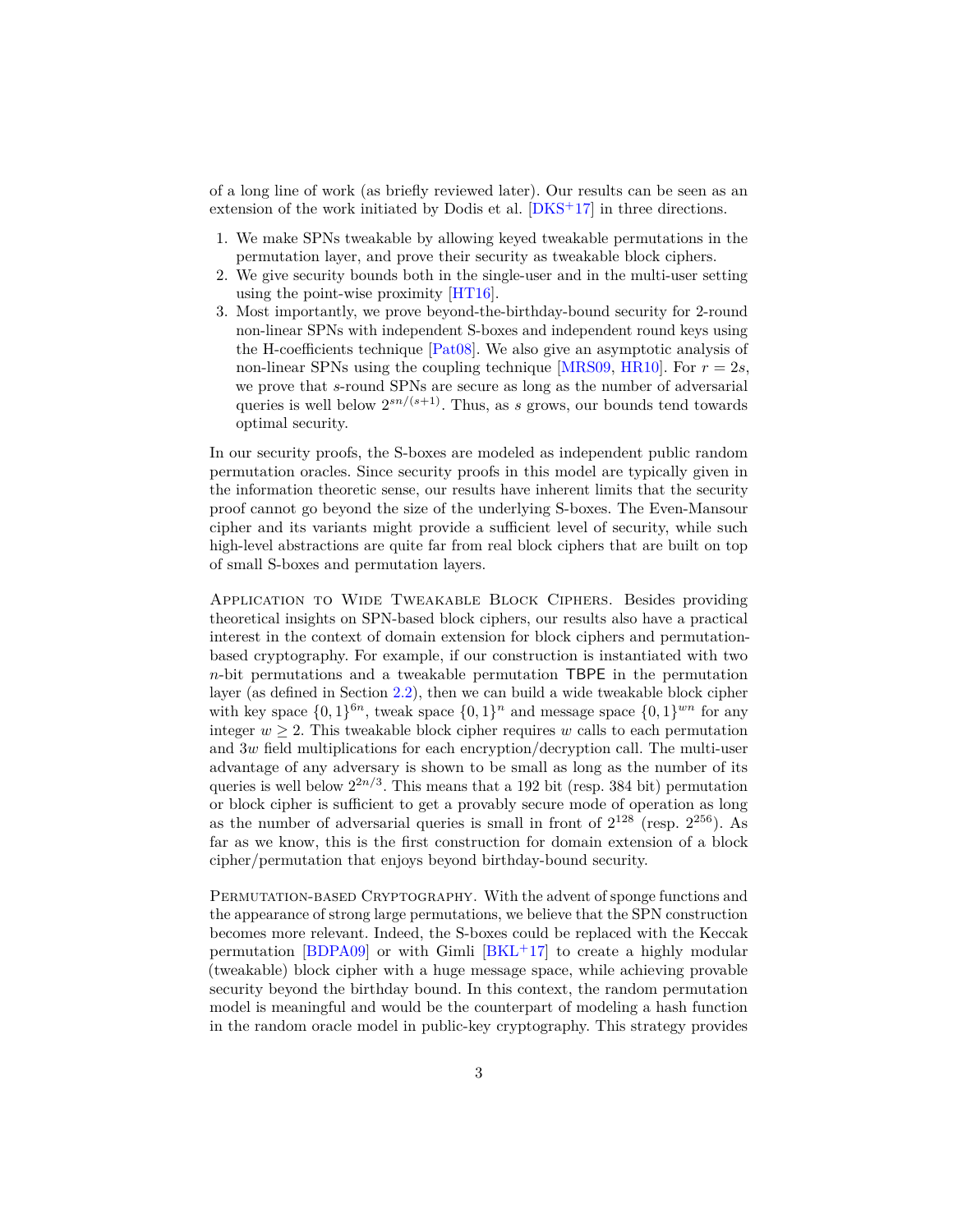good (although weaker than what is achieved in the standard model) arguments for the soundness of the design of an algorithm.

Open Problems. We conjecture that *r* rounds should actually be enough to prove security up to  $\mathcal{O}(2^{rn/(r+1)})$  adversarial queries. Proving it using combinatorial techniques seems very challenging and we leave it as an interesting open problem. We also leave as open problems the following questions:

- **–** can minimized variants of 2-round SPNs (i.e. with a single S-box and/or a single key) be proved to be secure up to roughly  $2^{2n/3}$  adversarial queries?
- **–** can we prove beyond-birthday-bound security for 4-round linear SPNs?
- **–** can we extend our construction so that one can handle messages of variable length or fixed-length that is not a multiple of the block length?
- **–** can we prove the tightness of our security bounds or matching attacks?

#### **1.2 Related Work**

Security of SPNs. The first articles investigating the security of SPNs focus on the case where S-boxes are secret. Iwata and Kurosawa [\[IK00\]](#page-26-6) showed an attack against 2-round SPNs and proved security for 3-round SPNs against non-adaptive adversaries when used with the linear permutation layer from the SERPENT block cipher.

Miles and Viola [\[MV15\]](#page-26-7) recently studied the security of various SPN-like block ciphers. They first proved security for SPNs with random and secret S-boxes. However, their bound gets worse as the number of rounds of the block cipher increases. They also analyze the security of several SPNs using the AES S-box against various classes of attacks, notably differential and linear attacks.

An important difference between our work and most previous work is that our S-boxes are made public. Very few papers focus on this setting. Dodis et al. [\[DSSL16\]](#page-25-3) studied the indifferentiability [\[MRH04\]](#page-26-8) of confusion-diffusion networks which can be seen as unkeyed SPNs. They provide positive results for five rounds and above. More recently, Dodis et al. [\[DKS](#page-25-2)<sup>+</sup>17] studied linear and non-linear SPNs using a single public S-box in the same model as ours. Precisely, they prove birthday bound security in the single user setting for 3-round linear SPNs and for 1-round non-linear SPNs.

The Even-Mansour Construction. As we already stated, the Even-Mansour construction [\[EM97\]](#page-25-4) can be seen as an SPN where  $w = 1$  and the permutation layer is instantiated by a simple XOR of the key. This construction has seen a lot of interest over the years, culminating with [\[CS14,](#page-25-5) [HT16\]](#page-26-4) where it was proved that the *r*-round Even-Mansour construction is secure up to roughly  $2^{rn/(r+1)}$  adversarial queries when the public S-boxes are uniformly random and independent permutations and the round keys are independent. Since this result is already optimal, we focus on the non-degenerate case  $w \geq 2$ . Chen et al.  $[CLL+14]$  $[CLL+14]$  also proved that several minimized variants of the 2-round Even-Mansour construction are also secure up to roughly 2 <sup>2</sup>*n/*<sup>3</sup> adversarial queries.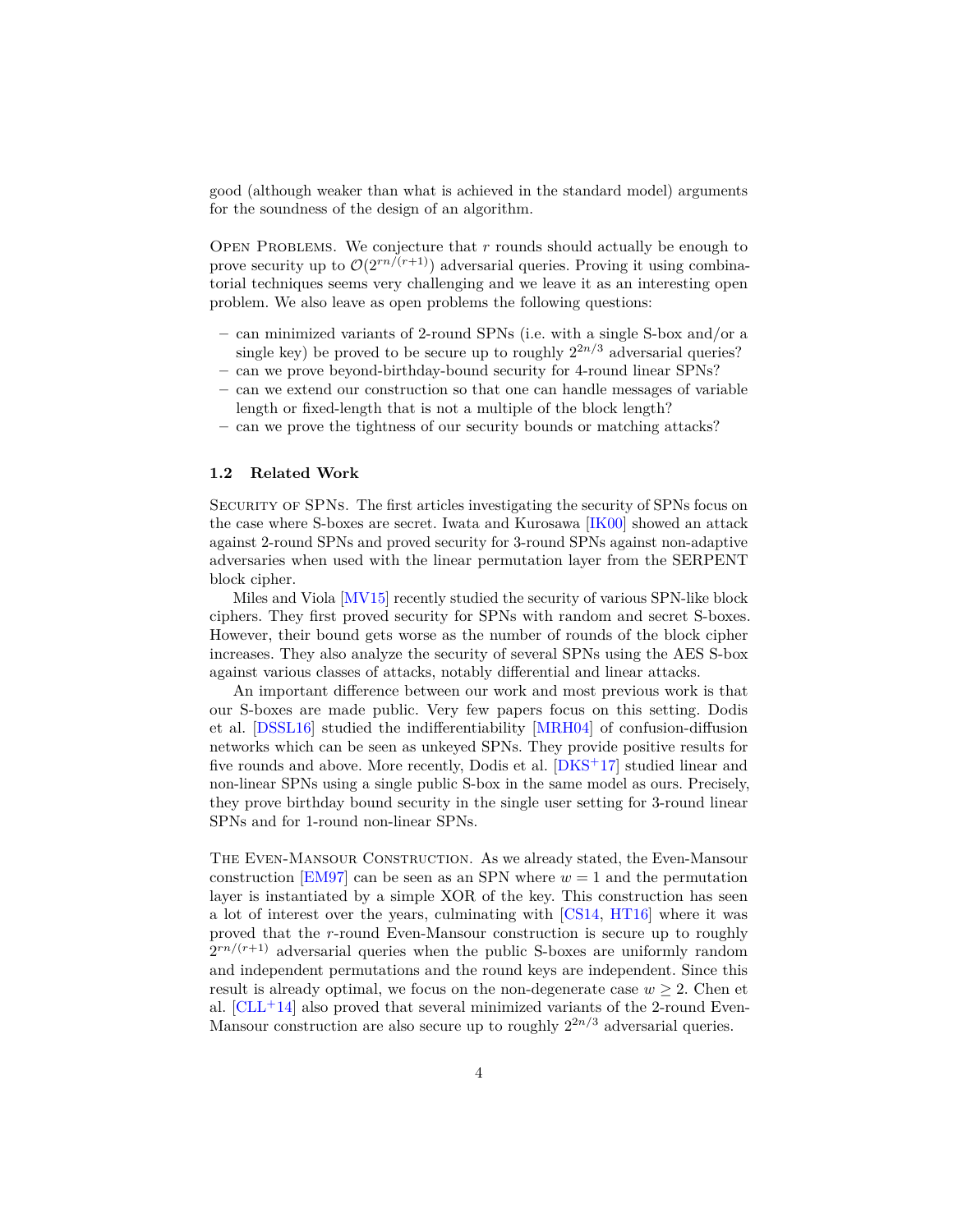Random Permutation Based Tweakable Block Ciphers. Our tweakable SPNs can be viewed as tweakable block ciphers based on public random permutations. It is easy to see that  $T : (h, t, x) \mapsto x \oplus h(t)$  is  $(\delta, \delta')$ -blockwise universal (as defined in Section [2\)](#page-4-0) if  $h$  is chosen from a  $\delta'$ -almost uniform and *δ*-almost XOR-universal hash family. So with this permutation layer (and with  $w = 1$ , we obtain the security bound for the Tweakable Even-Mansour constructions [\[CLS15\]](#page-25-7) in the multi-user setting. In this line of research, a number of efficient constructions have been proposed [\[GJMN16,](#page-25-8) [Men16\]](#page-26-9).

Tweakable Enciphering Modes of Operation. Various enciphering modes of operation have been proposed with application to disk encryption, where the design principles are classified into three approaches; encrypt-mix-encrypt [\[HR03,](#page-26-10) [HR04,](#page-26-11) [Hal04\]](#page-26-12), hash-ECB-hash [\[CS06b,](#page-25-1) [Hal07\]](#page-26-3), and hash-CTR-hash [\[WFW05,](#page-27-5) [CS06a,](#page-25-9) [FM07\]](#page-25-10). All these constructions typically accept inputs of variable length, and their security is proved up to the birthday bound in the secret permutation model. Our constructions based on 2-round SPNs can be viewed as extending the hash-ECB-hash approach, or more precisely, the hash-ECB-hash-ECB-hash approach. We do not consider the way of handling inputs of variable length, while it might not be a critical requirement for certain applications such as disk encryption.

From a theoretical point of view, balanced Feistel ciphers have been studied as domain extending constructions for an ideal cipher (resp. a tweakable block cipher), and their security has been analyzed within the indifferentiability (resp. indistinguishability) framework [\[CDMS10\]](#page-25-11).

## <span id="page-4-0"></span>**2 Preliminaries**

Throughout this work, we fix positive integers *w* and *n*; an element *x* in  $\{0,1\}^{wn}$ can be viewed as a concatenation of *w* blocks, each of which is of length *n*. The *i*-th block of this representation will be denoted  $x_i$  for  $i = 1, \ldots, w$ , so we have

$$
x = x_1||x_2||\cdots||x_w,
$$

sometimes written as  $x = (x_1, \ldots, x_w)$ .

For a set R and an integer  $s \geq 1$ ,  $R^{*s}$  denotes the set of all sequences that consists of *s* pairwise distinct elements of *R*. For any integer *r* such that  $r \geq s$ , we will write  $(r)_s = r!/(r - s)!$ . If  $|R| = r$ , then  $(r)_s$  becomes the size of  $R^{*s}$ . The sets of non-negative integers and non-negative real numbers are denoted N and  $\mathbb{R}^{\geq 0}$ , respectively.

The following inequality will be used in our security proof.

<span id="page-4-1"></span>**Lemma 1.** Let *m* be an integer and let *x* be a real number such that  $m \geq 2$  and  $-1 \leq x < \frac{1}{m-1}$ . Then one has

$$
(1+x)^m \le 1 + \frac{mx}{1 - (m-1)x}.
$$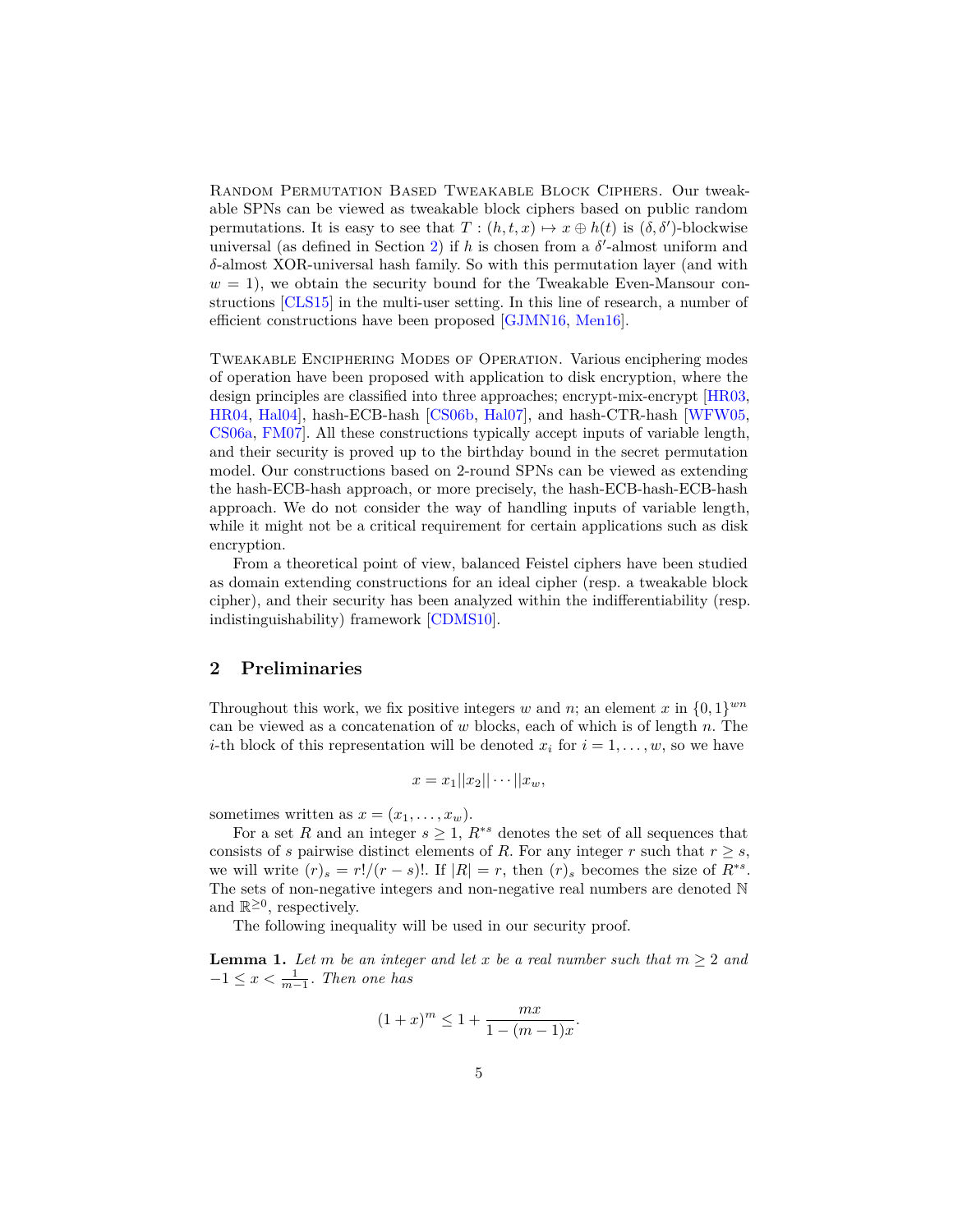*Proof.* The inequality holds since

$$
(1+x)^m \le \frac{1+x}{(1-x)^{m-1}} \le \frac{1+x}{1-(m-1)x} = 1 + \frac{mx}{1-(m-1)x}.
$$

#### **2.1 Tweakable Substitution-Permutation Networks**

TWEAKABLE PERMUTATIONS. For an integer  $m \geq 1$ , the set of all permutations on  $\{0,1\}^m$  will be denoted Perm $(m)$ . A tweakable permutation with tweak space T and message space X is a mapping  $\tilde{P}: \mathcal{T} \times \mathcal{X} \to \mathcal{X}$  such that, for any tweak  $t \in \mathcal{T}$ ,

$$
x \mapsto P(t, x)
$$

is a permutation of  $X$ . The set of all tweakable permutations with tweak space  $\mathcal{T}$  and message space  $\{0,1\}^m$  will be denoted  $\widetilde{\operatorname{Perm}}(\mathcal{T}, m)$ .

A keyed tweakable permutation with key space  $K$ , tweak space  $\mathcal T$  and message space  $\mathcal X$  is a mapping  $T : \mathcal K \times \mathcal T \times \mathcal X \to \mathcal X$  such that, for any key  $k \in \mathcal K$ ,

$$
(t, x) \mapsto T(k, t, x)
$$

is a tweakable permutation with tweak space  $\mathcal T$  and message space  $\mathcal X$ . We will sometimes write  $T(k, t, x)$  as  $T_k(t, x)$  or  $T_{k,t}(x)$ . For an integer  $s \geq 1$ , let  $\mathbf{t} = (t_1, \ldots, t_s) \in \mathcal{T}^s$ , and let  $\mathbf{x} = (x_1, \ldots, x_s) \in (\mathcal{X})^{*s}$ . We will write  $(T(k, t_i, x_i))_{1 \leq i \leq s}$  as  $T_k(\mathbf{t}, \mathbf{x})$  or  $T_{k, \mathbf{t}}(\mathbf{x})$ .

Tweakable SPNs. For fixed parameters *w* and *n*, let

$$
T: \mathcal{K} \times \mathcal{T} \times \{0, 1\}^{wn} \longrightarrow \{0, 1\}^{wn}
$$

be a keyed tweakable permutation with key space  $K$ , tweak space  $\mathcal T$  and message space  $\{0, 1\}^{wn}$ .

For a fixed number of rounds *r*, an *r*-round substitution-permutation network (SPN) based on *T*, denoted SP*<sup>T</sup>* , takes as input a set of *n*-bit permutations  $\mathcal{S} = (S_1, \ldots, S_r)$ , and defines a keyed tweakable permutation  $\mathsf{SP}^T[\mathcal{S}]$  operating on *wn*-bit blocks with key space  $K^{r+1}$  and tweak space  $\mathcal{T}$ : on input  $x \in \{0,1\}^{wn}$ , key  $\mathbf{k} = (k_0, k_1, \dots, k_r) \in \mathcal{K}^{r+1}$  and tweak  $t \in \mathcal{T}$ , the output of  $\mathsf{SP}^T[\mathcal{S}]$  is computed as follows (see also Fig. [1\)](#page-6-1).

$$
y \leftarrow x
$$
  
\n**for**  $i \leftarrow 1$  to  $r$  **do**  
\n
$$
y \leftarrow T_{k_{i-1},t}(y)
$$
  
\n**Break**  $y = y_1 || \cdots || y_w$  into *n*-bit blocks  
\n
$$
y \leftarrow S_i(y_1) || \cdots || S_i(y_w)
$$
  
\n
$$
y \leftarrow T_{k_r,t}(y)
$$
  
\n**return**  $y$ 

*Remark 1.* Both of the permutation layer *T* and the entire construction  $SP<sup>T</sup>$  can be viewed as keyed tweakable permutations. However, *T* will typically be built upon non-cryptographic operations such as filed multiplications, while  $SP<sup>T</sup>$  are based on S-boxes which are modeled as public random permutations.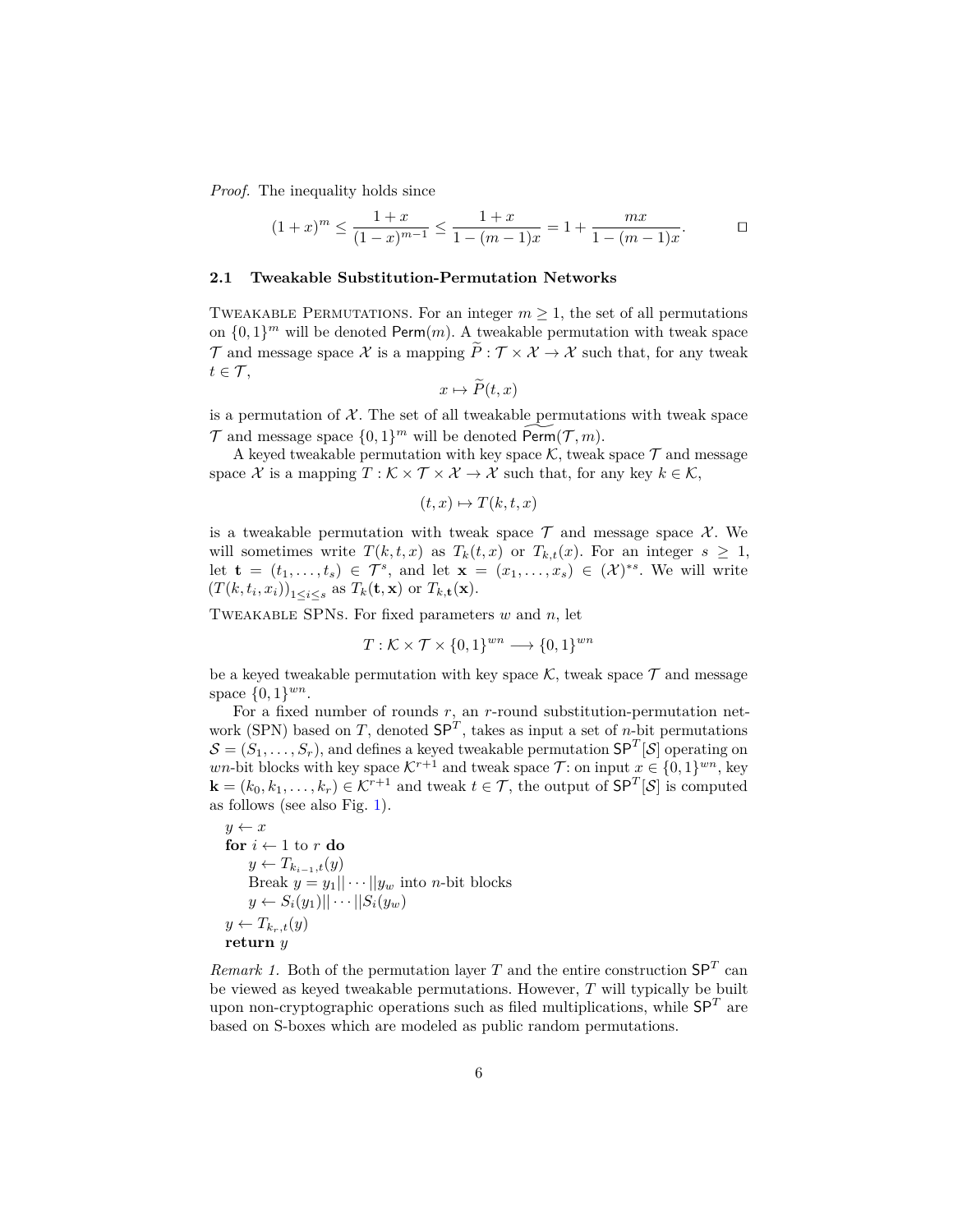

<span id="page-6-1"></span>**Fig. 1.** A 2-round tweakable SPN with  $w = 4$ . The input and output blocks of the SPN are represented as  $x = x_1 ||x_2||x_3||x_4$  and  $y = y_1 ||y_2||y_3||y_4$ , respectively.

Blockwise Universal Tweakable Permutations. A keyed tweakable permutation

$$
T: \mathcal{K} \times \mathcal{T} \times \{0, 1\}^{wn} \longrightarrow \{0, 1\}^{wn}
$$

is called  $(\delta, \delta')$ -blockwise universal if the following hold.

1. For all distinct  $(t, x, i), (t', x', i') \in \mathcal{T} \times \{0, 1\}^{wn} \times \{1, \ldots, w\}$ , we have

$$
\Pr\left[k \stackrel{\$}{\leftarrow} \mathcal{K}: T_{k,t}(x)_i = T_{k,t'}(x')_{i'}\right] \leq \delta.
$$

2. For all  $(t, x, i, c) \in \mathcal{T} \times \{0, 1\}^{wn} \times \{1, ..., w\} \times \{0, 1\}^n$ , we have

$$
\Pr\left[k \stackrel{\$}{\leftarrow} \mathcal{K} : T_{k,t}(x)_i = c\right] \leq \delta'.
$$

Since each pair of key  $k \in \mathcal{K}$  and tweak  $t \in \mathcal{T}$  defines a permutation  $T_{k,t}$  on  $\{0,1\}^{wn}$ , one can define a keyed tweakable permutation

$$
T^{-1}: \mathcal{K} \times \mathcal{T} \times \{0,1\}^{wn} \longrightarrow \{0,1\}^{wn}
$$

such that  $T^{-1}(k, t, x) = (T_{k,t})^{-1}(x)$ . If *T* and  $T^{-1}$  are both  $(\delta, \delta')$ -blockwise universal, then *T* is called  $(\delta, \delta')$ -super blockwise universal.

#### <span id="page-6-0"></span>**2.2 An Efficient Super Blockwise Tweakable Universal Permutation**

In this section, we show that an efficient xor-blockwise universal construction, dubbed BPE, proposed by Halevi [\[Hal07\]](#page-26-3) can be made tweakable with a slight modification. Assuming  $2^n \geq w+3$ , let **F** denote a finite field with  $2^n$  elements. For each  $k \in \mathbb{F}$ , define a  $w \times w$  matrix over  $\mathbb{F}$ ,  $M_k =$ <sup>def</sup>  $A_k + I$ , where *I* is the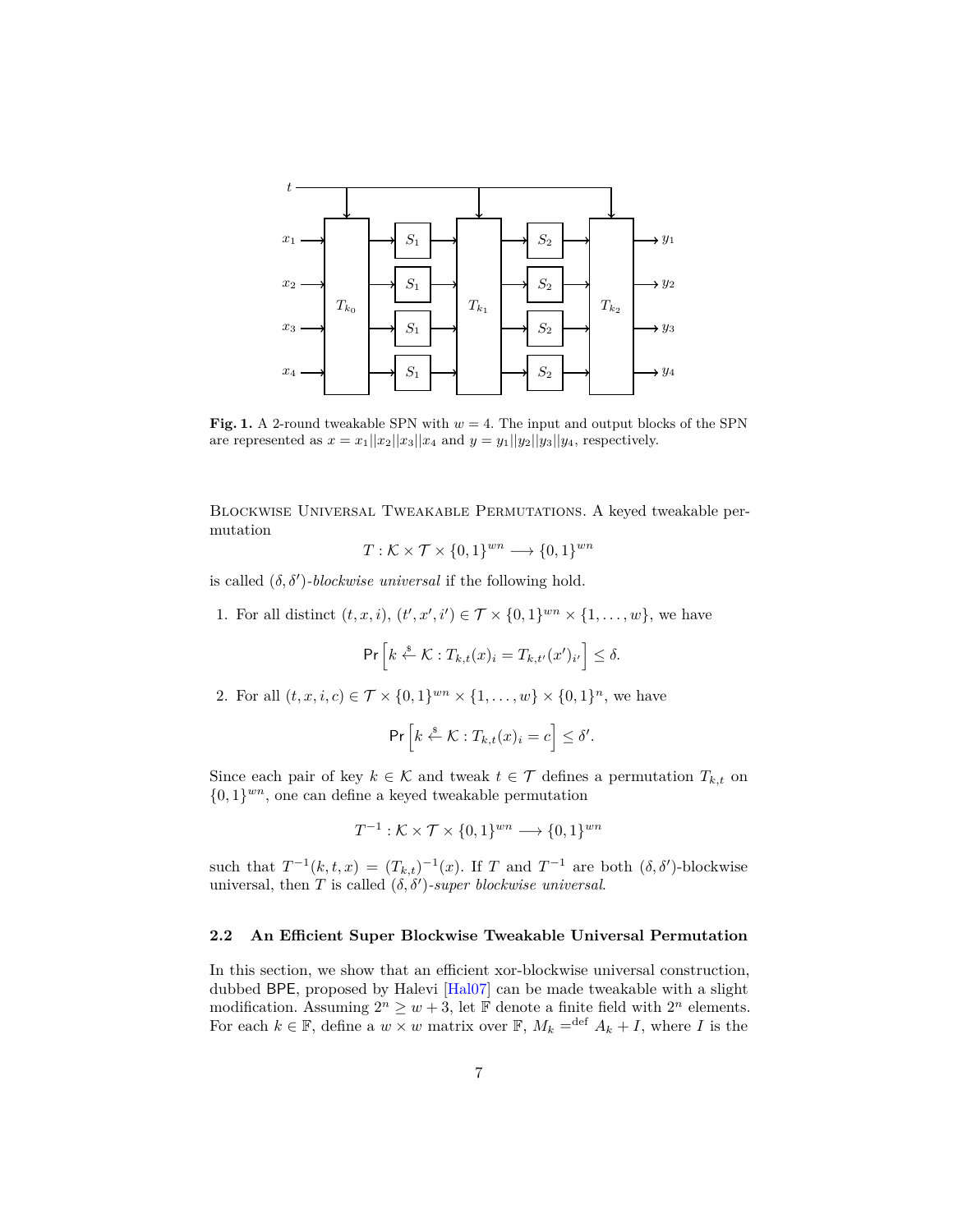identity matrix and

$$
A_k = \begin{bmatrix} k & k^2 & k^w \\ k & k^2 & k^w \\ & \ddots & \\ k & k^2 & k^w \end{bmatrix}.
$$

Precisely,  $(A_k)_{i,j} = k^j$  for  $1 \leq i, j \leq w$ . Let z be a primitive element of F, and let

$$
\mathcal{K} = \left\{ k \in \mathbb{F} : \sum_{i=0}^{w} k^i \neq 0 \right\} \times \mathbb{F}.
$$

Then BPE is defined as follows.

BPE: 
$$
\mathcal{K} \times \{0, 1\}^{wn} \longrightarrow \{0, 1\}^{wn}
$$
  
 $((k, k'), x) \longmapsto M_k x \oplus a_{k'}$ ,

where we identify  $x \in \{0,1\}^{wn}$  with a *w*-dimensional column vector over  $\mathbb{F}$ , and

$$
a_{k'} = \begin{bmatrix} k' \\ zk' \\ \vdots \\ z^{w-1}k' \end{bmatrix}.
$$

It is easy to check that  $M_k$  is invertible if  $\sum_{i=0}^w k^i \neq 0$ ; precisely,

$$
M_k^{-1} = I \oplus \frac{A_k}{k^*},
$$

where  $k^* = \text{def } \sum_{i=0}^w k^i$ . For any  $(k, k') \in \mathcal{K}$ , BPE<sub>k,k'</sub> is also invertible with

$$
\mathsf{BPE}_{k,k'}^{-1}(x) = M_k^{-1}(x \oplus a_{k'})
$$

for any  $x \in \{0,1\}^{wn}$ . Halevi [\[Hal07\]](#page-26-3) also proved that for any pair of distinct  $(x, i), (x', i') \in \{0, 1\}^{wn} \times \{1, \ldots, w\}$  and  $\Delta \in \{0, 1\}^n$ ,

$$
\Pr\left[(k,k') \stackrel{\$}{\leftarrow} \mathcal{K} : \mathsf{BPE}_{k,k'}(x)_i \oplus \mathsf{BPE}_{k,k'}(x')_{i'} = \Delta\right] \le \frac{w}{2^n - w},
$$
\n
$$
\Pr\left[(k,k') \stackrel{\$}{\leftarrow} \mathcal{K} : \mathsf{BPE}_{k,k'}^{-1}(x)_i \oplus \mathsf{BPE}_{k,k'}^{-1}(x')_{i'} = \Delta\right] \le \frac{w}{2^n - w}.
$$
\n(1)

For a fixed  $(x, i, c) \in \{0, 1\}^{wn} \times \{1, ..., w\} \times \{0, 1\}^n$ ,  $BPE_{k, k'}(x)_i = c$  implies that

<span id="page-7-0"></span>
$$
\sum_{j=1}^{w} x_j k^j \oplus x_i \oplus z^{i-1} k' = c,
$$

which holds with probability  $\frac{1}{2^n}$  over a random choice of  $(k, k') \in \mathcal{K}$ . On the other hand,  $\mathsf{BPE}_{k,k'}^{-1}(x)_i = c$  implies that

$$
\left(z^{i-1} \oplus \frac{1}{k^*} \sum_{j=1}^w z^{j-1} k^j\right) k' \oplus \left(c \oplus x_i \oplus \frac{1}{k^*} \sum_{j=1}^w x_j k^j\right) = 0.
$$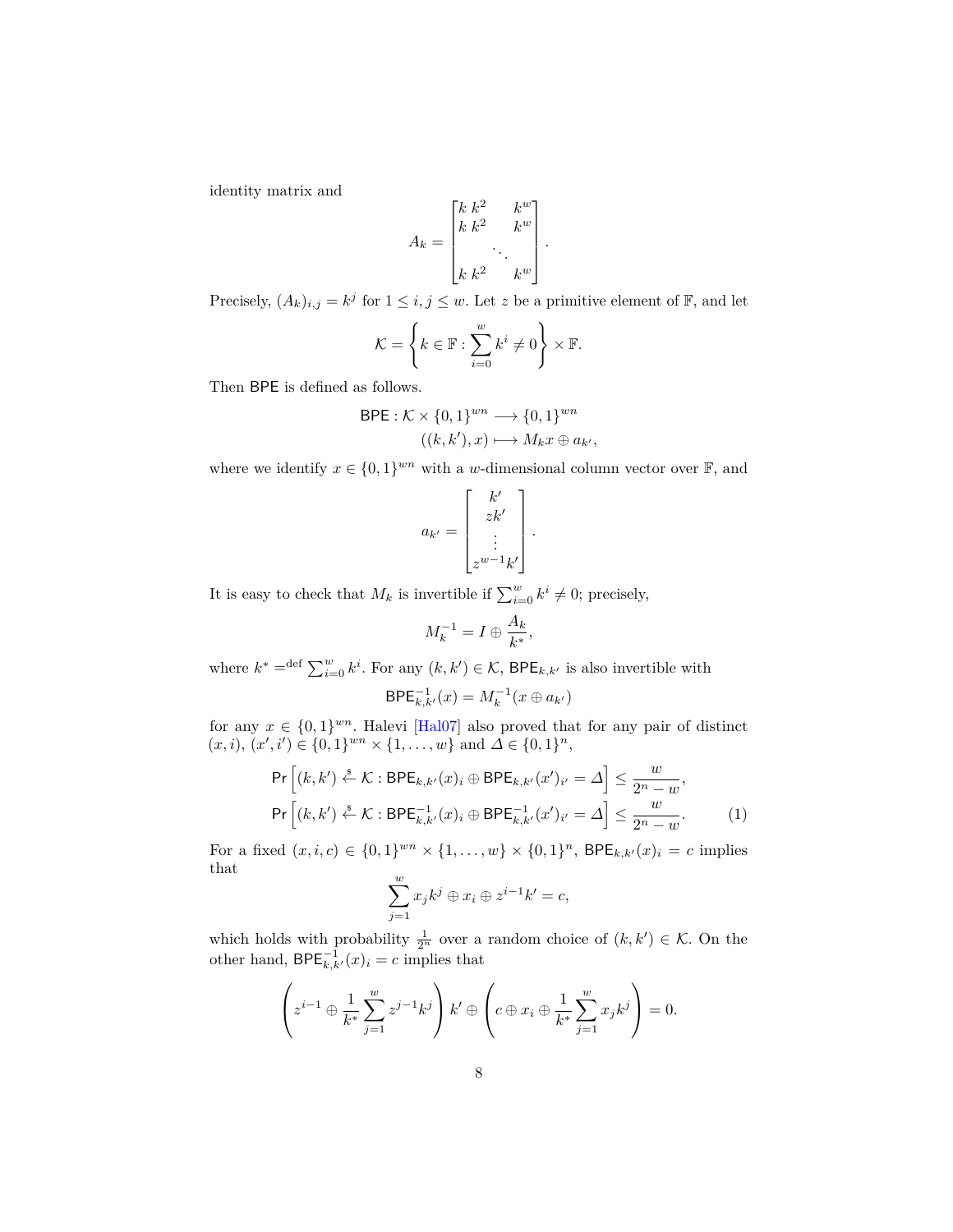This equation holds with probability at most  $\frac{w}{2^n - w} + \frac{1}{2^n}$ . To summarize, we have

$$
\Pr\left[(k, k') \stackrel{\$}{\leftarrow} \mathcal{K} : \mathsf{BPE}_{k, k'}(x)_i = c\right] \le \frac{1}{2^n},
$$
\n
$$
\Pr\left[(k, k') \stackrel{\$}{\leftarrow} \mathcal{K} : \mathsf{BPE}_{k, k'}^{-1}(x)_i = c\right] \le \frac{w+1}{2^n - w}.
$$
\n(2)

Now we define a tweakable variant of BPE, dubbed TBPE (for Tweakable Blockwise Polynomial-Evaluation), with tweak space  $\mathcal{T} = \{0, 1\}^n$  as follows.

$$
\begin{aligned} \mathsf{TBPE}: \mathcal{K} \times \mathcal{T} \times \{0, 1\}^{wn} &\longrightarrow \{0, 1\}^{wn} \\ ((k, k'), t, x) &\longmapsto M_k(x \oplus b_t) \oplus a_{k'} \oplus b_t, \end{aligned}
$$

where  $b_t$  is the column vector whose entries are all  $t$ , namely,

$$
b_t = \begin{bmatrix} t \\ t \\ \vdots \\ t \end{bmatrix}.
$$

Since each pair of key  $(k, k') \in \mathcal{K}$  and tweak  $t \in \mathcal{T}$  defines a permutation TBPE<sub>k,k',t</sub> on  $\{0,1\}^{wn}$ , one can define a keyed tweakable permutation

<span id="page-8-0"></span>
$$
\mathsf{TBPE}^{-1} : \mathcal{K} \times \mathcal{T} \times \{0,1\}^{wn} \longrightarrow \{0,1\}^{wn}.
$$

Then we can prove the following lemma.

**Lemma 2.** *Let* TBPE *be the keyed tweakable permutation as defined above, and let* TBPE<sup>−</sup><sup>1</sup> *be its inverse.*

*1.* For all distinct  $(t, x, i)$ ,  $(t', x', i') \in \mathcal{T} \times \{0, 1\}^{wn} \times \{1, \ldots, w\}$ , we have

$$
\Pr\left[(k,k') \stackrel{s}{\leftarrow} \mathcal{K} : \mathsf{TBPE}_{k,k',t}(x)_i = \mathsf{TBPE}_{k,k',t'}(x')_{i'}\right] \le \frac{w}{2^n - w}
$$

*.*

*.*

*.*

*2. For all*  $(t, x, i, c) \in T \times \{0, 1\}^{wn} \times \{1, ..., w\} \times \{0, 1\}^n$ , we have

$$
\Pr\left[(k,k') \stackrel{s}{\leftarrow} \mathcal{K} : \mathsf{TBPE}_{k,k',t}(x)_i = c\right] \leq \frac{1}{2^n}.
$$

*3.* For all distinct  $(t, x, i)$ ,  $(t', x', i') \in \mathcal{T} \times \{0, 1\}^{wn} \times \{1, \ldots, w\}$ , we have

$$
\Pr\left[(k,k') \stackrel{s}{\leftarrow} \mathcal{K} : \mathsf{TBPE}_{k,k',t}^{-1}(x)_i = \mathsf{TBPE}_{k,k',t'}^{-1}(x')_{i'}\right] \le \frac{w}{2^n - w}
$$

*4. For all*  $(t, x, i, c) \in T \times \{0, 1\}^{wn} \times \{1, ..., w\} \times \{0, 1\}^n$ , we have

$$
\Pr\left[(k,k') \stackrel{s}{\leftarrow} \mathcal{K} : \mathsf{TBPE}_{k,k',t}^{-1}(x)_i = c\right] \le \frac{w+1}{2^n - w}
$$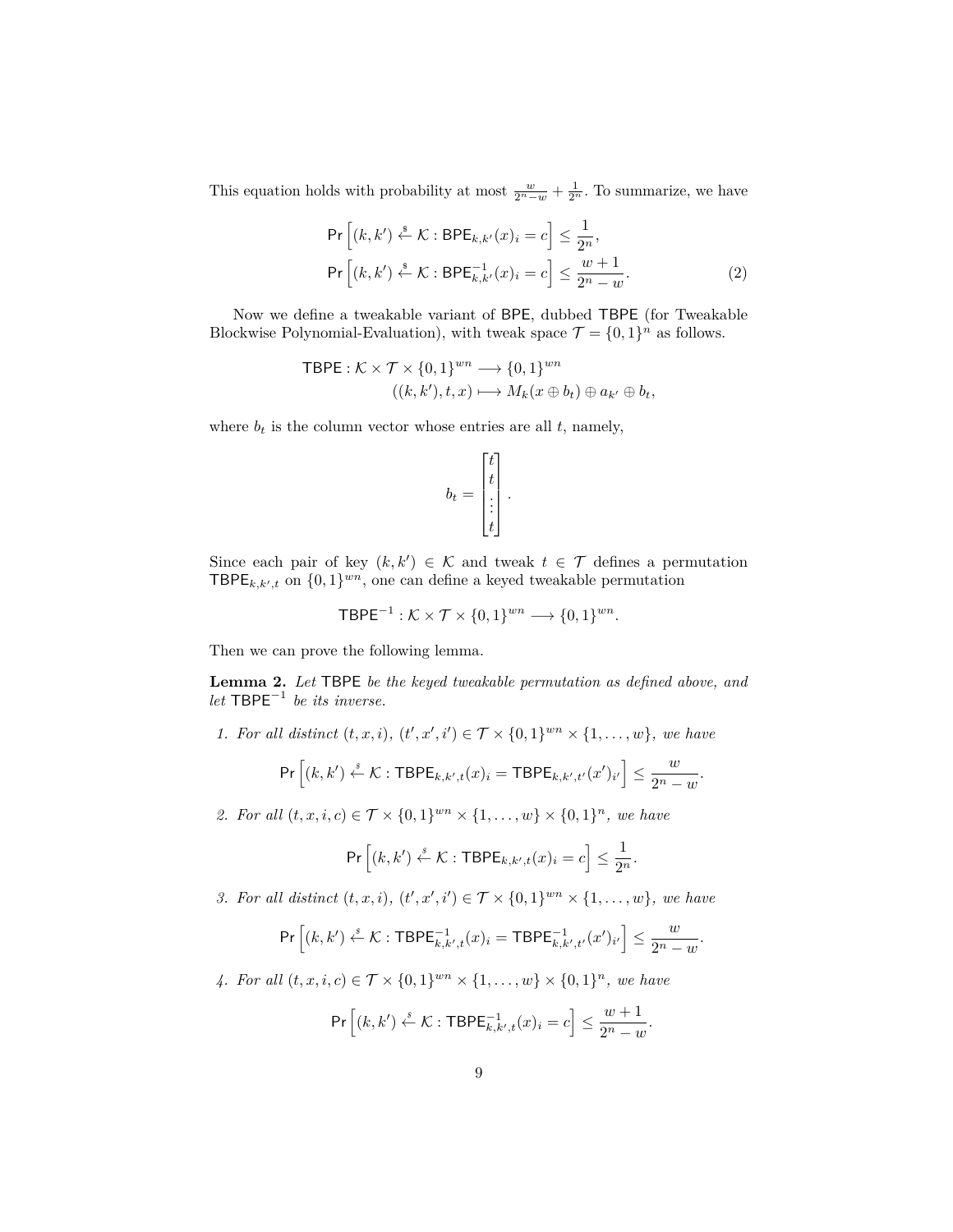*Proof.* For distinct  $(t, x, i)$  and  $(t', x', i')$ , we have

 $\mathsf{TBPE}_{k,k',t}(x)_i \oplus \mathsf{TBPE}_{k,k',t'}(x')_{i'} = \mathsf{BPE}_{k,k'}(x \oplus b_t)_i \oplus \mathsf{BPE}_{k,k'}(x' \oplus b_{t'})_{i'} \oplus t \oplus t'.$ 

If  $(x \oplus b_t, i) \neq (x' \oplus b_{t'}, i')$ , then  $\mathsf{BPE}_{k,k'}(x \oplus b_t)_i \oplus \mathsf{BPE}_{k,k'}(x' \oplus b_{t'})_{i'} \oplus t \oplus t' = 0$ with probability at most  $\frac{w}{2^n-w}$  by [\(1\)](#page-7-0). If  $(x \oplus b_t, i) = (x' \oplus b_{t'}, i')$ , then it implies  $t \neq t'$ , and hence  $BPE_{k,k'}(x \oplus b_t)_i \oplus BPE_{k,k'}(x' \oplus b_{t'})_{i'} \oplus t \oplus t' = t \oplus t' \neq 0$ .

For a fixed  $(t, x, i, c)$ , TBPE<sub>*k*,k',t</sub> $(x)_i = c$  if and only if BPE<sub>*k*,k'</sub> $(x \oplus b_t)_i = c \oplus t$ , and this equation holds with probability at most  $\frac{1}{2^n}$ . The remaining properties are proved similarly.  $\Box$ 

From Lemma [2,](#page-8-0) it follows that TBPE is  $\left(\frac{w}{2^n-w}, \frac{w+1}{2^n-w}\right)$ -super blockwise universal. Except constant multiplications  $z^{i}k'$ ,  $i = 1, ..., w - 1$ , (which also can be precomputed), each evaluation of  $\mathsf{TBPE}_{k,k',t}(x)$  requires *w* field multiplications.

## **2.3 Indistinguishability in the Multi-user Setting**

Let  $\mathsf{SP}^T[\mathcal{S}]$  be an *r*-round SPN based on a set of S-boxes  $\mathcal{S} = (S_1, \ldots, S_r)$  and a keyed tweakable permutation *T* with key space  $\mathcal K$  and tweak space  $\mathcal T$ . So  $\mathsf{SP}^T[\mathcal S]$ becomes a keyed tweakable permutation on  $\{0,1\}^{wn}$  with key space  $\mathcal{K}^{r+1}$  and tweak space  $\mathcal{T}$ .

In the multi-user setting, let  $\ell$  denote the number of users. In the *real* world,  $\ell$  secret keys  $\mathbf{k}_1, \ldots, \mathbf{k}_\ell \in \mathcal{K}^{r+1}$  are chosen independently at random. A set of independent S-boxes  $S = (S_1, \ldots, S_r)$  is also randomly chosen from Perm $(n)^r$ . A distinguisher  $D$  is given oracle access to  $(SP_{\mathbf{k}_1}^T[\mathcal{S}], \ldots, SP_{\mathbf{k}_\ell}^T[\mathcal{S}])$  as well as  $S = (S_1, \ldots, S_r)$ . In the *ideal* world, D is given a set of independent random tweakable permutations  $\widetilde{\mathcal{P}} = (\widetilde{P}_1, \ldots, \widetilde{P}_\ell) \in \widetilde{\text{Perm}}(\mathcal{T}, wn)^\ell$  instead of  $(SP_{\mathbf{k}_1}^T[\mathcal{S}], \ldots, SP_{\mathbf{k}_\ell}^T[\mathcal{S}])$ . However, oracle access to  $\mathcal{S} = (S_1, \ldots, S_r)$  is still allowed in this world.

The adversarial goal is to tell apart the two worlds  $(SP_{\mathbf{k}_1}^T[\mathcal{S}], \ldots, SP_{\mathbf{k}_\ell}^T[\mathcal{S}], \mathcal{S})$ and  $(\widetilde{P}_1, \ldots, \widetilde{P}_\ell, \mathcal{S})$  by adaptively making forward and backward queries to each of the constructions and the S-boxes. Formally,  $\mathcal{D}$ 's distinguishing advantage is defined by

$$
\operatorname{Adv}_{\mathsf{SP}^T}^{\mathrm{mu}}(\mathcal{D}) = \Pr\left[\widetilde{P}_1, \ldots, \widetilde{P}_\ell \stackrel{\$}{\leftarrow} \widetilde{\mathsf{Perm}}(\mathcal{T}, wn), \mathcal{S} \stackrel{\$}{\leftarrow} \mathsf{Perm}(n)^r : 1 \leftarrow \mathcal{D}^{\mathcal{S}, \widetilde{P}_1, \ldots, \widetilde{P}_\ell}\right] \\
- \Pr\left[\mathbf{k}_1, \ldots, \mathbf{k}_\ell \stackrel{\$}{\leftarrow} \mathcal{K}^{r+1}, \mathcal{S} \stackrel{\$}{\leftarrow} \mathsf{Perm}(n)^r : 1 \leftarrow \mathcal{D}^{\mathcal{S}, \mathsf{SP}^T_{\mathbf{k}_1}[S], \ldots, \mathsf{SP}^T_{\mathbf{k}_\ell}[S]}\right].
$$

For  $p, q > 0$ , we define

$$
Adv_{\mathsf{SP}^T}(p,q) = \max_{\mathcal{D}} Adv_{\mathsf{SP}^T}(\mathcal{D})
$$

where the maximum is taken over all adversaries  $\mathcal D$  making at most  $p$  queries to each of the S-boxes and at most *q* queries to the outer tweakable permutations. In the single-user setting with  $\ell = 1$ ,  $Adv_{\mathsf{SP}^T}^{\mathsf{nu}}(\mathcal{D})$  and  $Adv_{\mathsf{SP}^T}^{\mathsf{nu}}(p, q)$  will also be written as  $\mathrm{Adv}_{\mathsf{SP}^T}^{\mathrm{su}}(\mathcal{D})$  and  $\mathrm{Adv}_{\mathsf{SP}^T}^{\mathrm{su}}(p,q)$ , respectively.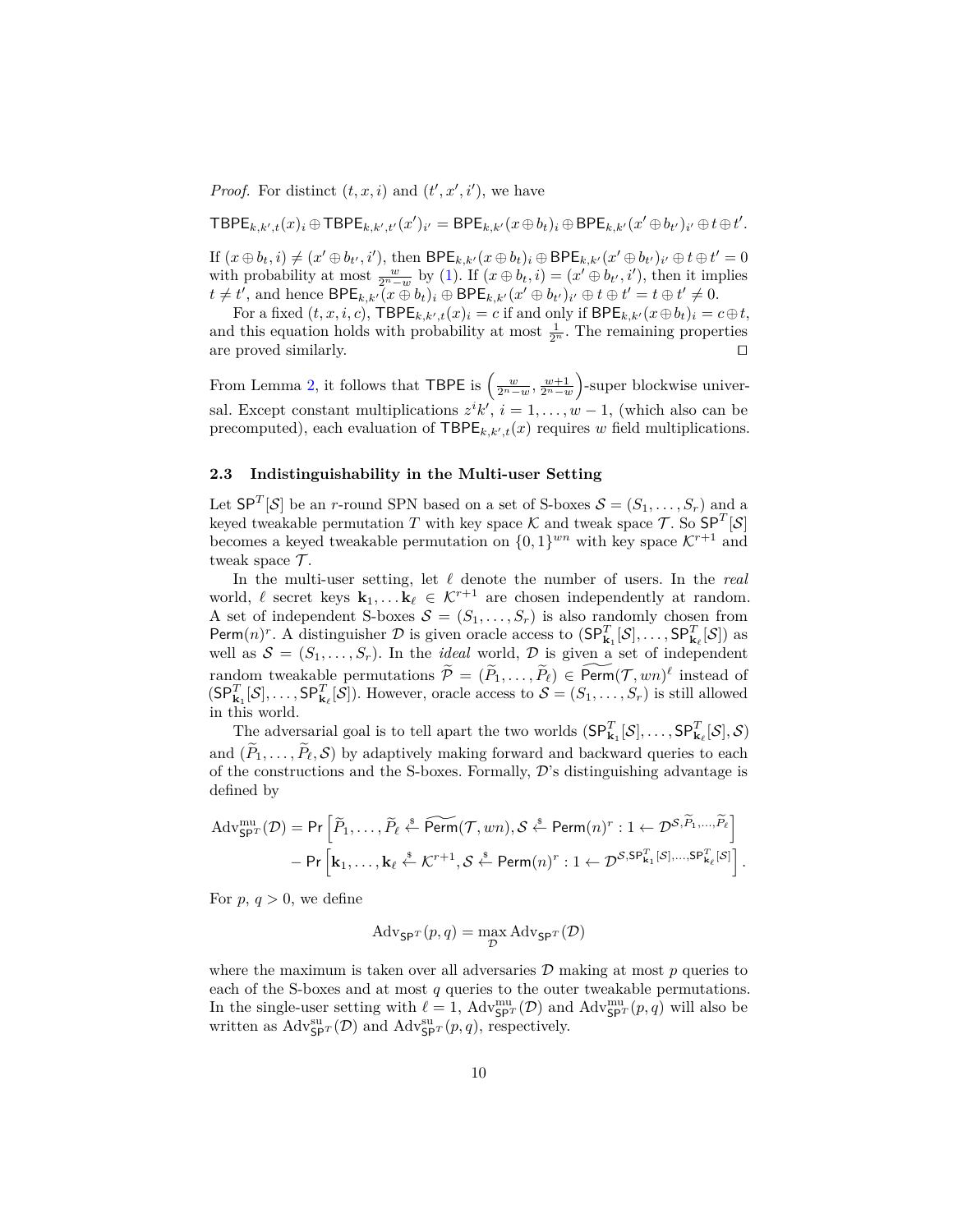H-COEFFICIENT TECHNIQUE. Suppose that a distinguisher  $D$  makes  $p$  queries to each of the S-boxes, and total *q* queries to the construction oracles. The queries made to the *j*-th construction oracle, denoted  $C_j$ , are recorded in a query history

$$
\mathcal{Q}_{C_j} = (j, t_{j,i}, x_{j,i}, y_{j,i})_{1 \leq i \leq q_j}
$$

for  $j = 1, \ldots, \ell$ , where  $q_j$  is the number of queries made to  $C_j$  and  $(j, t_{j,i}, x_{j,i}, y_{j,i})$ represents the evaluation obtained by the *i*-th query to  $C_j$ .<sup>[1](#page-10-0)</sup> So according to the instantiation, it implies either  $SP_{\mathbf{k}_j}^T[\mathcal{S}](t_{j,i}, x_{j,i}) = y_{j,i}$  or  $\widetilde{P}_j(t_{j,i}, x_{j,i}) = y_{j,i}$ . Let

$$
\mathcal{Q}_C=\mathcal{Q}_{C_1}\cup\cdots\cup\mathcal{Q}_{C_\ell}.
$$

For  $j = 1, \ldots, r$ , the queries made to  $S_j$  are recorded in a query history

$$
\mathcal{Q}_{S_j} = (j, u_{j,i}, v_{j,i})_{1 \leq i \leq p},
$$

where  $(j, u_{j,i}, v_{j,i})$  represents the evaluation  $S_j(u_{j,i}) = v_{j,i}$  obtained by the *i*-th query to  $S_i$ . Let

$$
\mathcal{Q}_S = \mathcal{Q}_{S_1} \cup \cdots \cup \mathcal{Q}_{S_r}.
$$

Then the pair of query histories

$$
\tau=(\mathcal{Q}_C,\mathcal{Q}_S)
$$

will be called the *transcript* of the attack: it contains all the information that  $D$  has obtained at the end of the attack. In this work, we will only consider information theoretic distinguishers. Therefore we can assume that a distinguisher is deterministic without making any redundant query, and hence the output of D can be regarded as a function of  $\tau$ , denoted  $\mathcal{D}(\tau)$  or  $\mathcal{D}(\mathcal{Q}_C, \mathcal{Q}_S)$ .

Fix a transcript  $\tau = (Q_C, Q_S)$ , a key  $\mathbf{k} \in \mathcal{K}^{r+1}$ , a tweakable permutation  $\widetilde{P} \in \widetilde{\text{Perm}}(T, wn)$ , a set of S-boxes  $S = (S_1, \ldots, S_r) \in \text{Perm}(n)^r$  and  $j \in$  $\{1, \ldots, \ell\}$ : if  $S_j(u_{j,i}) = v_{j,i}$  for every  $i = 1, \ldots, p$ , then we will write  $S_j \vdash$  $\mathcal{Q}_{S_j}$ . We will write  $S \vdash \mathcal{Q}_S$  if  $S_j \vdash \mathcal{Q}_{S_j}$  for every  $j = 1, \ldots, r$ . Similarly, if  $\mathsf{SP}_{\mathbf{k}}^T[\mathcal{S}](t_{j,i}, x_{j,i}) = y_{j,i}$  (resp.  $\widetilde{P}(t_{j,i}, x_{j,i}) = y_{j,i}$ ) for every  $i = 1, \ldots, q_j$ , then we will write  $\mathsf{SP}_{\mathbf{k}}^T[\mathcal{S}] \vdash \mathcal{Q}_{C_j}$  (resp.  $\widetilde{P} \vdash \mathcal{Q}_{C_j}$ ).

Let  $\mathbf{k}_1, \ldots, \mathbf{k}_\ell \in \mathcal{K}^{r+1}$  and  $\widetilde{\mathcal{P}} = (\widetilde{P}_1, \ldots, \widetilde{P}_\ell) \in \widetilde{\text{Perm}}(\mathcal{T}, wn)^\ell$ . If  $\text{SP}_{\mathbf{k}_j}^T[\mathcal{S}] \vdash$  $\mathcal{Q}_{C_j}$  (resp.  $\widetilde{P}_j \vdash \mathcal{Q}_{C_j}$ ) for every  $j = 1, \ldots, \ell$ , then we will write  $(\mathsf{SP}^T_{\mathbf{k}_j}[\mathcal{S}])_{j=1,\ldots,\ell}$  $\mathcal{Q}_C$  (resp.  $\widetilde{\mathcal{P}} \vdash \mathcal{Q}_C$ ).

If there exist  $\widetilde{\mathcal{P}} \in \widetilde{\text{Perm}}(\mathcal{T}, wn)^{\ell}$  and  $\mathcal{S} \in \text{Perm}(n)^{w}$  that outputs  $\tau$  at the end of the interaction with  $D$ , then we will call the transcript  $\tau$  *attainable*. So for any attainable transcript  $\tau = (Q_C, Q_S)$ , there exist  $\widetilde{\mathcal{P}} \in \widetilde{\text{Perm}}(\mathcal{T}, wn)^{\ell}$  and  $S \in \text{Perm}(n)^w$  such that  $\widetilde{\mathcal{P}} \vdash \mathcal{Q}_C$  and  $S \vdash \mathcal{Q}_S$ . For an attainable transcript

<span id="page-10-0"></span><sup>&</sup>lt;sup>1</sup> The index  $j$  in a construction query can be dropped out in the single-user setting.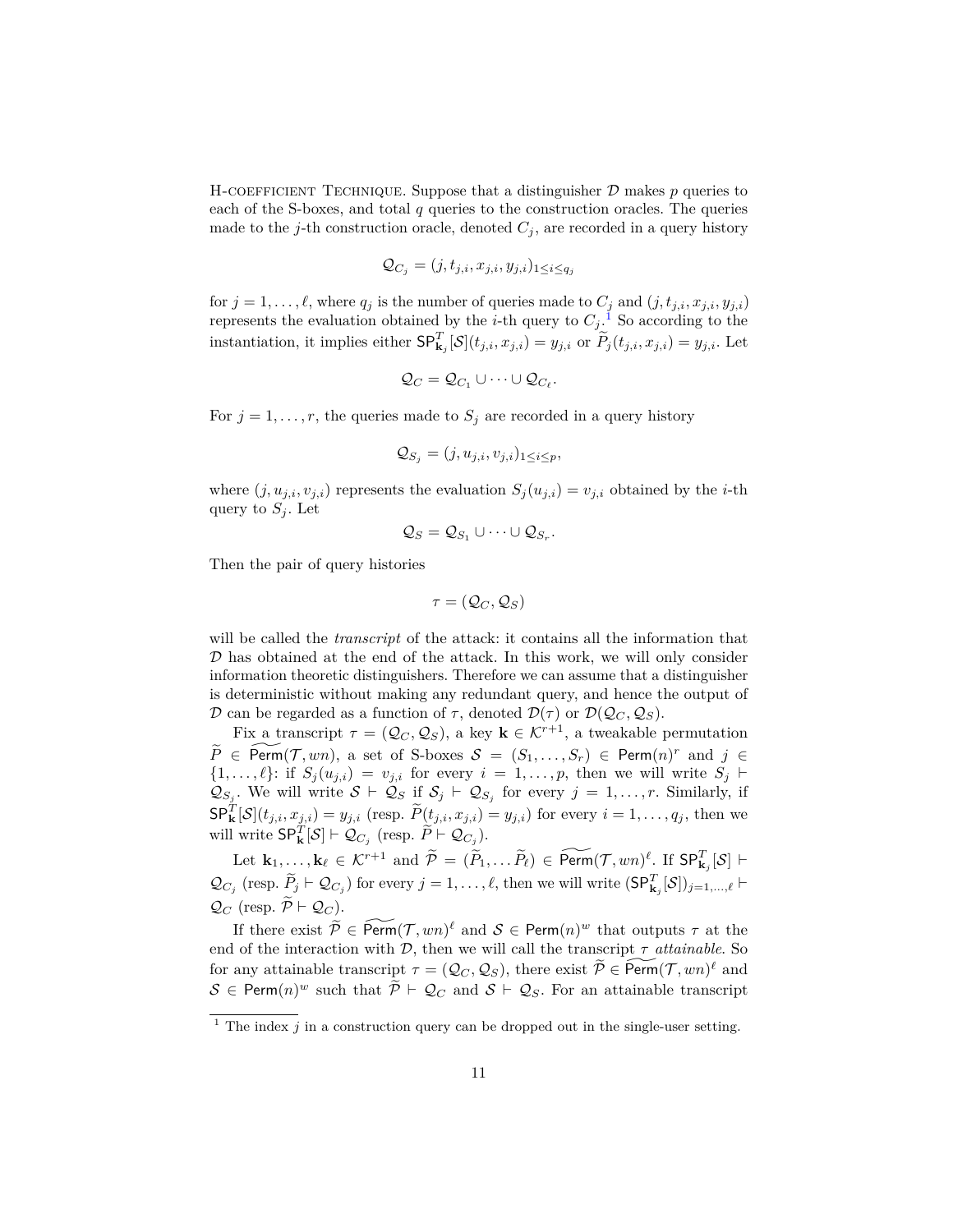$$
\tau = (\mathcal{Q}_C, \mathcal{Q}_S), \text{ let}
$$
\n
$$
p_1(\mathcal{Q}_C|\mathcal{Q}_S) = \Pr\left[\widetilde{\mathcal{P}} \stackrel{\text{s}}{\leftarrow} \widetilde{\text{Perm}}(\mathcal{T}, wn)^{\ell}, \mathcal{S} \stackrel{\text{s}}{\leftarrow} \text{Perm}(n)^r : \widetilde{\mathcal{P}} \vdash \mathcal{Q}_C \middle| \mathcal{S} \vdash \mathcal{Q}_S\right],
$$
\n
$$
p_2(\mathcal{Q}_C|\mathcal{Q}_S) = \Pr\left[\mathbf{k}_1, \dots, \mathbf{k}_{\ell} \stackrel{\text{s}}{\leftarrow} \mathcal{K}^{r+1}, \mathcal{S} \stackrel{\text{s}}{\leftarrow} \text{Perm}(n)^r : (\mathsf{SP}_{\mathbf{k}_j}^T[\mathcal{S}])_j \vdash \mathcal{Q}_C \middle| \mathcal{S} \vdash \mathcal{Q}_S\right]\right]
$$

With these definitions, the following lemma, the core of the H-coefficients technique (without defining "bad" transcripts), will be also used in our security proof.

<span id="page-11-1"></span>**Lemma 3.** Let  $\varepsilon > 0$ . Suppose that for any attainable transcript  $\tau = (Q_C, Q_S)$ ,

<span id="page-11-0"></span>
$$
\mathsf{p}_2(\mathcal{Q}_C|\mathcal{Q}_S) \ge (1-\varepsilon)\mathsf{p}_1(\mathcal{Q}_C|\mathcal{Q}_S). \tag{3}
$$

<span id="page-11-2"></span>*.*

*Then one has*

 $\mathrm{Adv}_{\mathsf{SPT}}^{\mathrm{mu}}(\mathcal{D}) \leq \varepsilon.$ 

The lower bound [\(3\)](#page-11-0) is called *ε-point-wise proximity* of the transcript  $\tau$  =  $(Q_C, Q_S)$ . The point-wise proximity of a transcript in the multi-user setting is guaranteed by the point-wise proximity of  $(Q_{C_j}, Q_S)$  for each  $j = 1, \ldots, \ell$  in the single-user setting. The following lemma is a restatement of Lemma 3 in [\[HT16\]](#page-26-4).

**Lemma 4.** Let  $\varepsilon : \mathbb{N} \times \mathbb{N} \to \mathbb{R}^{\geq 0}$  be a function such that

*1.*  $\varepsilon(x, y) + \varepsilon(x, z) \leq \varepsilon(x, y + z)$  *for every x*, *y*,  $z \in \mathbb{N}$ , *2.*  $\varepsilon(\cdot, z)$  *and*  $\varepsilon(z, \cdot)$  *are non-decreasing functions on* N *for every*  $z \in \mathbb{N}$ *.* 

*Suppose that for any distinguisher* D *in the single-user setting that makes p primitive queries to each of the underlying S-boxes and makes q construction queries, and for any attainable transcript*  $\tau = (Q_C, Q_S)$  *obtained by* D, one has

$$
\mathsf{p}_2(\mathcal{Q}_C|\mathcal{Q}_S) \ge (1 - \varepsilon(p,q))\mathsf{p}_1(\mathcal{Q}_C|\mathcal{Q}_S).
$$

*Then for any distinguisher* D *in the multi-user setting that makes p primitive queries to each of the underlying S-boxes and makes total q construction queries, and for any attainable transcript*  $\tau = (Q_C, Q_S)$  *obtained by* D, *one has* 

$$
\mathsf{p}_2(\mathcal{Q}_C|\mathcal{Q}_S) \ge (1 - \varepsilon (p + wq, q)) \mathsf{p}_1(\mathcal{Q}_C|\mathcal{Q}_S).
$$

## **2.4 Coupling Technique**

Given a finite event space  $\Omega$  and two probability distributions  $\mu$  and  $\nu$  defined on *Ω*, the *total variation distance* between  $\mu$  and  $\nu$ , denoted  $\|\mu - \nu\|$ , is defined as

$$
\|\mu - \nu\| = \frac{1}{2} \sum_{x \in \Omega} |\mu(x) - \nu(x)|.
$$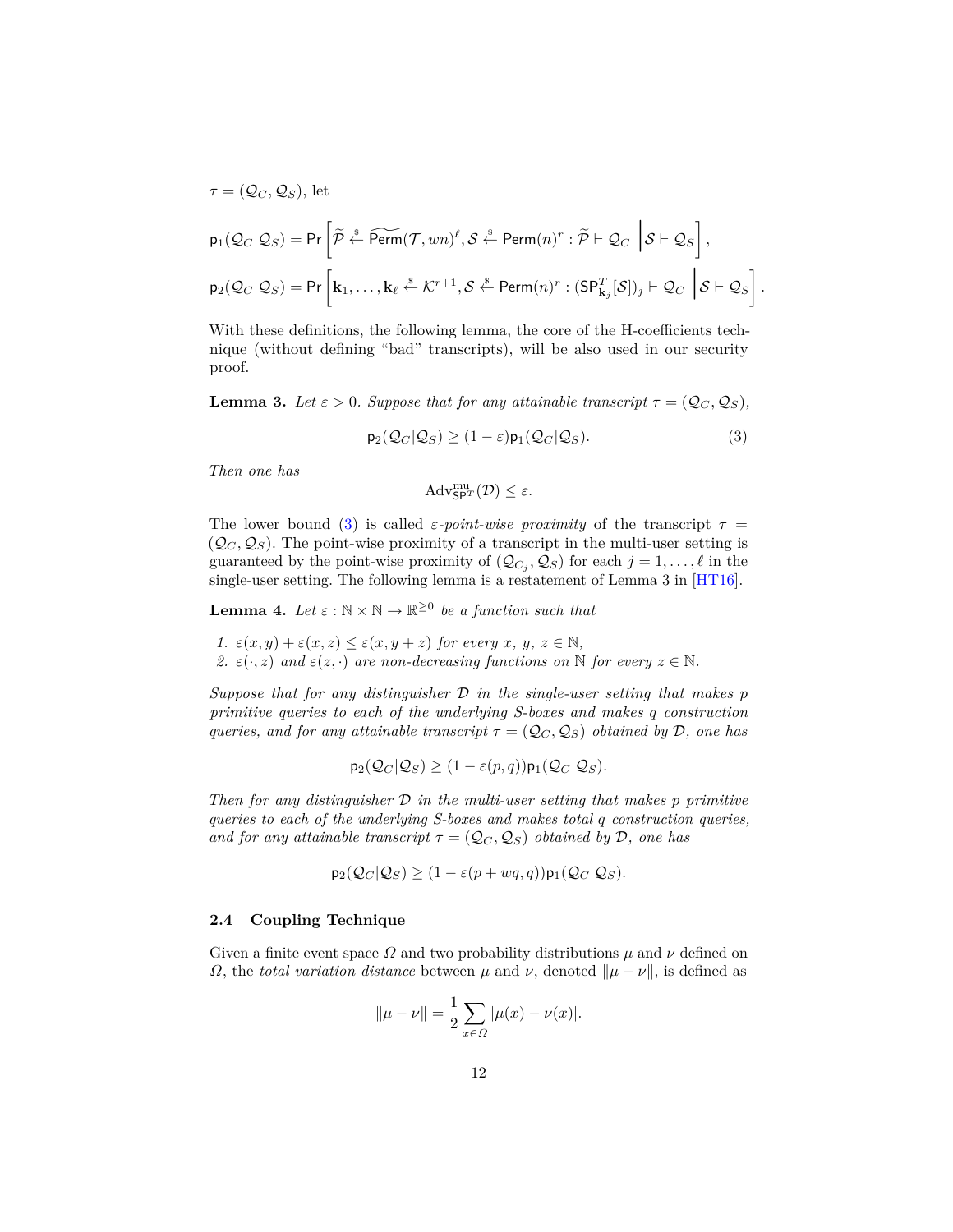The following definitions are also all equivalent.

<span id="page-12-3"></span>
$$
\|\mu - \nu\| = \max_{Z \subset \Omega} {\{\mu(Z) - \nu(Z)\}} = \max_{Z \subset \Omega} {\{\nu(Z) - \mu(Z)\}} = \max_{Z \subset \Omega} {\{\mu(Z) - \nu(Z)\}}.
$$

A coupling of  $\mu$  and  $\nu$  is a distribution  $\tau$  on  $\Omega \times \Omega$  such that for all  $x \in \Omega$ ,  $\sum_{y \in \Omega} \tau(x, y) = \mu(x)$  and for all  $y \in \Omega$ ,  $\sum_{x \in \Omega} \tau(x, y) = \nu(x)$ . In other words,  $\tau$ is a joint distribution whose marginal distributions are respectively *µ* and *ν*. We will use the following two lemmas in our security proof.

**Lemma 5.** Let  $\mu$  and  $\nu$  be probability distributions on a finite event space  $\Omega$ , *let*  $\tau$  *be a coupling of*  $\mu$  *and*  $\nu$ *, and let*  $(X, Y)$  *be a random variable sampled according to distribution*  $\tau$ *. Then*  $\|\mu - \nu\| \leq \Pr[X \neq Y]$ *.* 

<span id="page-12-2"></span>**Lemma 6.** Let  $\Omega$  be some finite event space and  $\nu$  be the uniform probability *distribution on Ω. Let*  $\mu$  *be a probability distribution on Ω such that*  $\|\mu - \nu\| \leq \varepsilon$ *. Then there is a set*  $Z \subset \Omega$  *such that* 

*1*.  $|Z| \geq (1 - \sqrt{\varepsilon})|\Omega|$ , *2.*  $\mu(x) \geq (1 - \sqrt{\varepsilon})\nu(x)$  for every  $x \in Z$ .

We refer to [\[LPS12\]](#page-26-13) for the proof of the above two lemmas.

## **3 Security of 2-Round SPNs**

<span id="page-12-0"></span>In this section, we will prove the following theorem.

**Theorem 1.** Let  $\delta$ ,  $\delta' > 0$ , and let *n* and *w* be positive integers such that  $w \geq 2$ . Let  $T$  be a  $(\delta, \delta')$ -super blockwise universal tweakable permutation. Then for any *integers p* and *q such that*  $wp + 3w^2q < 2^n/2$ , one has

$$
\mathbf{Adv}_{\mathsf{SP}^{T}}^{\text{su}}(p,q) \leq w^{2}q(\delta'p + \delta wq)(3\delta'p + 3\delta wq + 2\delta' wq) + \frac{q^{2}}{2^{wn}} + \frac{q(2wp + 6w^{2}q)^{2}}{2^{2n}} \n\mathbf{Adv}_{\mathsf{SP}^{T}}^{\text{su}}(p,q) \leq w^{2}q(\delta'p + (\delta + \delta')wq)(3\delta'p + 3\delta wq + 5\delta' wq) \n+ \frac{q^{2}}{2^{wn}} + \frac{q(2wp + 8w^{2}q)^{2}}{2^{2n}}.
$$

*,*

*Remark 2.* For the sake of simplicity, we assume that the three keyed layers are actually the same, which is why we require  $T$  to be  $(\delta, \delta')$ -super blockwise tweakable universal. However, if one looks closely at the proof, only the middle layer has to be super-blockwise-universal. The first and the last layer only need to be  $(\delta, \delta')$ -blockwise universal.

*Remark 3.* When the S-boxes are modeled as block ciphers using secret keys, the security bound (in the standard model) is obtained by setting  $p = 0$ .

<span id="page-12-1"></span>The proof of Theorem [1](#page-12-0) relies on the following lemma (with the lower bound simplified) and on Lemma [3](#page-11-1) and Lemma [4.](#page-11-2)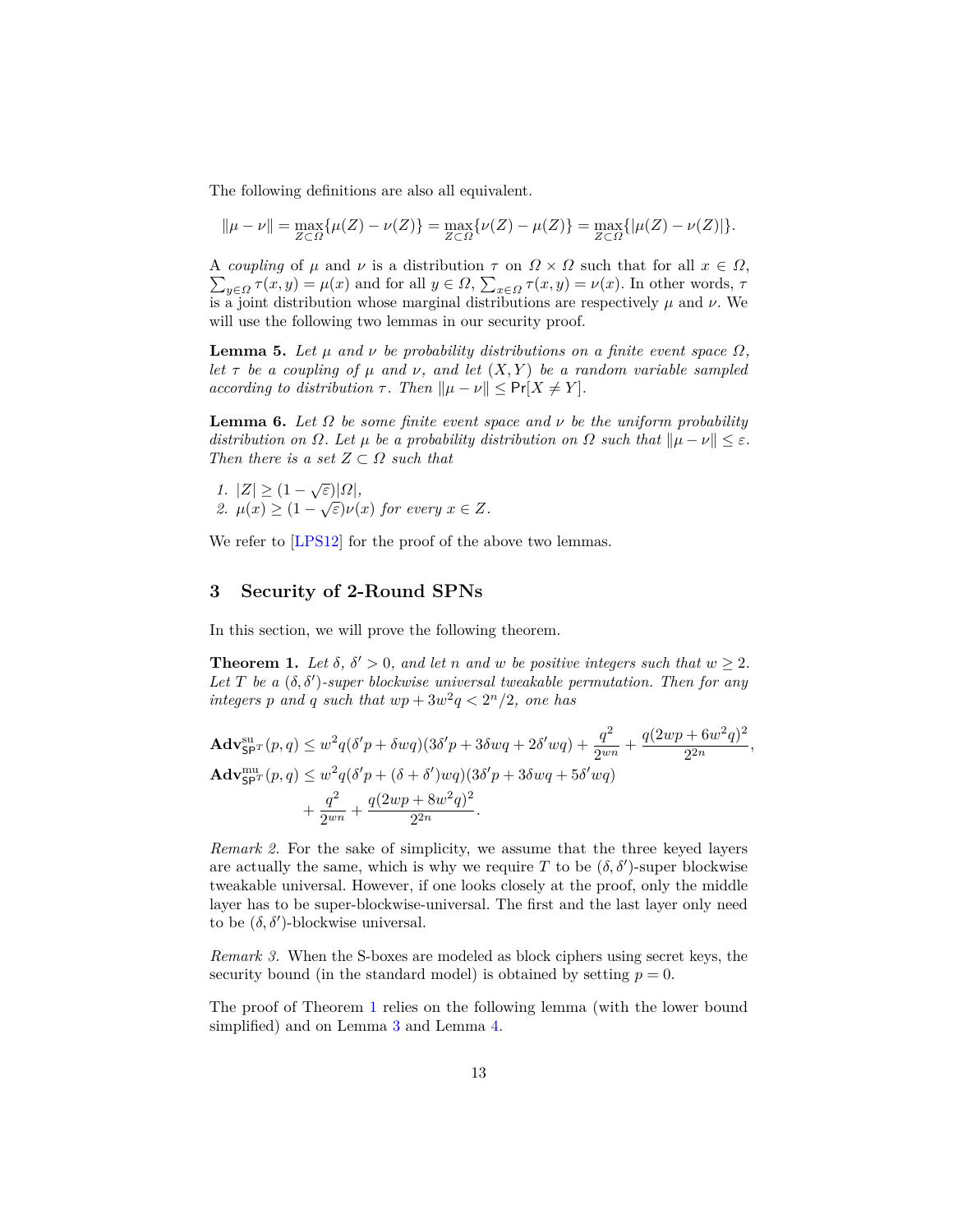**Lemma 7.** Let p and q be positive integers such that  $wp + 3w^2q < 2^n/2$ , and *let* D *be a distinguisher in the single-user setting that makes p primitive queries to each of S*<sup>1</sup> *and S*<sup>2</sup> *and makes q construction queries. Then for any attainable transcript*  $\tau = (Q_C, Q_S)$ *, one has* 

$$
\frac{\mathsf{p}_2(\mathcal{Q}_C|\mathcal{Q}_S)}{\mathsf{p}_1(\mathcal{Q}_C|\mathcal{Q}_S)} \geq 1 - w^2 q (\delta' p + \delta w q) (3 \delta' p + 3 \delta w q + 2 \delta' w q) - \frac{q^2}{2^{wn}} - \frac{q(2wp + 6w^2q)^2}{2^{2n}}.
$$

Outline of Proof of Lemma [7.](#page-12-1) Throughout the proof, we will write a 2-round SP construction as

$$
\mathsf{SP}^T[\mathcal{S}]_{\mathbf{k}}(t,x) = T_{k_2,t}\left(S_2^{\parallel}\left(T_{k_1,t}\left(S_1^{\parallel}\left(T_{k_0,t}(x)\right)\right)\right)\right),\,
$$

where  $S = (S_1, S_2)$  is a pair of two public random permutations of  $\{0, 1\}^n$ ,  $\mathbf{k} = (k_0, k_1, k_2) \in \mathcal{K}^3$  is the key,  $x \in \{0, 1\}^{wn}$  is the plaintext, and, for  $i = 1, 2$ ,

$$
S_i^{||} : \{0,1\}^{wn} \to \{0,1\}^{wn}
$$
  

$$
x = x_1||x_2|| \dots ||x_w \longmapsto S_i(x_1)||S_i(x_2)|| \dots ||S_i(x_w).
$$

We also fix a distinguisher  $\mathcal D$  as described in the statement and fix an attainable transcript  $\tau = (Q_C, Q_S)$  obtained by D. Let

$$
Q_{S_1}^{(0)} = \{(u, v) \in \{0, 1\}^n \times \{0, 1\}^n : (1, u, v) \in \mathcal{Q}_S\},
$$
  

$$
Q_{S_2}^{(0)} = \{(u, v) \in \{0, 1\}^n \times \{0, 1\}^n : (2, u, v) \in \mathcal{Q}_S\}
$$

and let

$$
U_1^{(0)} = \{u_1 \in \{0, 1\}^n : (u_1, v_1) \in \mathcal{Q}_{S_1}^{(0)}\}, \quad V_1^{(0)} = \{v_1 \in \{0, 1\}^n : (u_1, v_1) \in \mathcal{Q}_{S_1}^{(0)}\},
$$
  

$$
U_2^{(0)} = \{u_2 \in \{0, 1\}^n : (u_2, v_2) \in \mathcal{Q}_{S_2}^{(0)}\}, \quad V_2^{(0)} = \{v_2 \in \{0, 1\}^n : (u_2, v_2) \in \mathcal{Q}_{S_2}^{(0)}\}
$$

denote the domains and ranges of  $\mathcal{Q}_{S_1}^{(0)}$  $S_1^{(0)}$  and  $\mathcal{Q}_{S_2}^{(0)}$  $S_2^{(0)}$ , respectively.

This type of lemma is usually proved by defining a large enough set of "good" keys, and then, for each choice of a good key, lower bounding the probability of observing this transcript, again by lower bounding the number of possible "intermediate" values. A key is usually said to be good if the adversary cannot use the transcript to follow the path of computation of the encryption/decryption of a query up to a contradiction. However, since the S-boxes are used several times in each round, there will not be enough information in the transcript to allow such a naive definition. Therefore, instead of summing over the choice of the key, we will define an extension of the transcript, that will provide the necessary information, and then sum over every possible good extension.

We will first define what we mean by an extension of the transcript  $\tau$ . Then we will define bad extensions and explain the link between good extended transcripts and the ratio  $\frac{p_2(Q_C |Q_S)}{p_1(Q_C |Q_S)}$ . Finally, we will show that the number of bad extended transcripts is small enough in Lemma [8,](#page-17-0) and then show that the probability to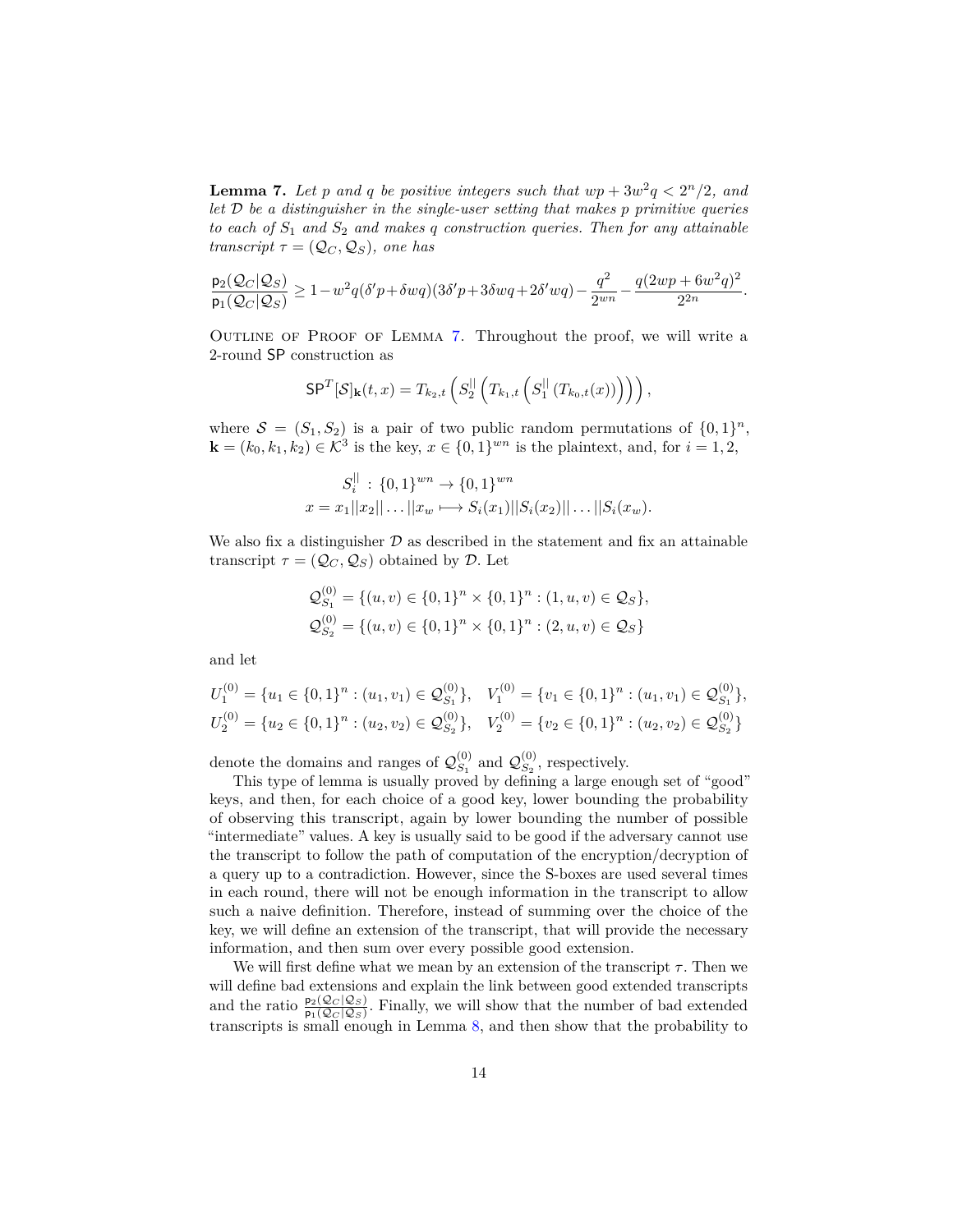obtain any good extension in the real world is sufficiently close to the probability to obtain  $\tau$  the ideal world in Lemma [9.](#page-19-0) We stress that extended transcripts are completely virtual and are not disclosed to the adversary. They are just an artificial intermediate step to lower bound the probability to observe transcript  $\tau$  in the real world.

EXTENSION OF A TRANSCRIPT. We will extend the transcript  $\tau$  of the attack via a certain randomized process. We begin with choosing a pair of keys  $(k_0, k_2) \in \mathcal{K}^2$ uniformly at random. Once these keys have been chosen, some construction queries will become involved in collisions. A *colliding query* is defined as a construction query  $(t, x, y) \in \mathcal{Q}_C$  such that one of the following conditions holds:

- 1. there exist an S-box query  $(1, u, v) \in \mathcal{Q}_S$  and an integer  $i \in \{1, ..., w\}$  such that  $T_{k_0,t}(x)_i = u;$
- 2. there exist an S-box query  $(2, u, v) \in \mathcal{Q}_S$  and an integer  $i \in \{1, \ldots, w\}$  such that  $T_{k_2,t}^{-1}(y)_i = v;$
- 3. there exist a construction query  $(t', x', y') \in \mathcal{Q}_C$  and integers  $i, j \in \{1, \ldots, w\}$ such that  $(t, x, y, i) \neq (t', x', y', j)$  and  $T_{k_0,t}(x)_i = T_{k_0,t'}(x')_j$ ;
- 4. there exist a construction query  $(t', x', y') \in \mathcal{Q}_C$  and integers  $i, j \in \{1, ..., w\}$ such that  $(t, x, y, i) \neq (t', x', y', j)$  and  $T_{k_2,t}^{-1}(y)_i = T_{k_2,t'}^{-1}(y')_j$ .

We are now going to build a new set  $\mathcal{Q}'_S$  of S-box evaluations that will play the role of an extension of  $\mathcal{Q}_S$ . For each *colliding* query  $(t, x, y) \in \mathcal{Q}_C$ , we will add tuples  $(1, T_{k_0}(t, x)_i, v')_{1 \leq i \leq w}$  (if  $(t, x, y)$  collides at the input of  $S_1$ ) or  $(2, u', T_{k_2,t}(y)_i)_{1 \leq i \leq w}$  (if  $(t, x, y)$  collides at the output of  $S_2$ ) by lazy sampling  $v' = S_1(T_{k_0,t}(x)_i)$  or  $u' = S_2^{-1}(T_{k_2,t}^{-1}(y)_i)$ , as long as it has not been determined by any existing query in  $\mathcal{Q}_S$ . We finally choose a key  $k_1$  uniformly at random. An extended transcript of  $\tau$  will be defined as a tuple  $\tau' = (Q_C, Q_S, Q_S', \mathbf{k})$  where  $\mathbf{k} = (k_0, k_1, k_2)$ . For each collision between a construction query and a primitive query, or between two construction queries, the extended transcript will contain enough information to compute a complete round of the evaluation of the SPN. This will be useful to lower bound the probability to get the transcript  $\tau$  in the real world.

Definition of Bad Transcript Extensions. Let

$$
Q_{S_1}^{(1)} = \{(u, v) \in \{0, 1\}^n \times \{0, 1\}^n : (1, u, v) \in Q_S \cup Q'_S\}
$$
  

$$
Q_{S_2}^{(1)} = \{(u, v) \in \{0, 1\}^n \times \{0, 1\}^n : (2, u, v) \in Q_S \cup Q'_S\}.
$$

In words,  $\mathcal{Q}_S^{(1)}$  $S_i$  summarizes each constraint that is forced on  $S_i$  by  $\mathcal{Q}_S$  and  $\mathcal{Q}'_S$ . Let

$$
U_1 = \{u_1 \in \{0, 1\}^n : (1, u_1, v_1) \in \mathcal{Q}_{S_1}^{(1)}\}, \quad V_1 = \{v_1 \in \{0, 1\}^n : (1, u_1, v_1) \in \mathcal{Q}_{S_1}^{(1)}\},
$$
  

$$
U_2 = \{u_2 \in \{0, 1\}^n : (2, u_2, v_2) \in \mathcal{Q}_{S_2}^{(1)}\}, \quad V_2 = \{v_2 \in \{0, 1\}^n : (2, u_2, v_2) \in \mathcal{Q}_{S_2}^{(1)}\}
$$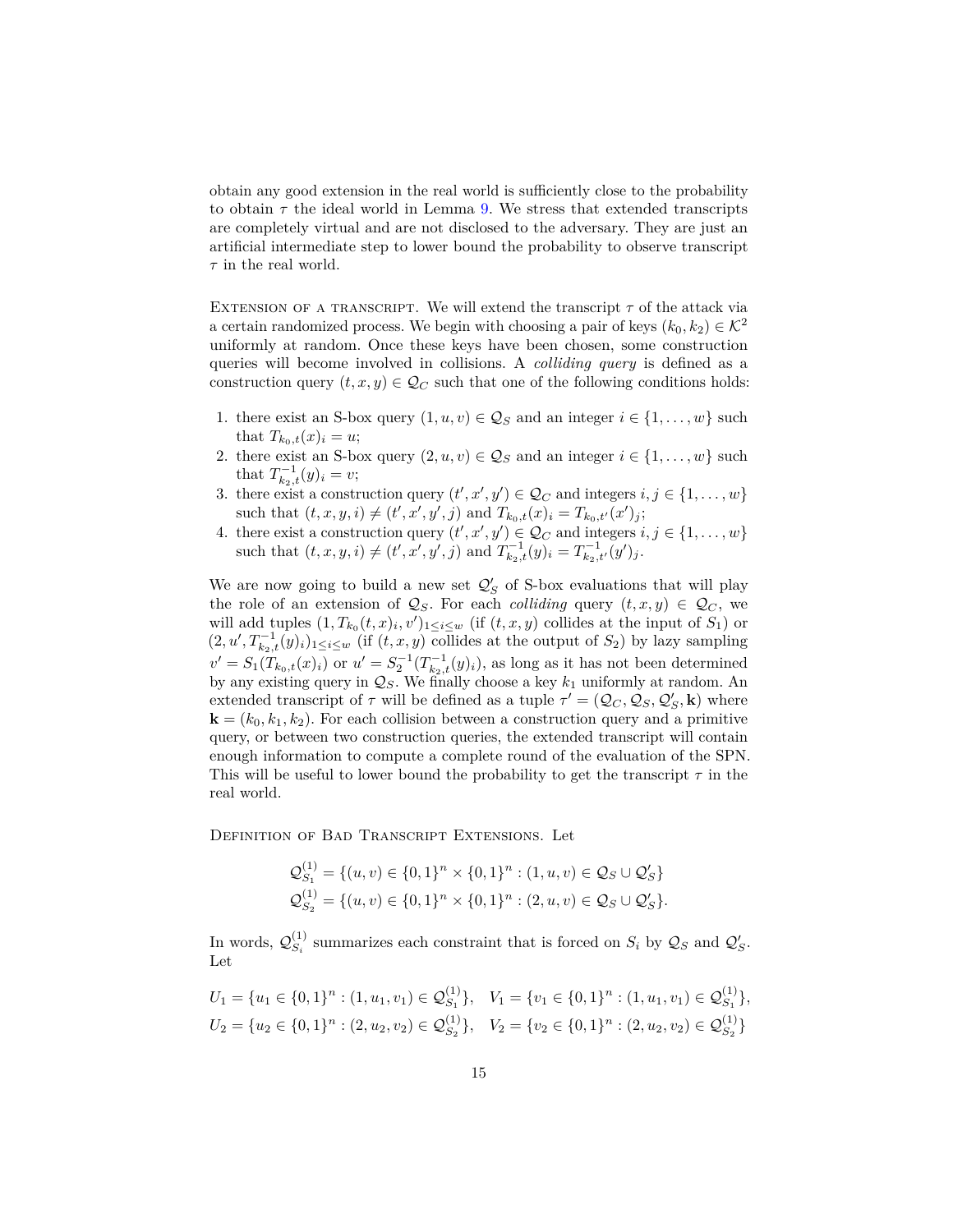be the domains and ranges of  $\mathcal{Q}_{S_1}^{(1)}$  $S_1^{(1)}$  and  $\mathcal{Q}_{S_2}^{(1)}$  $S_2^{(1)}$ , respectively. We define two quantities characterizing an extended transcript  $\tau'$ , namely

$$
\alpha_1 \stackrel{\text{def}}{=} |\{(x,y) \in \mathcal{Q}_C : T_{k_0}(x)_i \in U_1 \text{ for some } i \in \{1,\ldots,w\}\}|,
$$
  

$$
\alpha_2 \stackrel{\text{def}}{=} |\{(x,y) \in \mathcal{Q}_C : T_{k_2}^{-1}(y)_i \in V_2 \text{ for some } i \in \{1,\ldots,w\}\}|.
$$

In words,  $\alpha_1$  (resp.  $\alpha_2$ ) is the number of queries  $(t, x, y) \in \mathcal{Q}_C$  which collide with a query  $(u_1, v_1) \in \mathcal{Q}_{S_1}^{(1)}$  (resp. which collide with a query  $(u_2, v_2) \in \mathcal{Q}_{S_2}^{(1)}$ ) in the extended transcript. This corresponds to the number of queries  $(t, x, y) \in \mathcal{Q}_C$ which collide with either an original query  $(u_1, v_1) \in \mathcal{Q}_{S_1}^{(0)}$  (resp.  $(u_2, v_2) \in \mathcal{Q}_{S_2}^{(0)}$ ) or with a query  $(t', x', y') \in \mathcal{Q}_C$  at an input of  $S_1$  (resp. at the output of  $\tilde{S}_2$ ), once the choice of  $(k_0, k_2)$  has been made. We will also denote

$$
\beta_i = |Q_{S_i}^{(1)}| - |Q_{S_i}^{(0)}| = |Q_{S_i}^{(1)}| - p
$$

for  $i = 1, 2$ , the number of additional queries included in the extended transcript.

We say an extended transcript  $\tau'$  is *bad* if at least one of the following conditions is fulfilled:

- (C-1) there exist  $(t, x, y) \in \mathcal{Q}_C$ ,  $i, j \in \{1, ..., w\}$ ,  $u_1 \in U_1$ , and  $v_2 \in V_2$  such that  $T_{k_0,t}(x)_i = u_1$  and  $T_{k_2,t}(y)_j = v_2$ ;
- (C-2) there exist  $(t, x, y) \in \mathcal{Q}_C$ ,  $i, j \in \{1, ..., w\}$ ,  $u_1 \in U_1$ , and  $u_2 \in U_2$  such that  $T_{k_0,t}(x)_i = u_1$  and  $T_{k_1,t}\left(S_1^{||}(T_{k_0,t}(x))\right)_j = u_2^2;$  $T_{k_1,t}\left(S_1^{||}(T_{k_0,t}(x))\right)_j = u_2^2;$  $T_{k_1,t}\left(S_1^{||}(T_{k_0,t}(x))\right)_j = u_2^2;$
- (C-3) there exist  $(t, x, y) \in \mathcal{Q}_C$ ,  $i, j \in \{1, ..., w\}$ ,  $v_1 \in V_1$ , and  $v_2 \in V_2$  such that  $T_{k_2,t}^{-1}(y)_i = v_2$  and  $T_{k_1,t}^{-1}\left( (S_2^{-1})^{||} (T_{k_2,t}^{-1}(y)) \right)$  $j = v_1;$
- (C−4) there exist  $(t, x, y)$ ,  $(t', x', y') \in \mathcal{Q}_C$ ,  $i, i', j, j' \in \{1, ..., w\}$  with  $(t, x, j) \neq$  $(t', x', j'), u_1, u'_1 \in U_1$  such that  $T_{k_0,t}(x)_i = u_1, T_{k_0,t'}(x')_{i'} = u'_1$  and

$$
T_{k_1,t}\left(S_1^{||}\left(T_{k_0,t}(x)\right)\right)_j = T_{k_1,t'}\left(S_1^{||}\left(T_{k_0,t'}(x')\right)\right)_{j'};
$$

(C−5) there exist  $(t, x, y)$ ,  $(t', x', y')$  ∈  $\mathcal{Q}_C$ ,  $i, i', j, j'$  ∈ {1,..., w} with  $(y, j) \neq$  $(y', j')$ ,  $v_2, v_2' \in V_2$  such that  $T_{k_2,t}^{-1}(y)_i = v_2, T_{k_2,t'}^{-1}(y')_{i'} = v_2'$  and

$$
T_{k_1,t}^{-1}\left(\left(S_2^{-1}\right)^{||}\left(T_{k_2,t}^{-1}(y)\right)\right)_j = T_{k_1,t'}^{-1}\left(\left(S_2^{-1}\right)^{||}\left(T_{k_2,t'}^{-1}(y')\right)\right)_{j'}.
$$

Any extended transcript that is not bad will be called *good*. Given an original transcript *τ*, we denote  $\Theta_{\text{good}}(\tau)$  (resp.  $\Theta_{\text{bad}}(\tau)$ ) the set of good (resp. bad) extended transcripts of  $\tau$  and  $\Theta'(\tau)$  the set of all extended transcripts of  $\tau$ .

<span id="page-15-0"></span><sup>&</sup>lt;sup>2</sup> Note that the value  $S_1^{||}(T_{k_0,t}(x))$  is well-defined thanks to the additional virtual queries from  $\mathcal{Q}'_S$ .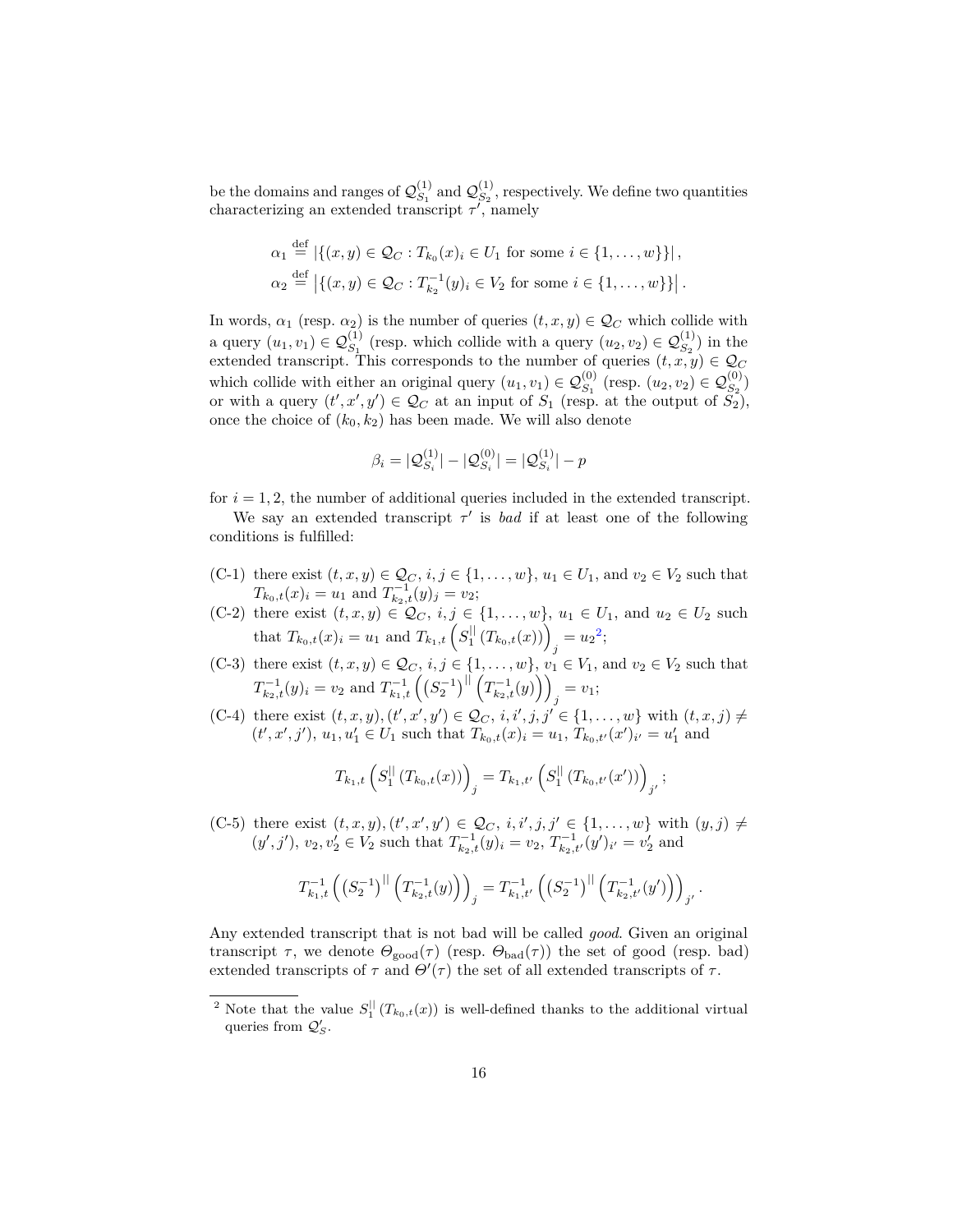From Attainable Transcripts to Good Extended Transcripts. We are now going to justify the usefulness of extended transcripts. For any extended transcript  $\tau' = (\mathcal{Q}_C, \mathcal{Q}_S, \mathcal{Q}'_S, \mathbf{k})$ , let us denote

$$
p_{re}(\tau') = Pr\left[ (\mathbf{k}', \mathcal{S}) \stackrel{\text{s}}{\leftarrow} \mathcal{K}^3 \times \text{Perm}(n)^2 : (\mathcal{S} \vdash \mathcal{Q}_{\mathcal{S}} \cup \mathcal{Q}'_{\mathcal{S}}) \land (\text{SP}_{\mathbf{k}}^T [\mathcal{S}] \vdash \mathcal{Q}_{\mathcal{C}}) \land (\mathbf{k}' = \mathbf{k}) \right],
$$
  
\n
$$
p(\tau') = Pr\left[ \mathcal{S} \stackrel{\text{s}}{\leftarrow} \text{Perm}(n)^2 : \text{SP}^T [\mathcal{S}]_{\mathbf{k}} \vdash \mathcal{Q}_{\mathcal{C}} \middle| (S_1 \vdash \mathcal{Q}'_{S_1}) \land (S_2 \vdash \mathcal{Q}'_{S_2}) \right].
$$
  
\ne that one has

Note that one has

$$
\begin{aligned} \Pr\Big[ (\widetilde{P}, \mathcal{S}) \xleftarrow{\$} \widetilde{\mathsf{Perm}}(\mathcal{T}, w n) \times \mathsf{Perm}(n)^2: (\mathcal{S} \vdash \mathcal{Q}_{\mathcal{S}}) \wedge (\widetilde{P} \vdash \mathcal{Q}_{C}) \Big] \\ & \qquad \qquad \leq \frac{1}{(2^{w n})_q (2^n)_p (2^n)_p}, \end{aligned}
$$

$$
\begin{aligned} \Pr\Big[ (\mathbf{k}, \mathcal{S}) \xleftarrow{\$} & \mathcal{K}^3 \times \text{Perm}(n)^2: (\mathcal{S} \vdash \mathcal{Q}_{\mathcal{S}}) \wedge (\text{SP}^T_{\mathbf{k}}[\mathcal{S}] \vdash \mathcal{Q}_{\mathcal{C}}) \Big] \\ & \geq \sum_{\tau' \in \Theta_{\text{good}(\tau)}} \mathrm{p}_{\text{re}}(\tau') \geq \sum_{\tau' \in \Theta_{\text{good}(\tau)}} \frac{1}{|\mathcal{K}|^3(2^n)_{p+\beta_1}(2^n)_{p+\beta_2}} \mathrm{p}(\tau'), \end{aligned}
$$

which gives

$$
\begin{aligned} &\mathsf{p}_1(\mathcal{Q}_C|\mathcal{Q}_S) \leq \frac{1}{(2^{wn})_q}, \\ &\mathsf{p}_2(\mathcal{Q}_C|\mathcal{Q}_S) \geq \sum_{\tau' \in \Theta_{\text{good}}(\tau)} \frac{1}{|\mathcal{K}|^3 (2^n-p)_{\beta_1} (2^n-p)_{\beta_2}} \mathsf{p}(\tau'). \end{aligned}
$$

Thus one has

$$
\begin{aligned} \frac{\mathsf{p}_2(\mathcal{Q}_C|\mathcal{Q}_S)}{\mathsf{p}_1(\mathcal{Q}_C|\mathcal{Q}_S)} &\geq \sum_{\tau'\in\Theta_{\rm good}(\tau)}\frac{(2^{wn})_q}{|\mathcal{K}|^3(2^n-p)_{\beta_1}(2^n-p)_{\beta_2}}\mathsf{p}(\tau') \\&\geq \min_{\tau'\in\Theta_{\rm good}(\tau)}((2^{wn})_q\mathsf{p}(\tau'))\sum_{\tau'\in\Theta_{\rm good}(\tau)}\frac{1}{|\mathcal{K}|^3(2^n-p)_{\beta_1}(2^n-p)_{\beta_2}}. \end{aligned}
$$

Note that the weighted sum  $\sum_{\tau' \in \Theta_{\text{good}}(\tau)} \frac{1}{|\mathcal{K}|^3 (2^n - p)_{\beta_1} (2^n - p)_{\beta_2}}$  corresponds exactly to the probability that a random extended transcript is good when it is sampled as follows:

- 1. choose keys  $k_0, k_2 \in \mathcal{K}$  uniformly and independently at random;
- 2. choose the partial extension of the S-box queries based on the new collisions  $\mathcal{Q}'_S$  uniformly at random (meaning that each possible *u* or *v* is chosen uniformly at random in the set of its authorized values);
- 3. finally choose  $k_1$  uniformly at random, independently from everything else.

Thus, the exact probability of observing the extended transcript  $\tau'$  is

$$
\frac{1}{|\mathcal{K}|^3(2^n-p)_{\beta_1}(2^n-p)_{\beta_2}},
$$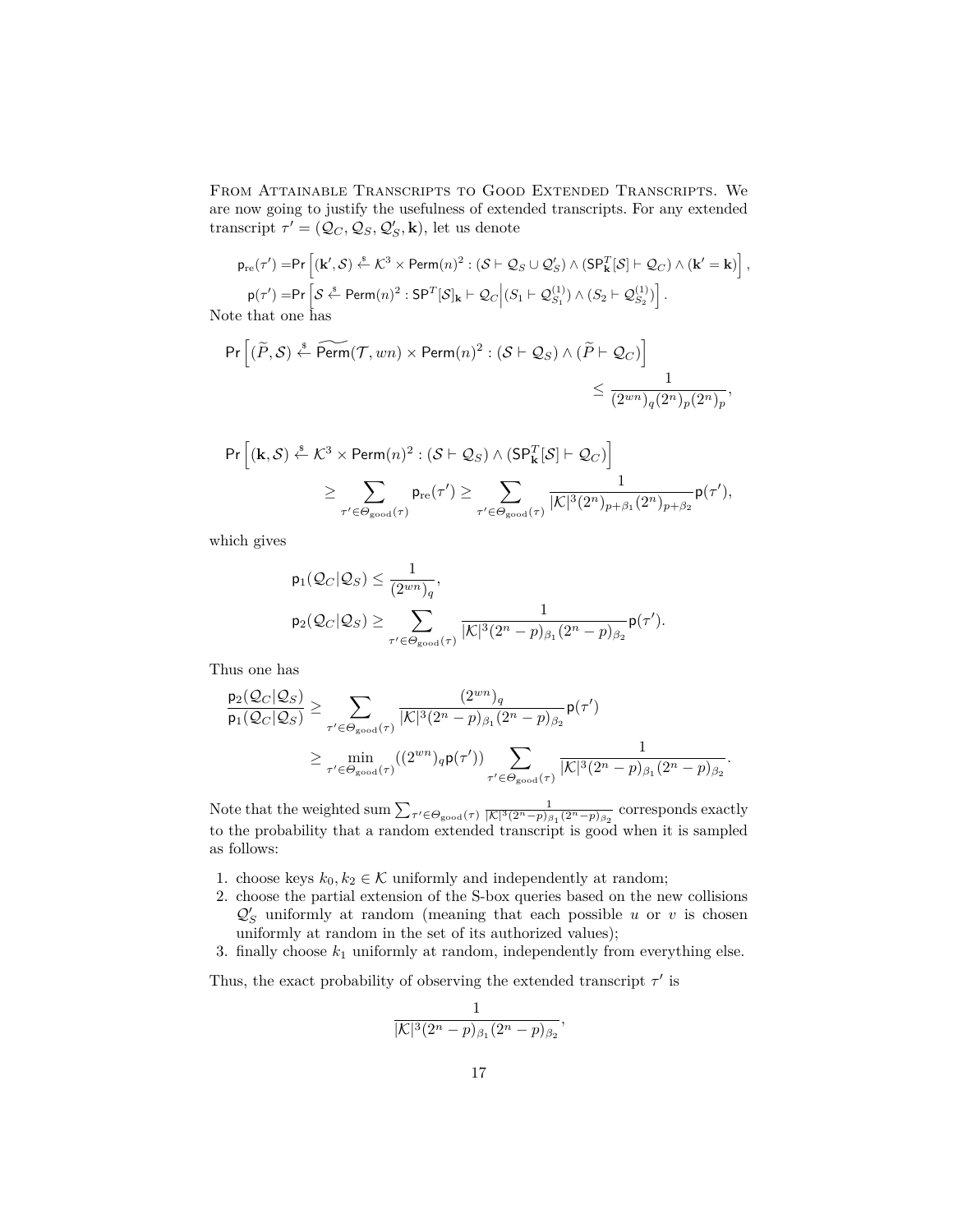and we have

$$
\sum_{\tau' \in \Theta_{\textrm{good}}(\tau)} \frac{1}{|\mathcal{K}|^3 (2^n-p)_{\beta_1} (2^n-p)_{\beta_2}} = \Pr\left[\tau' \in \Theta_{\textrm{good}}(\tau)\right].
$$

One finally gets

<span id="page-17-1"></span>
$$
\frac{\mathsf{p}_2(\mathcal{Q}_C|\mathcal{Q}_S)}{\mathsf{p}_1(\mathcal{Q}_C|\mathcal{Q}_S)} \ge \mathsf{Pr}\left[\tau' \in \Theta_{\text{good}}(\tau)\right] \cdot \min_{\tau' \in \Theta_{\text{good}}(\tau)} ((2^{wn})_q \mathsf{p}(\tau')). \tag{4}
$$

Lemma [8](#page-17-0) and Lemma [9](#page-19-0) lower bound  $Pr[\tau' \in \Theta_{\text{good}}(\tau)]$  (by upper bounding  $Pr[\tau' \in \Theta_{bad}(\tau)]$  and  $min_{\tau' \in \Theta_{good}(\tau)}((2^{wn})_q p(\tau'))$ , respectively. Then combining [\(4\)](#page-17-1) with Lemma [8](#page-17-0) and Lemma [9](#page-19-0) will complete the proof of Lemma [7.](#page-12-1)

<span id="page-17-0"></span>**Lemma 8.** *One has*

$$
\Pr\left[\tau' \in \Theta_{\text{bad}}(\tau)\right] \leq w^2 q (\delta' p + \delta w q) (3 \delta' p + 3 \delta w q + 2 \delta' w q).
$$

*Proof.* We fix any attainable transcript, denoted  $(Q_C, Q_{S_1}^{(0)})$  $\overset{(0)}{S_1}, \mathcal{Q}_{S_2}^{(0)}$  $S_2^{(0)}$ ). For any fixed construction query  $(t, x, y) \in \mathcal{Q}_C$ , define event

 $\text{Coll}_1(t, x, y) \Leftrightarrow$  there exist  $i \in \{1, \ldots, w\}$  and  $u_1 \in U_1$  such that  $T_{k_0,t}(x)_i = u_1$ .

This event can be broken down into the following two subevents:

- *−* there exist *i* ∈ {1, . . . , *w*}, *j* ∈ {1, . . . , *p*} such that  $T_{k_0,t}(x)$ <sub>*i*</sub> = *u<sub>j</sub>*,
- $-$  there exist  $(t', x', y') \in \mathcal{Q}_C, i, j \in \{1, ..., w\}$  such that  $(t, x, y, i) \neq (t', x', y', j)$ and  $T_{k_0,t}(x)_i = T_{k_0,t'}(x')_j$ .

Note that these events only involve queries from the original transcript, which means that the choice of the key is actually independent from these values. By the blockwise uniformity of *T*, one has

<span id="page-17-2"></span>
$$
\Pr\left[k_0 \in \mathcal{K} : \text{Coll}_1(t, x, y)\right] \le \delta' wp + \delta w^2 q. \tag{5}
$$

Similarly, let

 $\text{Coll}_2(t, x, y) \Leftrightarrow$  there exist  $i \in \{1, \ldots, w\}$  and  $v_2 \in V_2$  such that  $T_{k_2, t}^{-1}(y)_i = v_2$ .

Then one has

<span id="page-17-3"></span>
$$
\Pr\left[k_2 \in \mathcal{K} : \text{Coll}_2(x, y)\right] \le \delta' wp + \delta w^2 q. \tag{6}
$$

Also note that one has  $|Q_{S_1}^{(1)}|, |Q_{S_2}^{(1)}| \leq p + wq$ , as additional tuples in  $Q'_S$  come from the completion of partial information about a construction query.

We now upper bound the probabilities of the five conditions in turn. The sets of attainable transcripts fulfilling condition (C-1), (C-2), (C-3), (C-4), (C-5) will be denoted  $\Theta_1$ ,  $\Theta_2$ ,  $\Theta_3$ ,  $\Theta_4$ ,  $\Theta_5$ , respectively.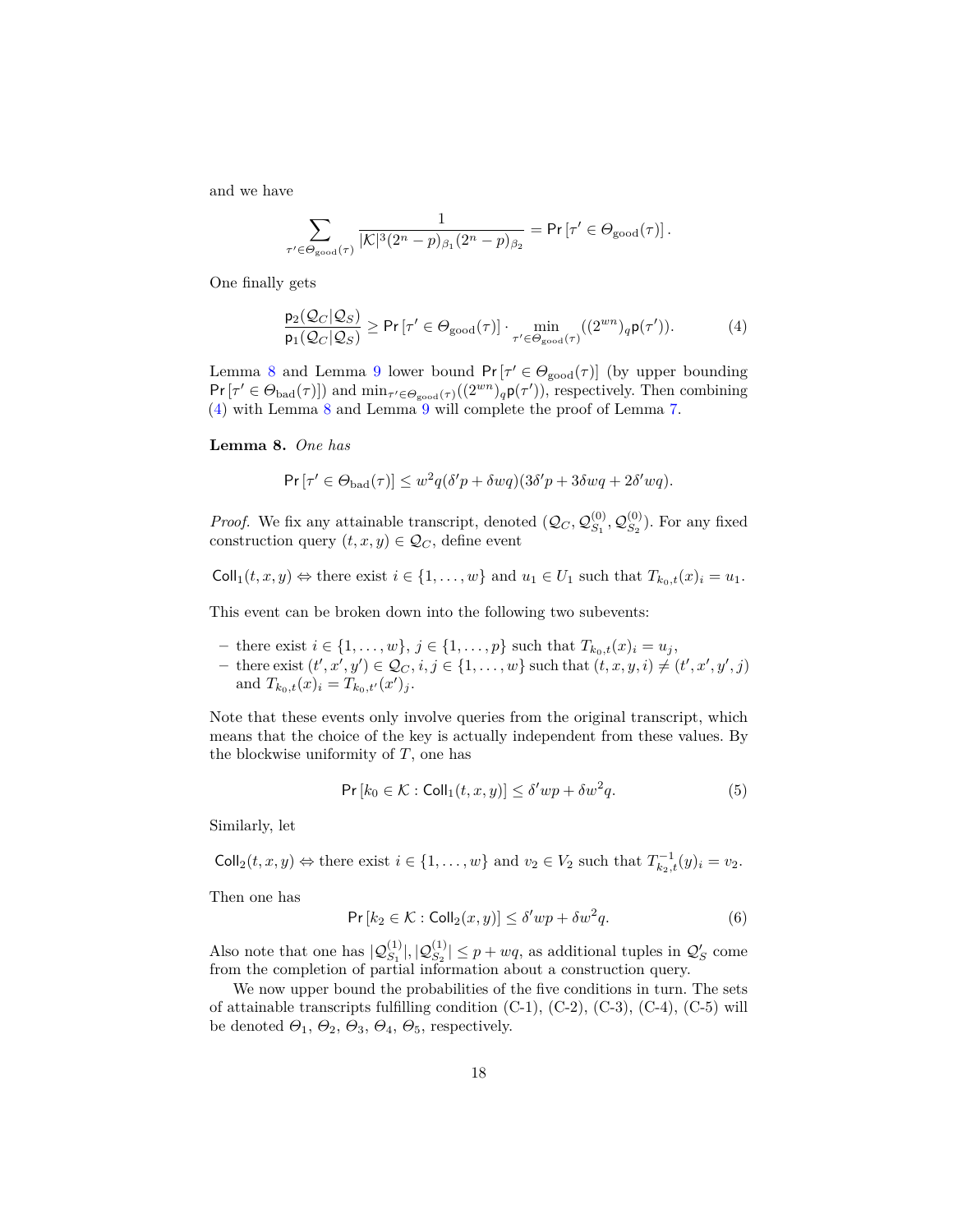*Condition (C-1).* One has

$$
\Pr\left[\tau' \in \Theta_1\right] \leq \sum_{(t,x,y) \in \mathcal{Q}_C} \Pr\left[\mathrm{Coll}_1(t,x,y) \wedge \mathrm{Coll}_2(t,x,y)\right].
$$

Since the random choice of  $k_0$  and  $k_2$  are independent, and by  $(5)$  and  $(6)$ , one has

$$
\Pr\left[\tau' \in \Theta_1\right] \le q(\delta'wp + \delta w^2 q)^2.
$$

*Condition (C-2) and (C-3).* Fix any query  $(t, x, y) \in \mathcal{Q}_C$ . Since the random choice of  $k_1$  is independent from the queries transcript and from the choice of *k*<sub>0</sub>, the probability, over the random choice of  $k_1$ , that there exist  $i \in \{1, ..., w\}$  $\text{and } u_2 \in U_2 \text{ such that } T_{k_1,t} \left( S_1^{\|} (T_{k_0,t}(x)) \right)_i = u_2 \text{, conditioned on } \text{Coll}_1(t,x,y),$ is upper bounded by  $\delta' w(p + wq)$ . Thus, by summing over every construction query and using  $(5)$ , one has

$$
\Pr\left[\tau' \in \Theta_2\right] \le \delta' w q (p + w q) (\delta' w p + \delta w^2 q).
$$

Similarly, one has

$$
\Pr\left[\tau' \in \Theta_3\right] \le \delta' w q (p + w q) (\delta' w p + \delta w^2 q).
$$

*Conditions (C-4), and (C-5).* Given two distinct pairs  $(i, (t, x, y)), (i', (t', x', y')) \in$  $\{1, \ldots, w\} \times \mathcal{Q}_C$  such that  $(t, x, y)$  and  $(t', x', y')$  are both colliding queries, let us define event

$$
\text{Coll}(t, x, y, t', x', y')_{i, i'} \Leftrightarrow T_{k_1, t} \left( S_1^{||} \left( T_{k_0, t}(x) \right) \right)_i = T_{k_1, t'} \left( S_1^{||} \left( T_{k_0, t'}(x') \right) \right)_{i'}.
$$

Then for any distinct pairs  $(i, (t, x, y)), (i', (t', x', y')) \in \{1, \ldots, w\} \times \mathcal{Q}_C$ , one has

$$
\begin{aligned} \Pr\left[\text{Coll}_1(t,x,y) \wedge \text{Coll}_1(t',x',y') \wedge \text{Coll}(t,x,y,t',x',y')_{i,i'}\right] \\ & = \Pr\left[\text{Coll}(t,x,y,t',x',y')_{i,i'} \mid \text{Coll}_1(t,x,y) \wedge \text{Coll}_1(t',x',y')\right] \\ & \qquad \qquad \times \Pr\left[\text{Coll}_1(t',x',y') \mid \text{Coll}_1(t,x,y)\right] \\ & \qquad \qquad \times \Pr\left[\text{Coll}_1(t,x,y)\right] \leq \delta \cdot 1 \cdot (\delta'wp + \delta w^2 q), \end{aligned}
$$

where, for the last inequality, we used the  $(\delta, \delta')$ -blockwise uniformity of *T* and the fact that the event  $\text{Coll}_1(t, x, y) \wedge \text{Coll}_1(t', x', y')$  only depends on the choice of  $k_0$  whereas  $\text{Coll}(t, x, y, t', x', y')_{i, i'}$  involves the choice of  $k_1$ . Thus, by summing over every such pair, one obtains

$$
\Pr\left[\tau' \in \Theta_4\right] \le \delta w^2 q^2 (\delta' w p + \delta w^2 q).
$$

Similarly, one has

$$
\Pr\left[\tau' \in \Theta_5\right] \le \delta w^2 q^2 (\delta' w p + \delta w^2 q).
$$

The lemma follows by taking a union bound over all the conditions.  $\Box$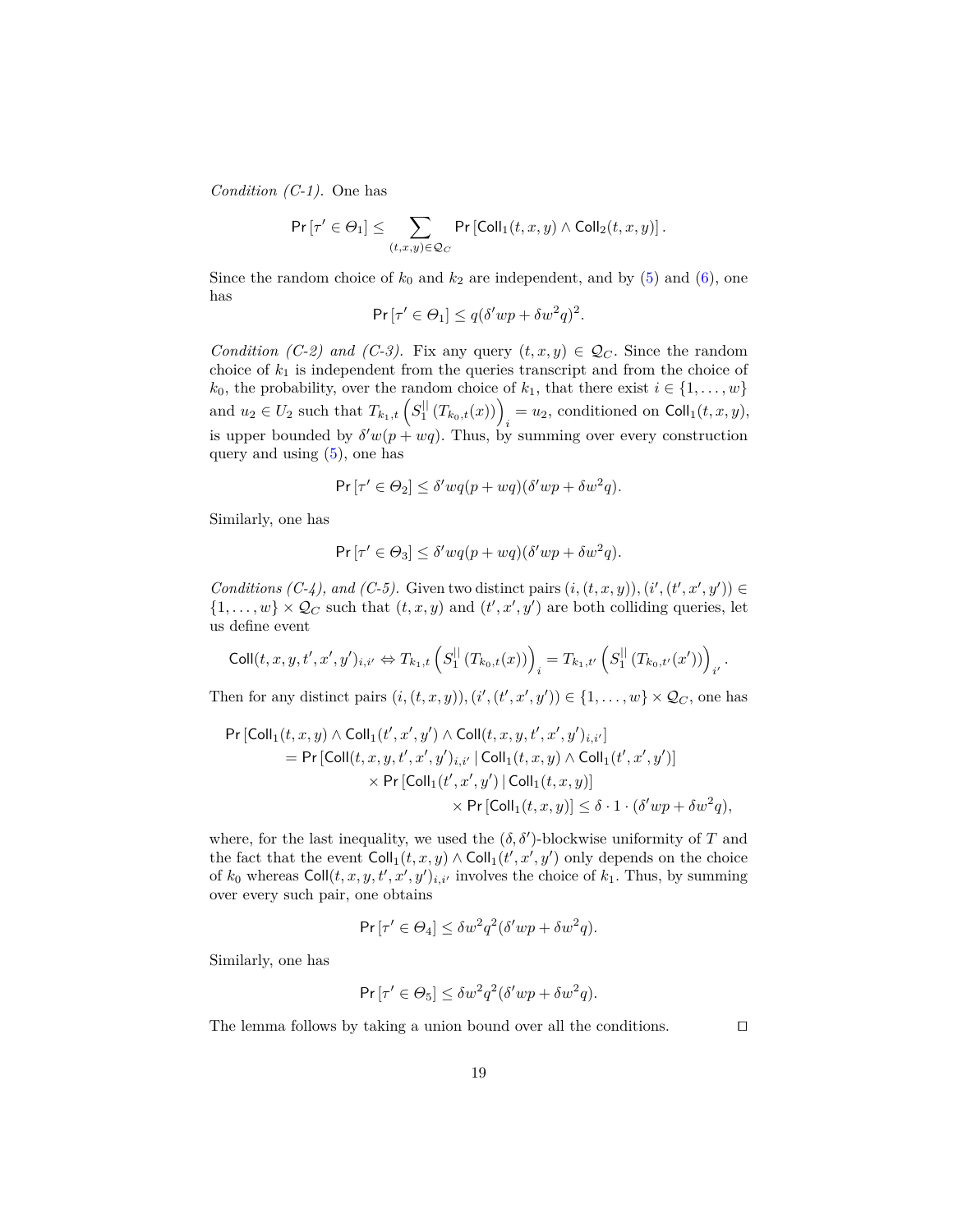<span id="page-19-0"></span>Our next step is to study good extended transcripts.

**Lemma 9.** For any good extended transcript  $\tau'$ , one has

$$
(2^{wn})_q \mathsf{p}(\tau') \ge 1 - \frac{q^2}{2^{wn}} - \frac{q(2wp + 6w^2q)^2}{2^{2n}}.
$$

*Proof.* Fix any good extended transcript  $\tau' = (Q_C, Q_S, Q_S', (k_0, k_1, k_2))$ . Let us denote  $p_1 = |Q_{S_1}^{(1)}|$  and  $p_2 = |Q_{S_2}^{(1)}|$ .

Our goal is then to prove that  $p(\tau')$  is close enough to  $1/(2^{wn})_q$ . In order to do so, we are going to group the construction queries according to the type of collision they are involved in:

$$
Q_{U_1} = \{(t, x, y) \in Q_C : T_{k_0, t}(x)_i \in U_1 \text{ for } i = 1, ..., w\}
$$
  
\n
$$
Q_{V_2} = \{(t, x, y) \in Q_C : T_{k_2, t}^{-1}(y)_i \in V_2 \text{ for } i = 1, ..., w\}
$$
  
\n
$$
Q_0 = Q_C \setminus (Q_{U_1} \cup Q_{V_2}).
$$

Note that, thanks to the additional queries from  $\mathcal{Q}'_S$ , there is an equivalence between the events " $T_{k_0,t}(x)_i \in U_1$  for each  $i = 1,\ldots,w$ " and "there exists"  $i \in \{1, \ldots, w\}$  such that  $T_{k_0,t}(x)_i \in U_1$ ". Thus, one has by definition  $|Q_{U_1}| = \alpha_1$ . Similarly, one has  $|Q_{V_2}| = \alpha_2$ . Also note that these sets form a partition of  $Q_C$ :

−  $Q_0 \cap Q_{U_1} = \emptyset$  by definition;

$$
- Q_0 \cap Q_{V_2} = \emptyset
$$
 by definition;

**−**  $\mathcal{Q}_{U_1} \cap \mathcal{Q}_{V_2} = \emptyset$  since otherwise  $\tau'$  would satisfy (C-1).

If we denote respectively  $\mathsf{E}_{U_1}, \mathsf{E}_{V_2}$  and  $\mathsf{E}_0$  the event  $\mathsf{S} \mathsf{P}^T [\mathcal{S}]_\mathbf{k} \vdash \mathcal{Q}_{U_1}, \mathcal{Q}_{V_2}, \mathcal{Q}_0$ , the event  $SP^T[S]_k \vdash Q_C$  is equivalent to  $E_{U_1} \wedge E_{V_2} \wedge E_0$ . Note that, by definition of  $\mathcal{Q}_{U_1}$ , each  $(t, x, y) \in \mathcal{Q}_{U_1}$  is such that  $T_{k_0,t}(x)_i \in U_1$  for each  $i = 1, \ldots, w$ ; this means that the output of  $S_1$  is already fixed by  $\mathcal{Q}_{S_1}^{(1)}$  $S_1^{(1)}$  and  $E_{U_1}$  actually only involves  $S_2$ . A similar reasoning can be made for  $E_{V_2}$ . Thus we have

<span id="page-19-1"></span>
$$
p(\tau') = Pr \left[ E_{U_1} \wedge E_{V_2} \wedge E_0 \middle| S_1 \vdash Q_{S_1}^{(1)} \wedge S_2 \vdash Q_{S_2}^{(1)} \right]
$$
  
\n
$$
= Pr \left[ E_{U_1} \wedge E_{V_2} \middle| S_1 \vdash Q_{S_1}^{(1)} \wedge S_2 \vdash Q_{S_2}^{(1)} \right]
$$
  
\n
$$
\times Pr \left[ E_0 \middle| E_{U_1} \wedge E_{V_2} \wedge S_1 \vdash Q_{S_1}^{(1)} \wedge S_2 \vdash Q_{S_2}^{(1)} \right]
$$
  
\n
$$
= Pr \left[ E_{U_1} \middle| S_2 \vdash Q_{S_2}^{(1)} \right] \cdot Pr \left[ E_{V_2} \middle| S_1 \vdash Q_{S_1}^{(1)} \right]
$$
  
\n
$$
\times Pr \left[ E_0 \middle| E_{U_1} \wedge E_{V_2} \wedge S_1 \vdash Q_{S_1}^{(1)} \wedge S_2 \vdash Q_{S_2}^{(1)} \right],
$$
 (7)

where  $Pr\left[E_{U_1}\Big|S_2\vdash Q_{S_2}^{(1)}\right]$  (resp.  $Pr\left[E_{V_2}\Big|S_1\vdash Q_{S_1}^{(1)}\right]$ ) is the probability, over the random choice of permutation  $S_2$  (resp. permutation  $S_1$ ), that  $S_2$  (resp.  $S_1$ ) is compatible with the additional equations implied by  $\mathcal{Q}_{U_1}$  (resp. by  $\mathcal{Q}_{V_2}$ ), conditioned on the event  $S_2 \vdash Q_{S_2}^{(1)}$  (resp.  $S_1 \vdash Q_{S_1}^{(1)}$ ).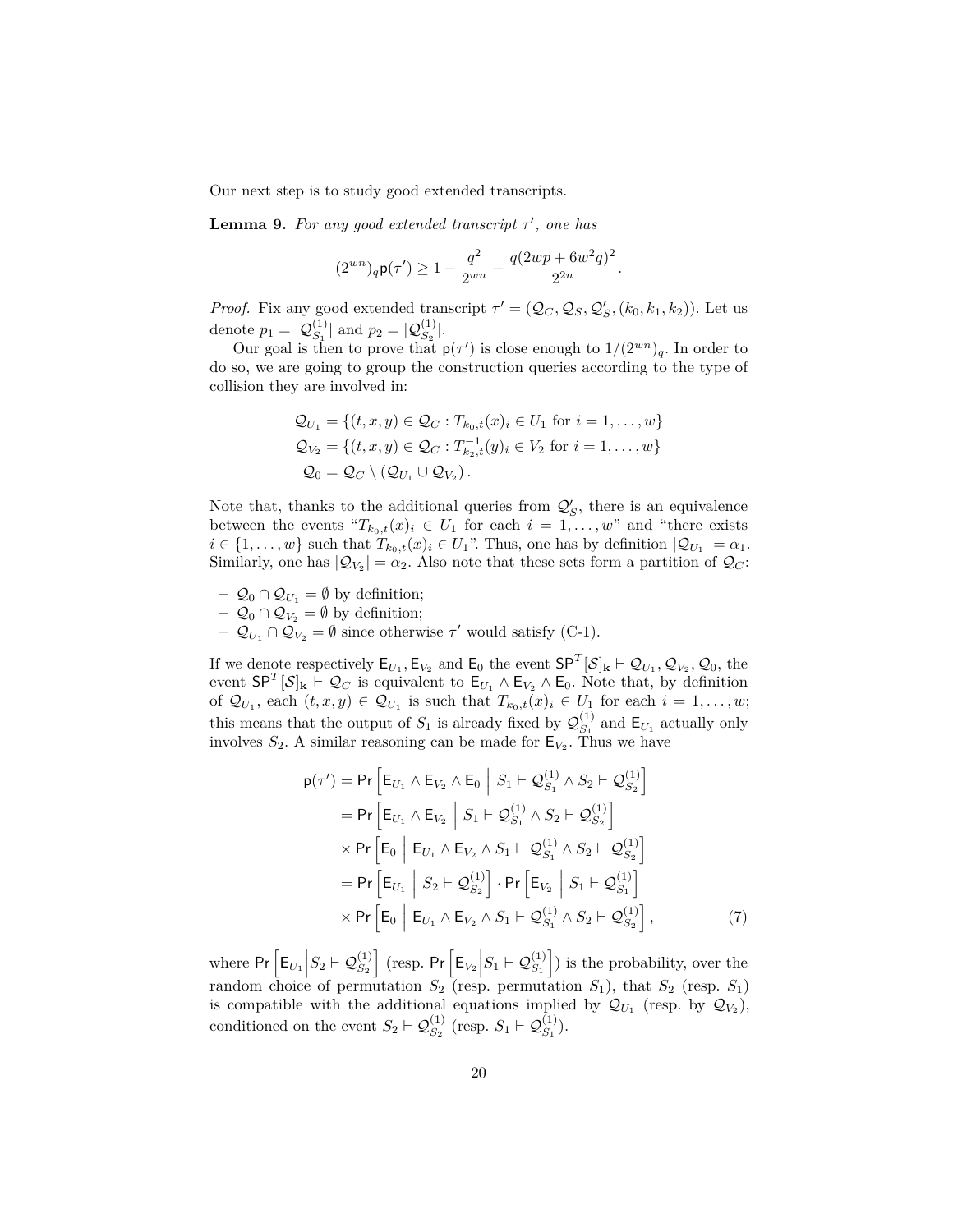In order to evaluate  $Pr\left[E_{U_1}\Big|S_2\vdash Q_{S_2}^{(1)}\right]$  and  $Pr\left[E_{V_2}\Big|S_1\vdash Q_{S_1}^{(1)}\right]$ , we first note that, since we condition on the event  $S_2 \vdash \mathcal{Q}_{S_2}^{(1)}$ ,  $S_2$  is already fixed on  $p_2$  values. Second, remark that this event is actually equivalent to the following equations:

$$
S_2\left(T_{k_1,t}\left(S_1^{||}\left(T_{k_0,t}(x)\right)\right)_i\right) = T_{k_2,t}^{-1}(y)_i
$$

for every  $(t, x, y) \in \mathcal{Q}_{U_1}$  and  $i \in \{1, \ldots, w\}$ . All the values  $T_{k_1,t} \left( S_1^{||}(T_{k_0,t}(x)) \right)$ are actually pairwise distinct and outside  $U_2$  since otherwise (C-2) or (C-4) would be satisfied. Similarly, the values  $T_{k_2,t}^{-1}(y)_i$  are pairwise distinct and outside  $V_2$ since otherwise (C-1) would be satisfied. Indeed, if a collision between two values  $T_{k_2,t}^{-1}(y)$  had occured, then these values would also appear in *V*<sub>2</sub>. Hence the event  $E_{U_1}$  is actually equivalent to  $w\alpha_1$  new and distinct equations on  $S_2$ , so that

<span id="page-20-0"></span>
$$
\Pr\left[E_{U_1}\Big|S_2\vdash Q_{S_2}^{(1)}\right] = \frac{1}{(2^n - p_2)_{w\alpha_1}}.\tag{8}
$$

By a similar reasoning, one has

<span id="page-20-1"></span>
$$
\Pr\left[E_{V_2}\Big|S_1\vdash Q_{S_1}^{(1)}\right] = \frac{1}{(2^n - p_1)_{w\alpha_2}}.\tag{9}
$$

The next step is to lower bound  $Pr\left[E_0 \middle| E_{U_1} \wedge E_{V_2} \wedge S_1 \vdash \mathcal{Q}_{S_1}^{(1)} \wedge S_2 \vdash \mathcal{Q}_{S_2}^{(1)}\right]$ . Conditioned on  $\mathsf{E}_{U_1} \wedge \mathsf{E}_{V_2} \wedge S_1 \vdash \mathcal{Q}_{S_1}^{(1)} \wedge S_2 \vdash \mathcal{Q}_{S_2}^{(1)}$ ,  $S_1$  and  $S_2$  are fixed on respectively  $p_1 + w\alpha_2$  and  $p_2 + w\alpha_1$  values. Let  $\tilde{U}'_1$  (resp.  $U'_2$ ) be the set of values on which  $S_1$  (resp.  $S_2$ ) is already fixed and  $V'_1 = \{S_1(u) : u \in U'_1\}$  (resp.  $V_2' = \{S_2(u) : u \in U_2'\}$ . Let also  $q_0 = |Q_0|$ . For clarity, we denote

$$
Q_0 = \{(t_1, x_1, y_1), \ldots, (t_{q_0}, x_{q_0}, y_{q_0})\},\,
$$

using an arbitrary ordering of the queries.

Our goal is now to compute a lower bound on the number of possible "intermediate values" such that the event  $E_0$  is equivalent to new and distinct equations on  $S_1$  and  $S_2$ . First note that the values  $T_{k_0,t}(x)_i$  for each  $(t, x, y) \in \mathcal{Q}_0, i \in \{1, \ldots, w\}$  are pairwise distinct and outside  $U'_1$ . Indeed, if this were not the case, then at least one query in  $\mathcal{Q}_0$  would be a colliding query. By definition of our security experiment, this means that this query would either be in  $E_{U_1}$  or  $E_{V_2}$ , depending on the type of collision it is involved in. Similarly, the values  $T_{k_2,t}^{-1}(y)_i$  for each  $(t, x, y) \in \mathcal{Q}_0, i \in \{1, \ldots, w\}$  are pairwise distinct and outside  $V_2'$ . outside *V* 2

Let  $N_0$  be the number of tuples of distinct values  $(v_{1,i,j})_{1 \leq i \leq q_0, 1 \leq j \leq w}$  in  $\{0,1\}^n\setminus V'_1$  such that the values  $(T_{k_1,t_i}(\|_{k=1}^w v_{1,i,k})_j)_{1\leq i\leq q_0,1\leq j\leq w}$  are also pairwise distinct and outside  $U_2'$ . Let  $i \in \{1, ..., q_0\}$ . There are exactly  $(2^n - |V_1'| - w(i -$ 1))<sub>*w*</sub> possible tuples of distinct values  $(v_{1,i,j})_{1 \leq j \leq w}$  in  $\{0,1\}^n \setminus V'_1$  that will also be different from the previous values  $v_{1,i,j}$  for  $i < q_0$  and  $j \in \{1, \ldots, w\}$ . Similarly, there are exactly  $(2^n - |U_2'| - w(i-1))_w$  possible tuples of distinct values for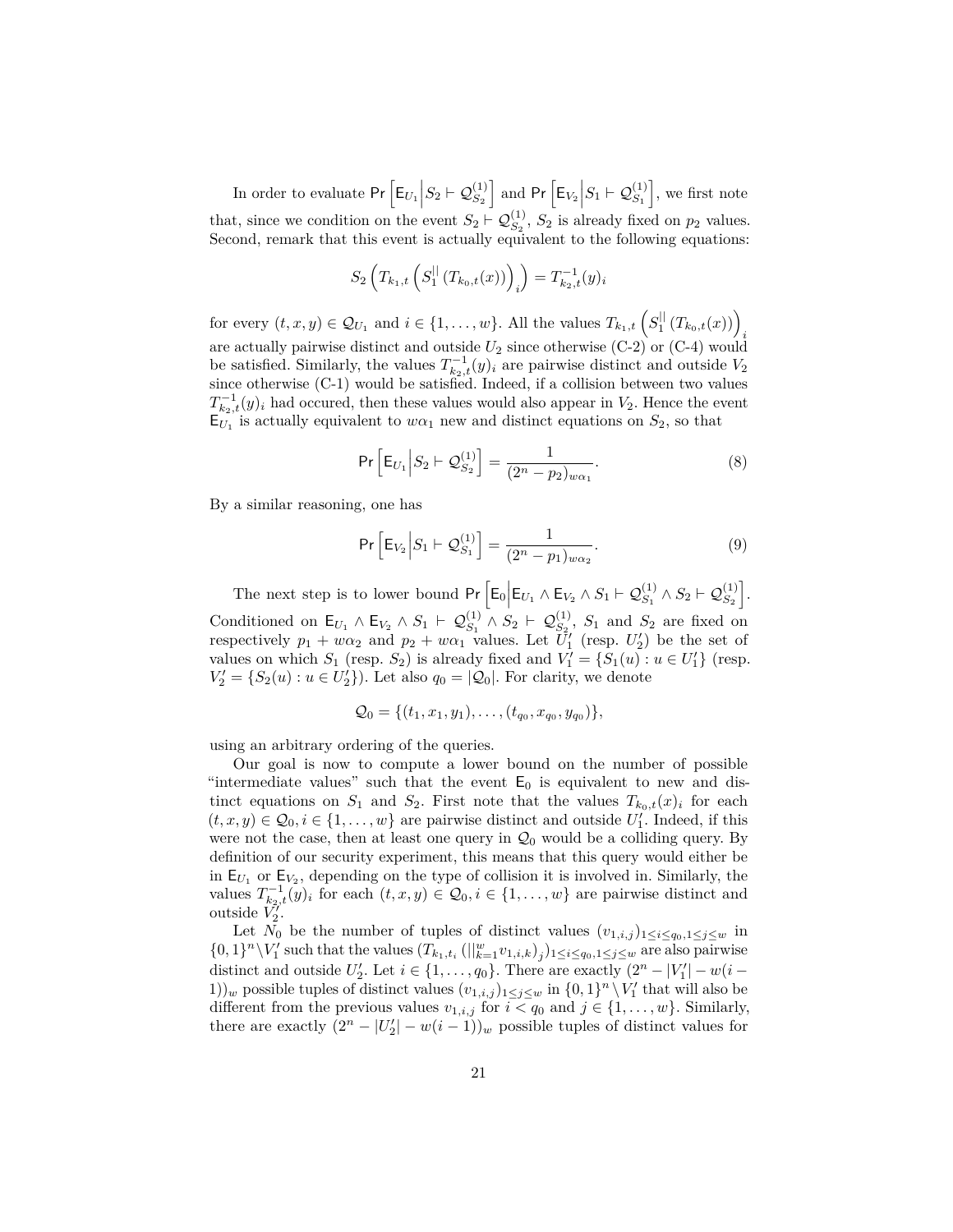$(T_{k_1,t_i}(\|_{k=1}^w v_{1,i,k}))_{1 \leq j \leq w}$  in  $\{0,1\}^n \setminus U_2'$  that will also be different from the previous values  $T_{k_1,t_i}(\|_{k=1}^w v_{1,i,k})$  for  $i < q_0$  and  $j \in \{1,\ldots,w\}$ . This removes at most  $2^{wn} - (2^n - |U_2'| - w(i-1))_w$  tuples of values for  $(T_{k_1, t_i}(||_{k=1}^w v_{1,i,k}))_{1 \leq j \leq w}$ . Since  $T_{k_1, t_i}$  is a permutation, we have to remove at most  $2^{wn} - (2^n - |U'_2| - w(i-1))_w$ possible tuples of values for  $(v_{1,i,j})_{1\leq j\leq w}$ . Thus

<span id="page-21-0"></span>
$$
N_0 \ge \prod_{i=1}^{q_0} \left( (2^n - |V_1'| - w(i-1))_w + (2^n - |U_2'| - w(i-1))_w - 2^{wn} \right). \tag{10}
$$

For any tuple of values  $(v_{1,i,j})$  fulfilling the previous conditions, then, conditioned on  $S_1$  satisfying  $S_1(T_{k_0,t_i}(x_i))_j = v_{1,i,j}$ , the event  $\mathsf{E}_0$  is equivalent to  $wq_0$  distinct and new equations on  $S_2$ . Hence, it follows that

$$
\Pr\left[E_0 \middle| E_{U_1} \wedge E_{V_2} \wedge S_1 \vdash \mathcal{Q}_{S_1}^{(1)} \wedge S_2 \vdash \mathcal{Q}_{S_2}^{(1)}\right] \ge \frac{N_0}{(2^n - p_1 - w\alpha_2)_{wq_0}(2^n - p_2 - w\alpha_1)_{wq_0}}.\tag{11}
$$

Combining  $(7)$ ,  $(8)$ ,  $(9)$ ,  $(10)$   $(11)$ , we obtain

<span id="page-21-1"></span>
$$
(2^{wn})_q \mathsf{p}(\tau') \geq \frac{(2^{wn})_q \prod_{i=0}^{q_0-1} \left( \frac{(2^n - p_1 - w(\alpha_2 + i))_w}{+(2^n - p_2 - w(\alpha_1 + i))_w - 2^{wn}} \right)}{(2^n - p_1)_{wq_0 + w\alpha_2} (2^n - p_2)_{wq_0 + w\alpha_1}}
$$
  
= 
$$
\frac{(2^{wn})_q}{2^{q_0 w n} (2^n - p_1)_{w\alpha_2} (2^n - p_2)_{w\alpha_1}}
$$
  

$$
\times \prod_{i=0}^{q_0-1} \frac{2^{wn} \left( \frac{(2^n - p_1 - w(\alpha_2 + i))_w}{+(2^n - p_2 - w(\alpha_1 + i))_w - 2^{wn}} \right)}{(2^n - p_1 - w\alpha_2 - wi)_w (2^n - p_2 - w\alpha_1 - wi)_w}
$$
  

$$
\geq \frac{(2^{wn})_q}{2^{q_0 w n} (2^n - p_1)_{w\alpha_2} (2^n - p_2)_{w\alpha_1}} \cdot \prod_{i=0}^{q_0-1} \Delta_i
$$

where

$$
\Delta_i = 1 - \left(\frac{2^{wn}}{(2^n - p_2 - w\alpha_1 - wi)_w} - 1\right) \left(\frac{2^{wn}}{(2^n - p_1 - w\alpha_2 - wi)_w} - 1\right)
$$

for  $i = 0, \ldots, q_0 - 1$ . We also have  $\alpha_1 \leq q$  and  $p_2 \leq p + wq$ , which gives

$$
\frac{2^{wn}}{(2^n - p_2 - w\alpha_1 - wi)_w} \le \left(\frac{2^n}{2^n - p - 3wq}\right)^w \le \left(1 + \frac{p + 3wq}{2^n - p - 3wq}\right)^w.
$$

Then, since  $wp + 3w^2q < 2^n/2$ , we can apply Lemma [1](#page-4-1) and we get

$$
\frac{2^{wn}}{(2^n - p_2 - w\alpha_1 - wi)_w} \le 1 + \frac{wp + 3w^2q}{2^n - wp - 3w^2q} \le 1 + \frac{2wp + 6w^2q}{2^n}.
$$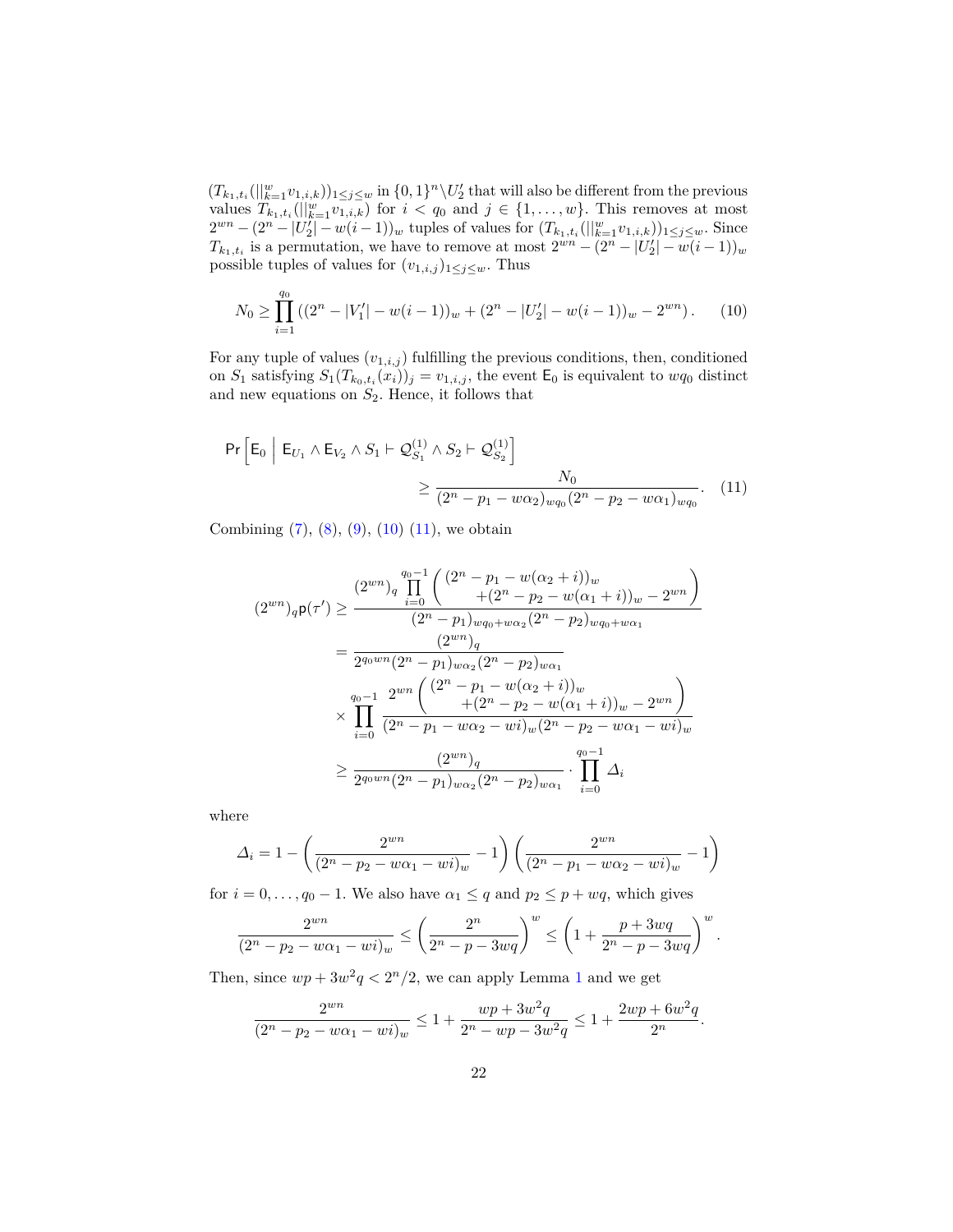Similarly, one has

$$
\frac{2^{wn}}{(2^n - p_1 - w\alpha_2 - wi)_w} \le 1 + \frac{2wp + 6w^2q}{2^n}.
$$

Thus one has

$$
\Delta_i \ge 1 - \left(\frac{2wp + 6w^2q}{2^n}\right)^2.
$$

Moreover, one has

$$
\frac{(2^{wn})_q}{2^{q_0wn}(2^n-p_1)_{w\alpha_2}(2^n-p_2)_{w\alpha_1}} \ge \frac{(2^{wn}-q)^q}{2^{qwn}} \ge \left(1-\frac{q}{2^{wn}}\right)^q \ge 1-\frac{q^2}{2^{wn}}.
$$

Finally, we get

$$
(2^{wn})_q \mathsf{p}(\tau') \ge \left(1 - \frac{q^2}{2^{wn}}\right) \left(1 - \left(\frac{2wp + 6w^2q}{2^n}\right)^2\right)^{q_0}
$$
  
 
$$
\ge \left(1 - \frac{q^2}{2^{wn}}\right) \left(1 - \frac{q(2wp + 6w^2q)^2}{2^{2n}}\right)
$$
  
 
$$
\ge 1 - \frac{q^2}{2^{wn}} - \frac{q(2wp + 6w^2q)^2}{2^{2n}}.
$$

# **4 Asymptotically Optimal Security of SPNs**

In this section, we will prove that if  $T$  is a super blockwise tweakable universal permutation, then the security of  $SP<sup>T</sup>$  converges to  $2<sup>n</sup>$  (in terms of the threshold number of queries) as the number of rounds *r* increases.

<span id="page-22-0"></span>**Theorem 2.** *For an even integer r, let* SP*<sup>T</sup> be an r-round substitution-permutation network based on a*  $(\delta, \delta')$ -super blockwise tweakable universal permutation  $T$ *. Then one has*

$$
Adv_{\mathbf{SP}^T}^{\mathbf{nu}}(p,q) \le 4\sqrt{q} \left(2wp\delta' + 2w^2q(\delta' + \delta) + w^2\delta\right)^{\frac{r}{4}}.
$$

Hence, assuming  $\delta, \delta' \simeq 2^{-n}$  and  $p = q$ , an *r*-round  $SP^T$  is secure up to  $2^{\frac{rn}{r+2}}$ queries.

PROOF OF THEOREM [2.](#page-22-0) We assume that  $r = 2s$  for a positive integer *s*. Let  $\overline{\mathsf{SP}}^T[\mathcal{S}]$  denote a variant of  $\mathsf{SP}^T[\mathcal{S}]$  without the last permutation layer. Then one has

$$
\mathsf{SP}^T[\mathcal{S}]=\left(\overline{\mathsf{SP}}^{T^{-1}}[\mathcal{S}^{(2)}]\right)^{-1}\circ T\circ\overline{\mathsf{SP}}^T[\mathcal{S}^{(1)}]
$$

for  $S^{(1)} = (S_1, \ldots, S_s)$  and  $S^{(2)} = (S_{2s}^{-1}, \ldots, S_{s+1}^{-1})$ . Our proof strategy is to first prove NCPA-security of  $\overline{\text{SP}}$  in the multi-user setting and lift it to CCA-security by doubling the number of rounds.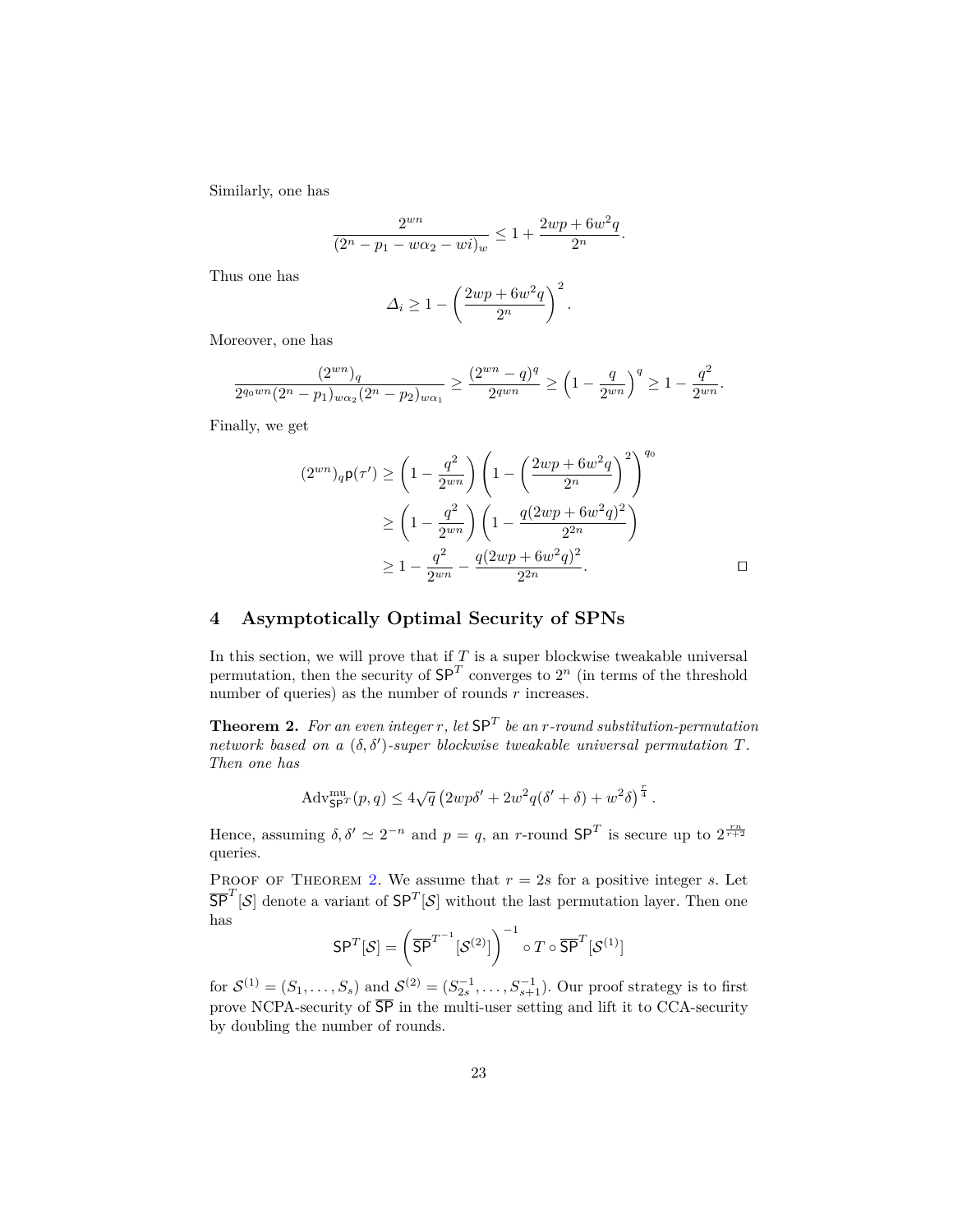Suppose that a distinguisher  $D$  makes  $p$  primitive queries to each of the underlying S-boxes and makes *q* construction queries in the multi-user setting, obtaining an attainable transcript  $\tau = (Q_C, Q_S)$ . We can partition  $Q_C$  and  $Q_S$ as follows.

$$
Q_C = Q_{C_1} \cup \dots \cup Q_{C_\ell},
$$
  
\n
$$
Q_S = Q_{S_1} \cup \dots \cup Q_{S_s} \cup Q_{S_{s+1}} \cup \dots \cup Q_{S_{2s}},
$$

where we will write

$$
Q_S^{(1)} = Q_{S_1} \cup \dots \cup Q_{S_s},
$$
  

$$
Q_S^{(2)} = Q_{S_{s+1}} \cup \dots \cup Q_{S_{2s}}.
$$

Throughout the proof, we will write  $\mathcal{Q}_{C_j} = (t_{j,i}, x_{j,i}, y_{j,i})_{1 \leq i \leq q_j}$  for  $j = 1, \ldots, \ell$ . So  $q_j$  denotes the number of queries made to the *j*-th construction oracle  $C_j$ , and  $(t_{j,i}, x_{j,i}, y_{j,i})$  represents the evaluation obtained by the *i*-th query to  $C_j$ . We will also write  $\mathbf{t} = (\mathbf{t}_j)_{1 \leq j \leq \ell}$ ,  $\mathbf{x} = (\mathbf{x}_j)_{1 \leq j \leq \ell}$ ,  $\mathbf{y} = (\mathbf{y}_j)_{1 \leq j \leq \ell}$ , where

$$
\mathbf{t}_{j} = (t_{j,1}, \ldots, t_{j,q_{j}}),
$$
  
\n
$$
\mathbf{x}_{j} = (x_{j,1}, \ldots, x_{j,q_{j}}),
$$
  
\n
$$
\mathbf{y}_{j} = (y_{j,1}, \ldots, y_{j,q_{j}}),
$$

for  $j = 1, \ldots, \ell$ . Without loss of generality, we can assume that the indices  $(j, i)$ have been grouped by their tweaks  $t_{j,i}$ ; suppose that  $\mathbf{t}_j$  consists of *d* different tweaks,  $t_1^*, \ldots, t_d^* \in \mathcal{T}$ . Then by dropping *j* for simplicity (when it will be clear from the context), we can write

$$
\mathbf{x}_j = (\mathbf{x}_1^*, \dots, \mathbf{x}_d^*),
$$

so that  $\mathbf{x}_i^* = (x_{i,1}^*, \ldots, x_{i,q_i}^*)$  corresponds to  $t_i^*$  for  $i = 1, \ldots, d$ , where  $q_i'$  is the multiplicity of  $t_i^*$  in **t**<sub>*j*</sub> (satisfying  $q'_1 + \ldots + q'_d = q_\beta$ ). Let

$$
\Omega_{\mathbf{t}_j} = \{ (u_1, \dots, u_{q_j}) \in (\{0, 1\}^n)^{q_j} : \forall i \neq i', (t_{j,i}, u_i) \neq (t_{j,i'}, u_{i'}) \},
$$
  

$$
\Omega_{\mathbf{t}} = \Omega_{\mathbf{t}_1} \times \ldots \times \Omega_{\mathbf{t}_{\ell}}.
$$

With these notations, we define probability distributions  $\mu_1$  and  $\mu_2$  on  $\Omega_t$ ; for each  $\mathbf{z} = (\mathbf{z}_1, \dots, \mathbf{z}_\ell) \in \Omega_{\mathbf{t}},$ 

$$
\mu_1(\mathbf{z}) \stackrel{\text{def}}{=} \Pr\left[\mathbf{k}_1,\ldots,\mathbf{k}_\ell\xleftarrow{\$}\mathcal{K}^s,\mathcal{S}\stackrel{\$}{\leftarrow} \text{Perm}(n)^s:\forall j,\overline{\text{SP}}_{\mathbf{k}_j}^T[\mathcal{S}]\vdash (t_{j,i},x_{j,i},z_{j,i})_{1\leq i\leq q_j}\;\left|\mathcal{S}\vdash \mathcal{Q}_S^{(1)}\right.\right],
$$

$$
\mu_2(\mathbf{z}) \stackrel{\text{def}}{=} \Pr\left[\mathbf{k}_1,\ldots,\mathbf{k}_\ell\xleftarrow{\$}\mathcal{K}^s,\mathcal{S}\stackrel{\$}{\leftarrow} \text{Perm}(n)^s:\forall j,\overline{\text{SP}}_{\mathbf{k}_j}^T[\mathcal{S}]\vdash (t_{j,i},y_{j,i},z_{j,i})_{1\leq i\leq q_j}\;\left|\mathcal{S}\vdash \mathcal{Q}_S^{(2)}\right.\right],
$$

<span id="page-23-0"></span>where we write  $\mathbf{z}_j = (z_{j,i})_{1 \leq i \leq q_j}$  for  $j = 1, \ldots, \ell$ . Using the coupling technique, we can upper bound the statistical distance between  $\mu_c$  and the uniform probability distribution for  $c = 1, 2$ . The proof of the following lemma will be given at Appendix [A.](#page-27-6)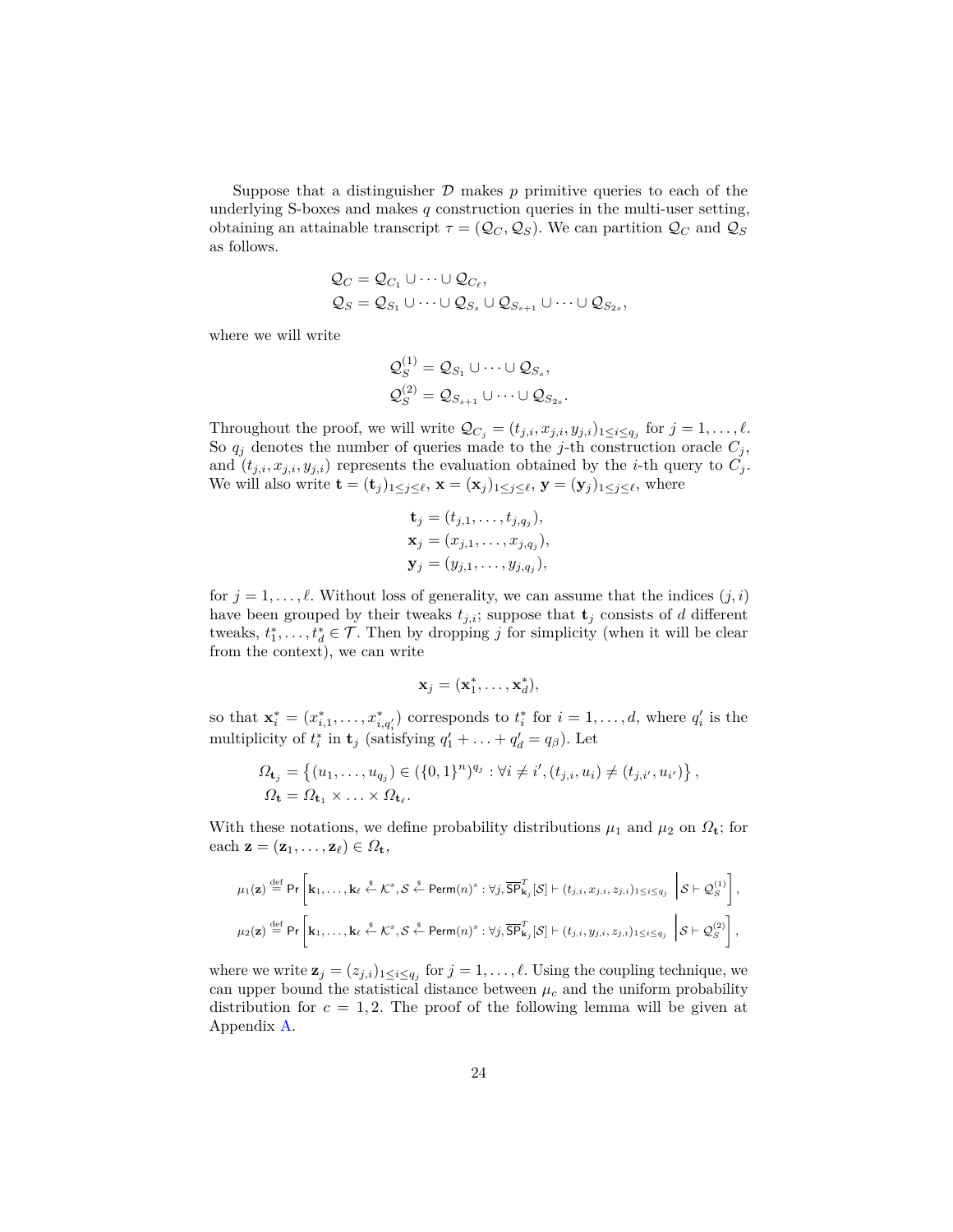**Lemma 10.** For  $c = 1, 2$ , let  $\mu_c$  be the probability distribution defined as above, *and let*  $\nu$  *be the uniform probability distribution on*  $\Omega$ *t. Then for*  $c = 1, 2$ *, one has*  $\|\mu_c - \nu\| \leq \varepsilon$ *, where* 

$$
\varepsilon = \varepsilon(p, q) \stackrel{\text{def}}{=} q \left( 2wp \delta' + 2w^2 q (\delta' + \delta) + w^2 \delta \right)^s.
$$

By Lemma [6](#page-12-2) and Lemma [10,](#page-23-0) we have a subset  $Z_1 \subset \Omega_t$  such that  $|Z_1| \geq$  $(1 - \sqrt{\varepsilon})|\Omega_{\mathbf{t}}|$  and √

$$
\mu_1(\mathbf{z}) \ge (1 - \sqrt{\varepsilon}) \nu(\mathbf{z}) = \frac{1 - \sqrt{\varepsilon}}{|\varOmega_{\mathbf{t}}|}
$$

for every  $z \in Z_1$ . Similarly, we also have a subset  $Z_2 \subset \Omega$ **t** such that  $|Z_2| \geq$  $(1 - \sqrt{\varepsilon})|\Omega_{\mathbf{t}}|$  and √

$$
\mu_2(\mathbf{z}) \ge (1 - \sqrt{\varepsilon}) \nu(\mathbf{z}) = \frac{1 - \sqrt{\varepsilon}}{|\varOmega_{\mathbf{t}}|}
$$

for every  $z \in Z_2$ . For a fixed key  $(k_1, \ldots, k_\ell) \in \mathcal{K}^\ell$ , let

$$
Z_2' = \{ (T_{k_1, \mathbf{t}_1}^{-1}(\mathbf{z}_1), \dots, T_{k_\ell, \mathbf{t}_\ell}^{-1}(\mathbf{z}_\ell)) : (\mathbf{z}_1, \dots, \mathbf{z}_\ell) \in Z_2 \},
$$

and let  $Z = Z_1 \cap Z'_2$ . Then it follows that

$$
p_2(\mathcal{Q}_C|\mathcal{Q}_S) = \Pr\left[\forall j, \mathsf{SP}_{\mathbf{k}_j}^T[\mathcal{S}] \vdash \mathcal{Q}_{C_j} \middle| \mathcal{S} \vdash \mathcal{Q}_S\right]
$$
  
\n
$$
\geq \frac{1}{|\mathcal{K}|^{\ell}} \sum_{\substack{k_1, \dots, k_\ell \in \mathcal{K} \\ \mathbf{z}_1, \dots, \mathbf{z}_\ell \in \mathcal{Z}}} \Pr\left[\forall j, \overline{\mathsf{SP}}_{\mathbf{k}_j}^T[\mathcal{S}] \vdash (\mathbf{t}_j, \mathbf{x}_j, \mathbf{z}_j) \middle| \mathcal{S} \vdash \mathcal{Q}_S^{(1)}\right]
$$
  
\n
$$
\times \Pr\left[\forall j, \overline{\mathsf{SP}}_{\mathbf{k}_j}^{T^{-1}}[\mathcal{S}] \vdash (\mathbf{t}_j, \mathbf{y}_j, T_{k_j, \mathbf{t}_j}(\mathbf{z}_j)) \middle| \mathcal{S} \vdash \mathcal{Q}_S^{(2)}\right]
$$
  
\n
$$
\geq (1 - 2\sqrt{\varepsilon})|\Omega_{\mathbf{t}}| \cdot \left(\frac{1 - \sqrt{\varepsilon}}{|\Omega_{\mathbf{t}}|}\right)^2 \geq (1 - 4\sqrt{\varepsilon})p_1(\mathcal{Q}_C|\mathcal{Q}_S)
$$

since  $|Z| \geq (1 - 2\sqrt{\varepsilon})|\Omega_{\mathbf{t}}|$ . By Lemma [3,](#page-11-1) we complete the proof of Theorem [2.](#page-22-0)

## **References**

- <span id="page-24-0"></span>[BDPA09] Guido Bertoni, Joan Daemen, Michaël Peeters, and Gilles Van Assche. Keccak Sponge Function Family Main Document. *Submission to NIST (Round 2)*, 2009. Available at [http://keccak.noekeon.org/Keccak-main-2.0.](http://keccak.noekeon.org/Keccak-main-2.0.pdf) [pdf](http://keccak.noekeon.org/Keccak-main-2.0.pdf).
- <span id="page-24-1"></span>[BKL<sup>+</sup>17] Daniel J. Bernstein, Stefan Kölbl, Stefan Lucks, Pedro Maat Costa Massolino, Florian Mendel, Kashif Nawaz, Tobias Schneider, Peter Schwabe, François-Xavier Standaert, Yusuke Todo, and Benoît Viguier. GIMLI: a cross-platform permutation. In Wieland Fischer and Naofumi Homma, editors, *Cryptographic Hardware and Embedded Systems - CHES 2017*, volume 10529 of *LNCS*. Springer, 2017. To appear. Also available at <http://eprint.iacr.org/2017/630>.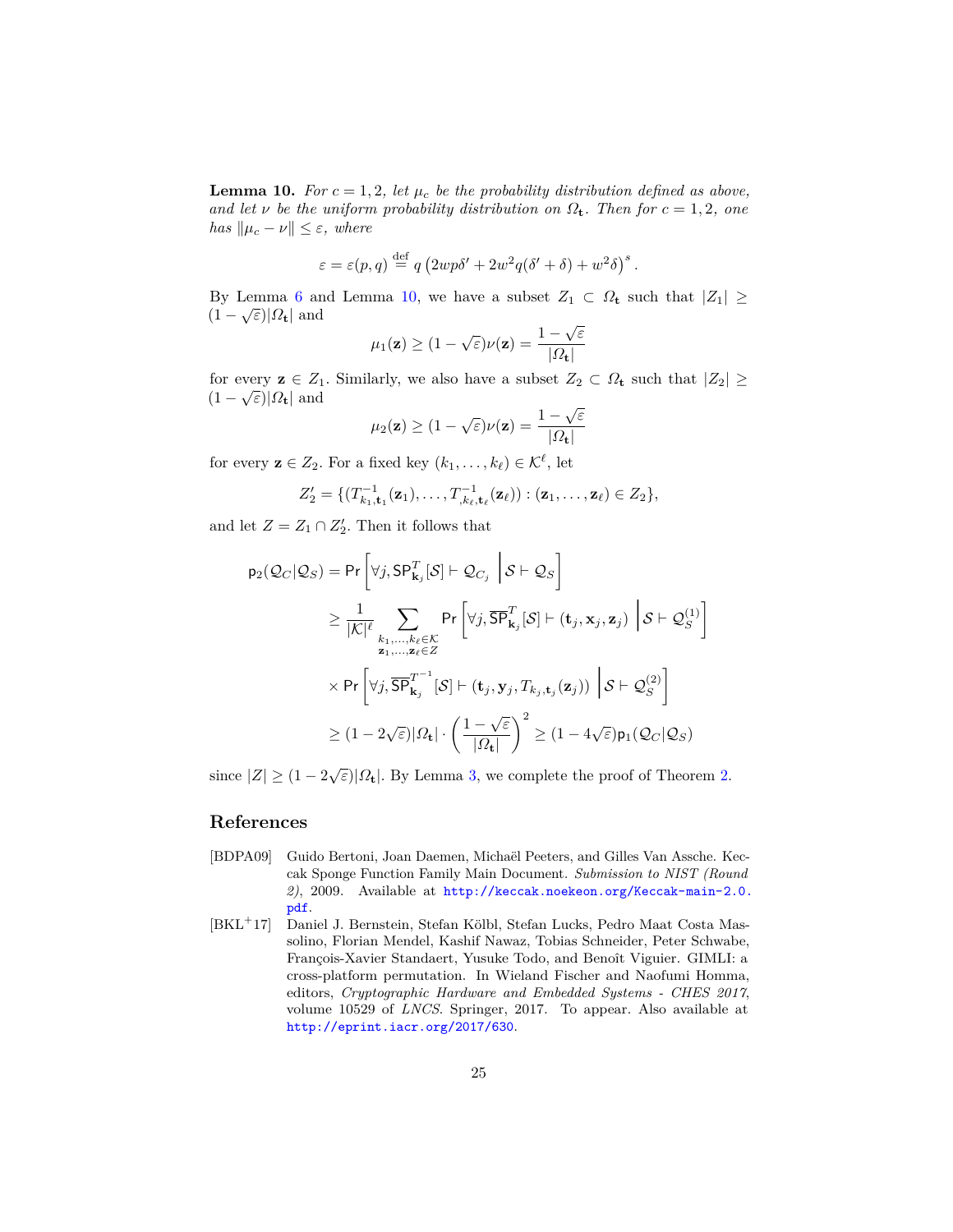- <span id="page-25-11"></span>[CDMS10] Jean-Sebastien Coron, Yevgeniy Dodis, Avradip Mandal, and Yannick Seurin. A Domain Extender for the Ideal Cipher. In Daniele Micciancio, editor, *Theory of Cryptography*, volume 5978 of *LNCS*, pages 273–289. Springer, 2010.
- <span id="page-25-0"></span>[CHK<sup>+</sup>16] Jean-Sébastien Coron, Thomas Holenstein, Robin Künzler, Jacques Patarin, Yannick Seurin, and Stefano Tessaro. How to Build an Ideal Cipher: The Indifferentiability of the Feistel Construction. *J. Cryptology*, 29(1):61–114, 2016.
- <span id="page-25-6"></span>[CLL<sup>+</sup>14] Shan Chen, Rodolphe Lampe, Jooyoung Lee, Yannick Seurin, and John P. Steinberger. Minimizing the Two-Round Even-Mansour Cipher. In Juan A. Garay and Rosario Gennaro, editors, *Advances in Cryptology - CRYPTO 2014 (Proceedings, Part I)*, volume 8616 of *LNCS*, pages 39–56. Springer, 2014.
- <span id="page-25-7"></span>[CLS15] Benoît Cogliati, Rodolphe Lampe, and Yannick Seurin. Tweaking Even-Mansour Ciphers. In Rosario Gennaro and Matthew Robshaw, editors, *Advances in Cryptology - CRYPTO 2015 (Proceedings, Part I)*, volume 9215 of *LNCS*, pages 189–208. Springer, 2015.
- <span id="page-25-9"></span>[CS06a] Debrup Chakraborty and Palash Sarka. HCH: A New Tweakable Enciphering Scheme Using the Hash-Encrypt-Hash Approach. In Rana Barua and Tanja Lange, editors, *Progress in Cryptology - INDOCRYPT 2006*, volume 4329 of *LNCS*, pages 287–302. Springer, 2006.
- <span id="page-25-1"></span>[CS06b] Debrup Chakraborty and Palash Sarkar. A New Mode of Encryption Providing a Tweakable Strong Pseudo-random Permutation. In Matthew Robshaw, editor, *Fast Software Encryption - FSE 2006*, volume 4047 of *LNCS*, pages 293–309. Springer, 2006.
- <span id="page-25-5"></span>[CS14] Shan Chen and John Steinberger. Tight Security Bounds for Key-Alternating Ciphers. In Phong Q. Nguyen and Elisabeth Oswald, editors, *Advances in Cryptology - EUROCRYPT 2014*, volume 8441 of *LNCS*, pages 327–350. Springer, 2014.
- <span id="page-25-2"></span>[DKS<sup>+</sup>17] Yevgeniy Dodis, Jonathan Katz, John P. Steinberger, Aishwarya Thiruvengadam, and Zhe Zhang. Provable Security of Substitution-Permutation Networks. IACR Cryptology ePrint Archive, Report 2017/016, 2017. Available at <http://eprint.iacr.org/2017/016>.
- <span id="page-25-3"></span>[DSSL16] Yevgeniy Dodis, Martijn Stam, John P. Steinberger, and Tianren Liu. Indifferentiability of Confusion-Diffusion Networks. In Marc Fischlin and Jean-Sébastien Coron, editors, *Advances in Cryptology - EUROCRYPT 2016 (Proceedings, Part II)*, volume 9666 of *LNCS*, pages 679–704. Springer, 2016.
- <span id="page-25-4"></span>[EM97] Shimon Even and Yishay Mansour. A Construction of a Cipher from a Single Pseudorandom Permutation. *J. Cryptology*, 10(3):151–162, 1997.
- <span id="page-25-10"></span>[FM07] Scott R. Fluhrer and David A. McGrew. The Security of the Extended Codebook (XCB) Mode of Operation. In Carlisle Adams, Ali Miri, and Michael Wiener, editors, *SAC 2007: Selected Areas in Cryptography*, volume 4876 of *LNCS*, pages 311–327. Springer, 2007.
- <span id="page-25-8"></span>[GJMN16] Robert Granger, Philipp Jovanovic, Bart Mennink, and Samuel Neves. Improved Masking for Tweakable Blockciphers with Applications to Authenticated Encryption. In Marc Fischlin and Jean-Sebastien Coron, editors, *Advances in Cryptology - Eurocrypt 2016 (Proceedings, Part I)*, volume 9665 of *LNCS*, pages 263–293. Springer, 2016.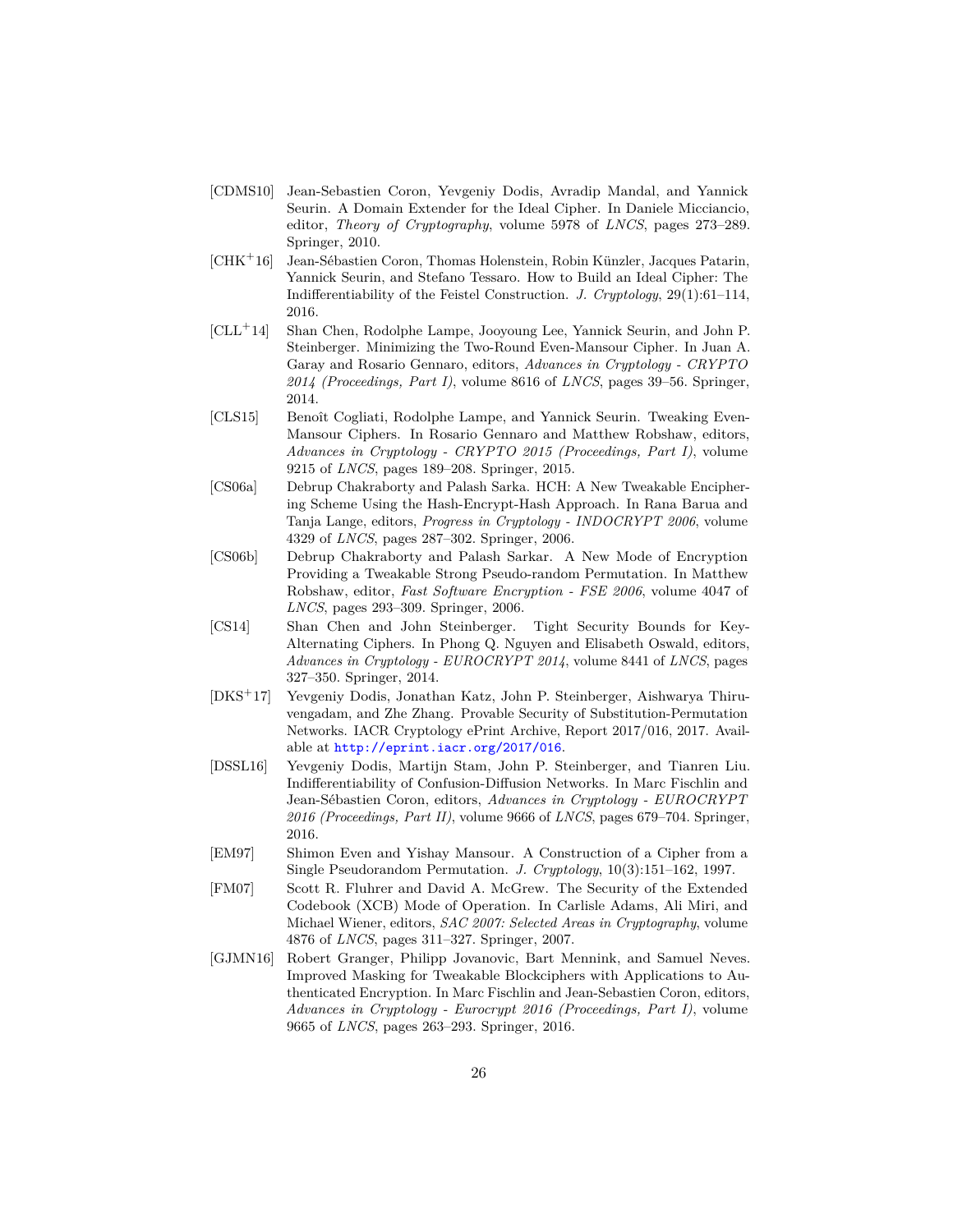- <span id="page-26-12"></span>[Hal04] Shai Halevi. EME\*: Extending EME to Handle Arbitrary-Length Messages with Associated Data. In Anne Canteaut and Kapaleeswaran Viswanathan, editors, *Progress in Cryptology - INDOCRYPT 2004*, volume 3348 of *LNCS*, pages 315–327. Springer, 2004.
- <span id="page-26-3"></span>[Hal07] Shai Halevi. Invertible Universal Hashing and the TET Encryption Mode. In Alfred Menezes, editor, *Advances in Cryptology - Crypto 2007*, volume 4622 of *LNCS*, pages 412–429. Springer, 2007.
- <span id="page-26-2"></span>[HKT11] Thomas Holenstein, Robin Künzler, and Stefano Tessaro. The Equivalence of the Random Oracle Model and the Ideal Cipher Model, Revisited. In Lance Fortnow and Salil P. Vadhan, editors, *Symposium on Theory of Computing - STOC 2011*, pages 89–98. ACM, 2011.
- <span id="page-26-10"></span>[HR03] Shai Halevi and Phillip Rogaway. A Tweakable Enciphering Mode. In Dan Boneh, editor, *Advances in Cryptology - Crypto 2003*, volume 2729 of *LNCS*, pages 482–499. Springer, 2003.
- <span id="page-26-11"></span>[HR04] Shai Halevi and Phillip Rogaway. A Parallelizable Enciphering Mode. In Tatsuaki Okamoto, editor, *Topics in Cryptology - CT-RSA 2004*, volume 2964 of *LNCS*, pages 292–304. Springer, 2004.
- <span id="page-26-1"></span>[HR10] Viet Tung Hoang and Phillip Rogaway. On Generalized Feistel Networks. In Tal Rabin, editor, *Advances in Cryptology - CRYPTO 2010*, volume 6223 of *LNCS*, pages 613–630. Springer, 2010.
- <span id="page-26-4"></span>[HT16] Viet Tung Hoang and Stefano Tessaro. Key-Alternating Ciphers and Key-Length Extension: Exact Bounds and Multi-user Security. In Matthew Robshaw and Jonathan Katz, editors, *Advances in Cryptology - CRYPTO 2016 (Proceedings, Part I)*, volume 9814 of *LNCS*, pages 3–32. Springer, 2016.
- <span id="page-26-6"></span>[IK00] Tetsu Iwata and Kaoru Kurosawa. On the Pseudorandomness of the AES Finalists - RC6 and Serpent. In Bruce Schneier, editor, *Fast Software Encryption - FSE 2000*, volume 1978 of *LNCS*, pages 231–243. Springer, 2000.
- <span id="page-26-13"></span>[LPS12] Rodolphe Lampe, Jacques Patarin, and Yannick Seurin. An Asymptotically Tight Security Analysis of the Iterated Even-Mansour Cipher. In Xiaoyun Wang and Kazue Sako, editors, *Advances in Cryptology - ASIACRYPT 2012*, volume 7658 of *LNCS*, pages 278–295. Springer, 2012.
- <span id="page-26-0"></span>[LR88] Michael Luby and Charles Rackoff. How to Construct Pseudorandom Permutations from Pseudorandom Functions. *SIAM Journal on Computing*, 17(2):373–386, 1988.
- <span id="page-26-9"></span>[Men16] Bart Mennink. XPX: Generalized Tweakable Even-Mansour with Improved Security Guarantees. In Matthew Robshaw and Jonathan Katz, editors, *Advances in Cryptology - Crypto 2016 (Proceedings, Part I)*, volume 9814 of *LNCS*, pages 64–94. Springer, 2016.
- <span id="page-26-8"></span>[MRH04] Ueli M. Maurer, Renato Renner, and Clemens Holenstein. Indifferentiability, Impossibility Results on Reductions, and Applications to the Random Oracle Methodology. In Moni Naor, editor, *Theory of Cryptography Conference-TCC 2004*, volume 2951 of *LNCS*, pages 21–39. Springer, 2004.
- <span id="page-26-5"></span>[MRS09] Ben Morris, Phillip Rogaway, and Till Stegers. How to Encipher Messages on a Small Domain. In Shai Halevi, editor, *Advances in Cryptology - CRYPTO 2009*, volume 5677 of *LNCS*, pages 286–302. Springer, 2009.
- <span id="page-26-7"></span>[MV15] Eric Miles and Emanuele Viola. Substitution-Permutation Networks, Pseudorandom Functions, and Natural Proofs. *J. ACM*, 62(6):46:1–46:29, December 2015.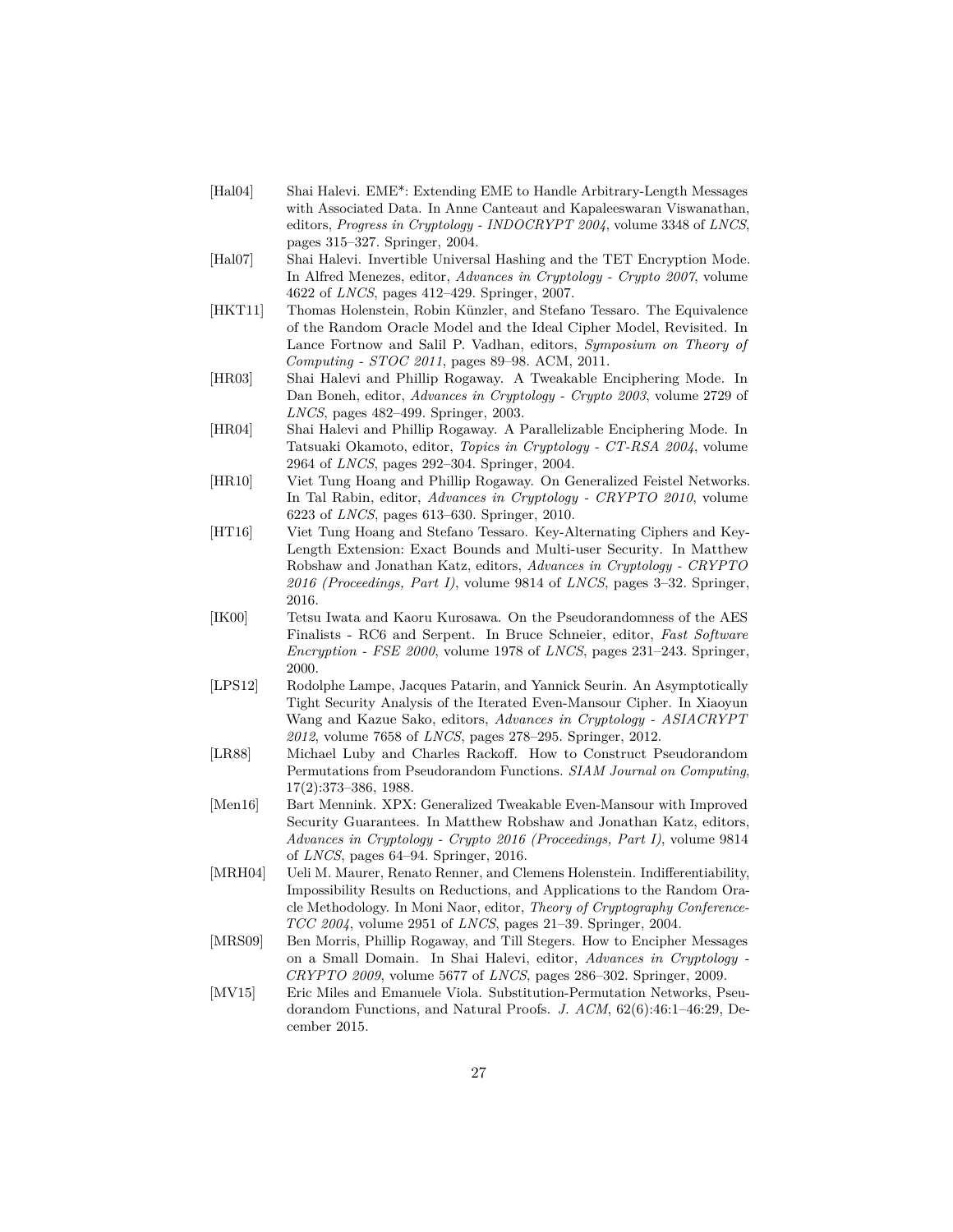<span id="page-27-0"></span>

| [Pat03] | Jacques Patarin. Luby-Rackoff: 7 Rounds Are Enough for $2^{n(1-\epsilon)}$ Security. |
|---------|--------------------------------------------------------------------------------------|
|         | In Dan Boneh, editor, Advances in Cryptology - CRYPTO 2003, volume                   |
|         | 2729 of <i>LNCS</i> , pages $513-529$ . Springer, 2003.                              |

- <span id="page-27-1"></span>[Pat04] Jacques Patarin. Security of Random Feistel Schemes with 5 or More Rounds. In Matthew K. Franklin, editor, *Advances in Cryptology - CRYPTO 2004*, volume 3152 of *LNCS*, pages 106–122. Springer, 2004.
- <span id="page-27-4"></span>[Pat08] Jacques Patarin. The "Coefficients H" Technique. In Roberto Maria Avanzi, Liam Keliher, and Francesco Sica, editors, *Selected Areas in Cryptography - SAC 2008*, volume 5381 of *LNCS*, pages 328–345. Springer, 2008.
- <span id="page-27-2"></span>[Pat10] Jacques Patarin. Security of Balanced and Unbalanced Feistel Schemes with Linear Non Equalities. IACR Cryptology ePrint Archive, Report 2010/293, 2010. Available at <http://eprint.iacr.org/2010/293>.
- <span id="page-27-3"></span>[Tes14] Stefano Tessaro. Optimally Secure Block Ciphers from Ideal Primitives. In Tetsu Iwata and Jung Hee Cheon, editors, *Advances in Cryptology - ASIACRYPT 2014*, volume 9453 of *LNCS*, pages 437–462. Springer, 2014.
- <span id="page-27-5"></span>[WFW05] Peng Wang, Dengguo Feng, and Wenling Wu. The Security of the Extended Codebook (XCB) Mode of Operation. In Dengguo Feng, Dongdai Lin, and Moti Yung, editors, *CISC 2005: Information Security and Cryptology*, volume 3822 of *LNCS*, pages 175–188. Springer, 2005.

## <span id="page-27-6"></span>**A Proof of Lemma [10](#page-23-0)**

We will prove Lemma [10](#page-23-0) when  $c = 1$ ; the proof is similar when  $c = 2$ . We begin by defining a lexicographical order on the set of indices (with an extra element (0*,* 0) added)

$$
I = \{(j, i) : 1 \le j \le \ell, 1 \le i \le q_j\} \cup \{(0, 0)\}
$$

such that  $(j, i) < (j', i')$  if and only if either  $j < j'$  or  $(j = j'$  and  $i < i'$ ). The index immediately following  $(j, i)$  will be denoted  $(j, i)^+$ , and the one immediately followed by  $(j, i)$  will be denoted  $(j, i)^-$ . For example,  $(1, 2)^+ = (1, 3)$  and  $(1,3)^{-} = (1,2)$  if  $q_1 > 2$ , and  $(1,2)^{+} = (2,1)$  and  $(2,1)^{-} = (1,2)$  if  $q_1 = 2$ .

For  $(\beta, \alpha) \in I$ , we define probability distributions  $\pi_{\beta,\alpha}$  as follows: for each  $\mathbf{z} = (\mathbf{z}_j)_{1 \leq j \leq \ell} = (z_{j,i})_{1 \leq j \leq \ell, 1 \leq i \leq q_j} \in \Omega_{\mathbf{t}_1} \times \cdots \times \Omega_{\mathbf{t}_{\ell}}, \pi_{\beta,\alpha}(\mathbf{z})$  is defined as the conditional probability that

1. 
$$
\left(\overline{\text{SP}}_{\mathbf{k}_1}^T[\mathcal{S}](\mathbf{t}_1, \mathbf{x}_1), \dots, \overline{\text{SP}}_{\mathbf{k}_{\beta-1}}^T[\mathcal{S}](\mathbf{t}_{\beta-1}, \mathbf{x}_{\beta-1})\right) = (\mathbf{z}_1, \dots, \mathbf{z}_{\beta-1}),
$$
  
\n2. 
$$
\left(\overline{\text{SP}}_{\mathbf{k}_\beta}^T[\mathcal{S}](t_{\beta,1}, x_{\beta,1}), \dots, \overline{\text{SP}}_{\mathbf{k}_\beta}^T[\mathcal{S}](t_{\beta,\alpha}, x_{\beta,\alpha})\right) = (z_{\beta,1}, \dots, z_{\beta,\alpha}),
$$
  
\n3. 
$$
\left(\overline{\text{SP}}_{\mathbf{k}_\beta}^T[\mathcal{S}](t_{\beta,\alpha+1}, x_{\beta,\alpha+1}'), \dots, \overline{\text{SP}}_{\mathbf{k}_\beta}^T[\mathcal{S}](t_{\beta,q_\beta}, x_{\beta,q_\beta}')\right) = (z_{\beta,\alpha+1}, \dots, z_{\beta,q_\beta}),
$$
  
\n4. 
$$
\left(\overline{\text{SP}}_{\mathbf{k}_\beta}^T[\mathcal{S}](\mathbf{t}_{\beta,1}, \dots, \mathbf{t}_{\beta,q_\beta}')\right) = (z_{\beta,\alpha+1}, \dots, z_{\beta,q_\beta}),
$$

4. 
$$
\left(\overline{\text{SP}}_{\mathbf{k}_{\beta+1}}^T[\mathcal{S}](\mathbf{t}_{\beta+1}, \mathbf{x}'_{\beta+1}), \ldots, \overline{\text{SP}}_{\mathbf{k}_{\ell}}^T[\mathcal{S}](\mathbf{t}_{\ell}, \mathbf{x}'_{\ell})\right) = (\mathbf{z}_{\beta+1}, \ldots, \mathbf{z}_{\ell}),
$$

subject to  $S \vdash \mathcal{Q}_S^{(1)}$ , when

- 1.  $(\mathbf{k}_j)_{1 \leq j \leq \ell} \overset{\hspace{0.1em}\mathsf{\scriptscriptstyle\$}}{\leftarrow} (\mathcal{K}^s)^\ell,$
- 2.  $S \overset{\hspace{0.1em}\mathsf{\scriptscriptstyle\$}}{\leftarrow} \mathsf{Perm}(n)^s,$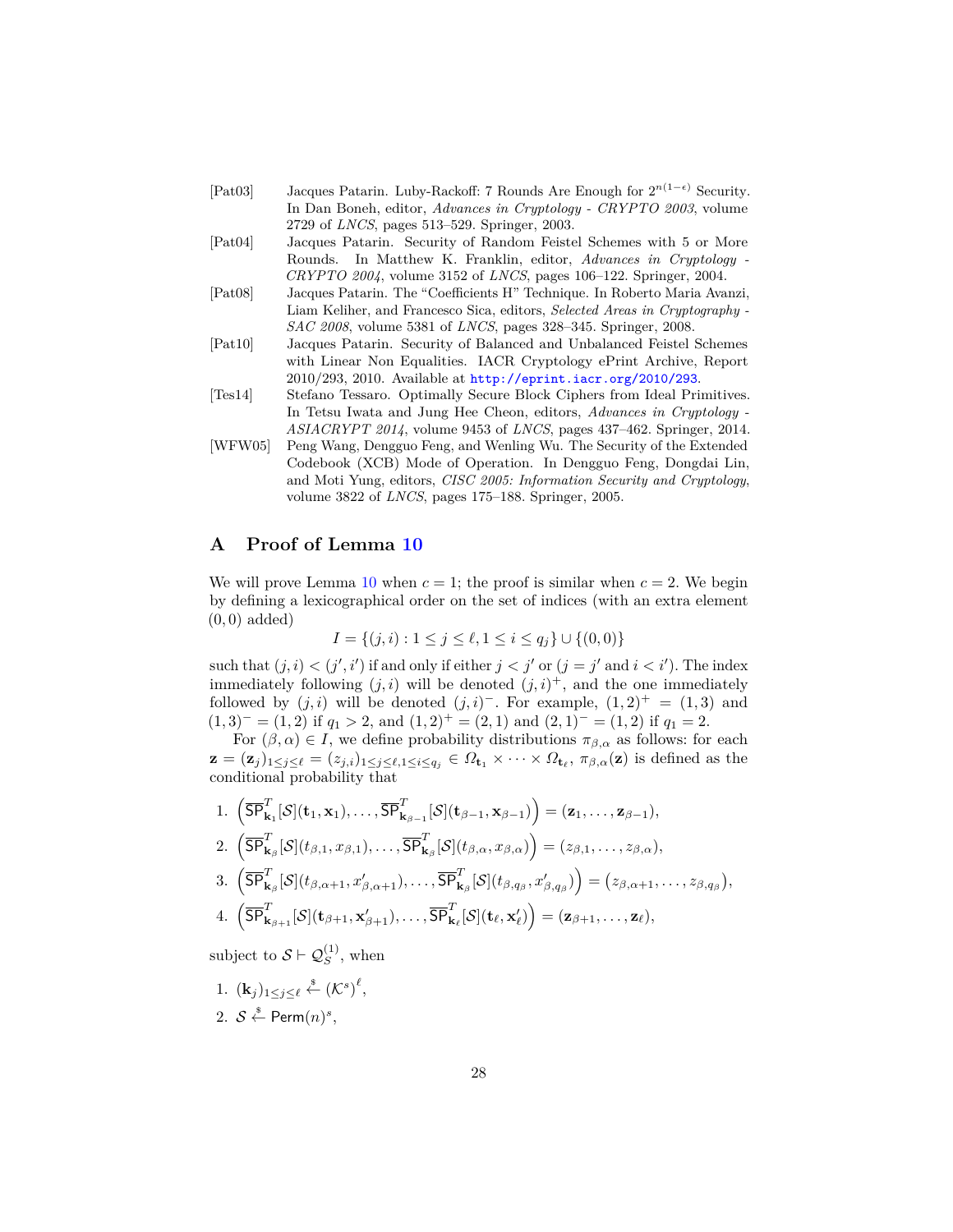3.  $(x'_{\beta,\alpha+1},\ldots,x'_{\beta,q_{\beta}}) \stackrel{\$}{\leftarrow} \Omega_{\mathbf{t}_{\beta}}(\mathbf{x}_{\beta},\alpha),$  $4. \mathbf{x}'_{\beta+1} \overset{\$}{\leftarrow} \Omega_{\mathbf{t}_{\beta+1}}, \ldots, \mathbf{x}'_{\ell} \overset{\$}{\leftarrow} \Omega_{\mathbf{t}_{\ell}},$ 

where

$$
\Omega_{\mathbf{t}_{\beta}}(\mathbf{x}_{\beta},\alpha) \stackrel{\text{def}}{=} \left\{ (u_{\alpha+1},\ldots,u_q) : (x_{\beta,1},\ldots,x_{\beta,\alpha},u_{\alpha+1},\ldots,u_q) \in \Omega_{\mathbf{t}_{\beta}} \right\}.
$$

Then we can check that  $\pi_{0,0} = \nu$  and  $\pi_{\ell,q_\ell} = \mu_1$  by definition. Since

<span id="page-28-0"></span>
$$
\|\mu_1 - \nu\| \le \sum_{m \in I \setminus \{(0,0)\}} \|\pi_m - \pi_{m-}\|,\tag{12}
$$

we will focus on upper bounding  $\|\pi_m - \pi_{m-}\|$  for each  $m = (\beta, \alpha) \in I \setminus \{(0, 0)\}.$ 

In order to couple  $\pi_m$  and  $\pi_{m}$ -, we define a sampling process that returns a pair of random variables  $(A, B) \in \Omega \times \Omega$ , where we will write

$$
A = (\mathbf{a}_1, \dots, \mathbf{a}_\ell)
$$
  

$$
B = (\mathbf{b}_1, \dots, \mathbf{b}_\ell).
$$

First, we initialize sets  $D[h]$  and  $R[h]$ ,  $h = 1, \ldots, s$ , as the domain and the range of the evaluations of  $S_h$  that have been fixed by  $\mathcal{Q}_S^{(1)}$  $S<sup>(1)</sup>$ . All the evaluations of the S-boxes are also recorded in variables  $S[h, x]$ . This stage can be formally described as follows.

## **Initialization**

```
l \leftarrow 1 to s do
      D[h] \leftarrow \{x \in \{0, 1\}^n : (h, x, y) \in \mathcal{Q}_{S_h} \text{ for some } y\}R[h] \leftarrow \{y \in \{0, 1\}^n : (h, x, y) \in \mathcal{Q}_{S_h} \text{ for some } x\}for x \in \{0, 1\}^n do
            if (h, x, y) \in \mathcal{Q}_{S_h} then
                 S[h, x] \leftarrow yelse
                 S[h,x] \leftarrow \perp
```
The sampling process makes calls to a subroutine SB that faithfully simulates independent random S-boxes by lazy sampling. Precisely, it works as follows.

## **Subroutine** SB(*h, z*)

**if**  $S[h, z] = \perp$  **then**  $S[h, z] \stackrel{\$}{\leftarrow} \{0, 1\}^n \backslash \mathsf{R}[h]$ D[*h*] ← D[*h*] ∪ {*z*}  $R[h] \leftarrow R[h] \cup \{S[h,z]\}$ **return** *S*[*h, z*]

In order to sample  $\mathbf{a}_j$  and  $\mathbf{b}_j$  for  $j = 1, \ldots, \beta - 1$ , this process initializes variables  $z[j, i]$  as  $x_{j,i}$  for  $(j, i) \leq (\beta - 1, q_{\beta-1})$ , and faithfully updates them as follows.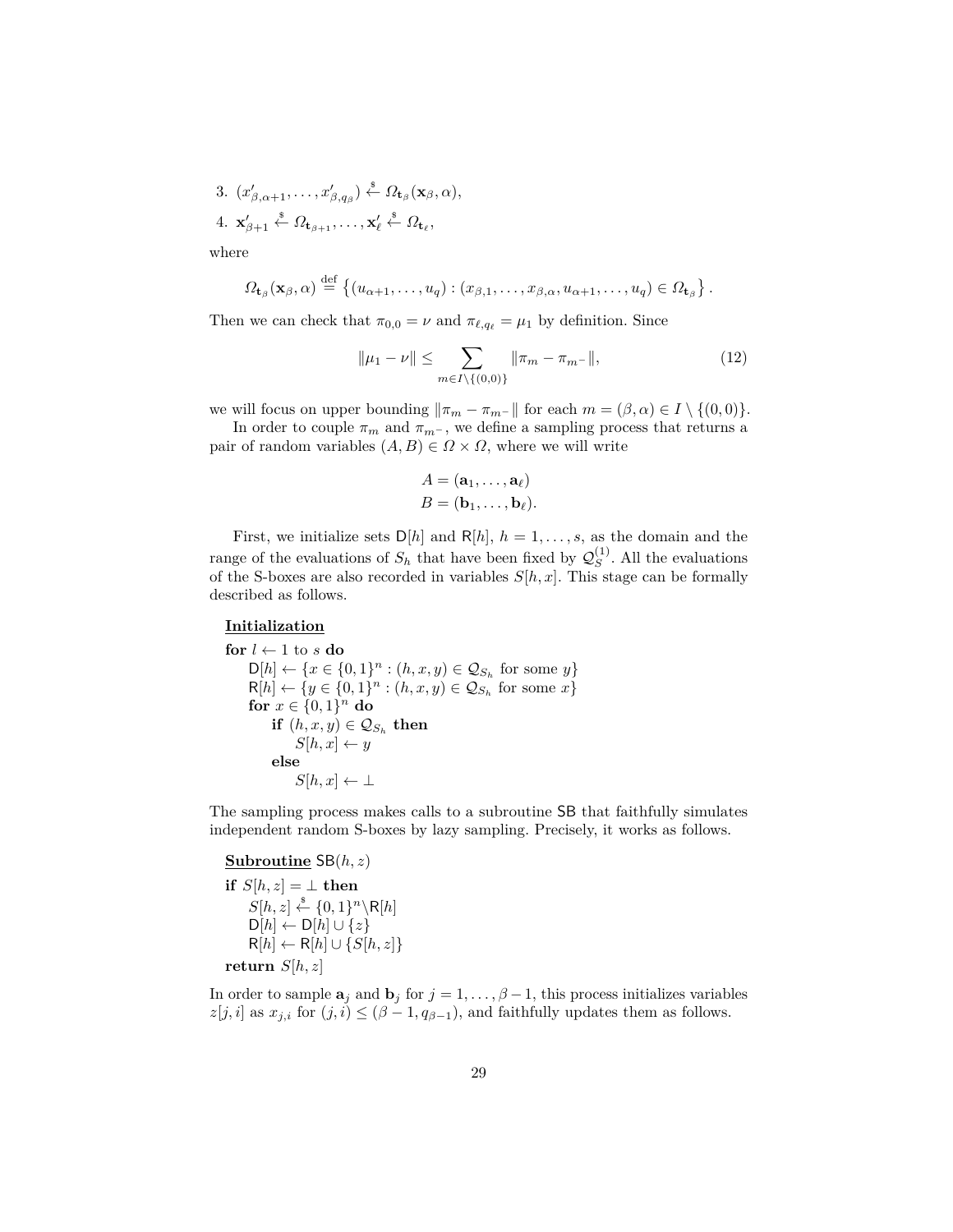```
for (j, i) \leq (\beta - 1, q_{\beta-1}) do
      z[j, i] \leftarrow x_{j,i}for j ← 1 to \beta – 1 do
      for h \leftarrow 1 to s do
             k \overset{\hspace{0.1em}\mathsf{\scriptscriptstyle\$}}{\leftarrow} \mathcal{K}for i \leftarrow 1 to q_j do
                    z[j, i] \leftarrow T_{k, t[j, i]}(z[j, i])Break z[j, i] = z[j, i]_1 || \dots ||z[j, i]_w into n-bit blocks
                    z[j, i] \leftarrow \text{SB}(h, z[j, i]_1)|| \dots ||\text{SB}(h, z[j, i]_w)\mathbf{a}_j \leftarrow (z[j, 1], \dots, z[j, q_j])\mathbf{b}_j \leftarrow \mathbf{a}_j
```
Next, we focus on  $j = \beta$ ; suppose that **t**<sub>*β*</sub> consists of *d* different tweaks,  $t_1^*, \ldots, t_d^* \in$  $\mathcal{T}$ , and let  $\mathbf{x}_{\beta} = (\mathbf{x}_1^*, \dots, \mathbf{x}_d^*)$ ,  $\mathbf{a}_{\beta} = (\mathbf{a}_1^*, \dots, \mathbf{a}_d^*)$ , and  $\mathbf{b}_{\beta} = (\mathbf{b}_1^*, \dots, \mathbf{b}_d^*)$ , where  $\mathbf{x}^*_{\gamma}$ ,  $\mathbf{a}^*_{\gamma}$  and  $\mathbf{b}^*_{\gamma}$  correspond to  $t^*_{\gamma}$  for  $\gamma = 1, \dots, d$ . We will also write

$$
\mathbf{x}^*_{\gamma} = (x^*_{\gamma,1},\ldots,x^*_{\gamma,q'_{\gamma}}),
$$

for  $\gamma = 1, \ldots, d$ , and define a lexicographical order on this set of new (double) indices. Suppose that  $x_{\beta,\alpha}$  corresponds to  $x^*_{\gamma,\gamma'}$  by the reindexing. Then the sampling of  $\mathbf{a}_{\beta}$  and  $\mathbf{b}_{\beta}$  consists of initialization, update and finalization stages as follows.

## **Initialization**

```
for j ← 1 to γ − 1 do
        for i \leftarrow 1 to q'_i do
                z^*[j,i] \leftarrow x^*_{j,i}for i \leftarrow 1 to \gamma' - 1 do
        z^*[\gamma, i] \leftarrow x^*_{\gamma, i}a \stackrel{\$}{\leftarrow} \{0,1\}^{wn} \setminus \{x_{\gamma,1}, \ldots, x_{\gamma,\gamma'-1}\}b \leftarrow x_{\gamma,\gamma'}
```
#### **Update**

```
for h \leftarrow 1 to s do
       k \stackrel{\hspace{0.1em}\mathsf{\scriptscriptstyle\$}}{\leftarrow} \mathcal{K}for j ← 1 to γ − 1 do
             for i \leftarrow 1 to q'_i do
                    z^*[j, i] \leftarrow T_{k,t_j^*}(z^*[j, i])Break z^*[j, i] = z^*[j, i]_1 || \dots ||z^*[j, i]_w into n-bit blocks
                    z^*[j, i] \leftarrow \text{SB}(h, z^*[j, i]_1)|| \dots ||\text{SB}(h, z^*[j, i]_w)for i \leftarrow 1 to \gamma' - 1 do
             z^*[\gamma, i] \leftarrow T_{k,t^*_{\gamma}}(z^*[\gamma, i])Break z^*[\gamma, i] = z^*[\gamma, i]_1 || \dots || z^*[\gamma, i]_w into n-bit blocks
             z^*[\gamma, i] \leftarrow \text{SB}(h, z^*[\gamma, i]_1) || \dots || \text{SB}(h, z^*[\gamma, i]_w)a \leftarrow T_{k,t_{\gamma}^*}(a)
```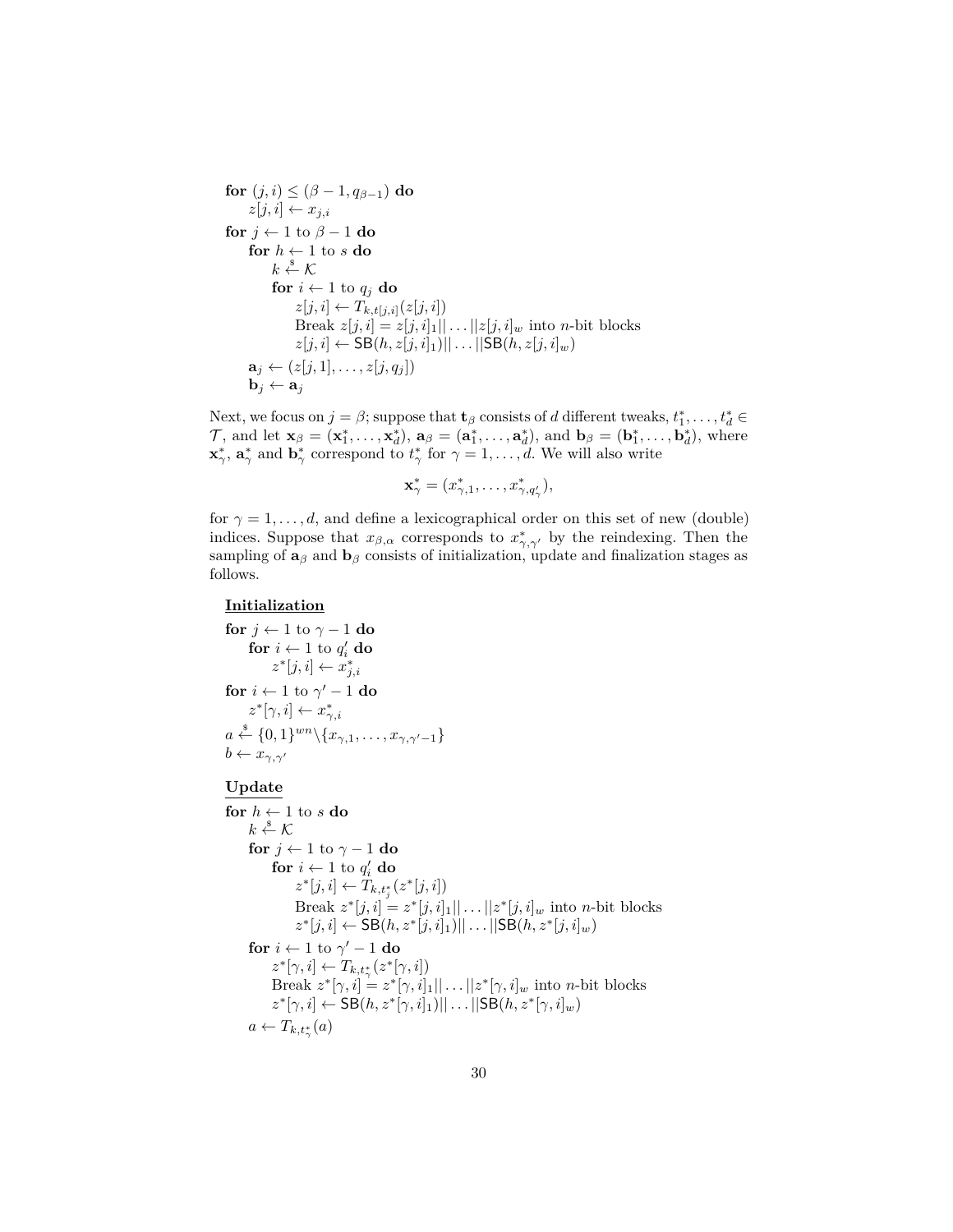$b \leftarrow T_{k,t_{\gamma}^{*}}(b)$ Break  $a = a_1 || \dots || a_w$  and  $b = b_1 || \dots || b_w$  into *n*-bit blocks **for**  $j \leftarrow 1$  to  $w$  **do if**  $a_j$  ∈ D[*h*] or  $b_j$  ∈ D[*h*] **then bad**[*h*] ← **true for**  $i \leftarrow 2$  to  $w$  **do for**  $j' \leftarrow 1$  to  $j - 1$  **do**  $\mathbf{if}$   $a_j = a_{j'}$  or  $b_j = b_{j'}$  then  $\mathbf{bad}[h] \leftarrow \mathbf{true}$ **if**  $\text{bad}[h] = \text{true}$  then  $a \leftarrow \text{SB}(h, a_1) || \dots || \text{SB}(h, a_w)$  $b \leftarrow \text{SB}(h, b_1) || \dots || \text{SB}(h, b_w)$ **else**  $(a_1, \ldots, a_w) \stackrel{\$}{\leftarrow} (\{0, 1\}^n \backslash \mathsf{R}[h])^{*w}$  $(b_1, \ldots, b_w) \leftarrow (a_1, \ldots, a_w)$ 

## **Finalization**

**for** *j* ← 1 to *γ* − 1 **do**  $\mathbf{a}_j^* \leftarrow (z^*[j, 1], \dots, z^*[j, q'_j])$  $\mathbf{b}^*_j \leftarrow \mathbf{a}^*_j$ **if**  $a = b$  **then**  $(a[\gamma, \gamma' + 1], \ldots, a[\gamma, q'] \rangle \overset{\text{s}}{\leftarrow} (\{0, 1\}^{wn} \setminus \{z[\gamma, 1], \ldots, z[\gamma, \gamma' - 1], a\})^{*(q'_{\gamma} - \gamma')}$  $(b[\gamma, \gamma' + 1], \ldots, b[\gamma, q'_\gamma]) \leftarrow (a[\gamma, \gamma' + 1], \ldots, a[\gamma, q'_\gamma])$ **else**  $(a[\gamma, \gamma' + 1], \ldots, a[\gamma, q'] \rangle \overset{\text{s}}{\leftarrow} (\{0, 1\}^{wn} \setminus \{z[\gamma, 1], \ldots, z[\gamma, \gamma' - 1], a\})^{*(q'_{\gamma} - \gamma')}$  $(b[\gamma, \gamma' + 1], \ldots, b[\gamma, q'_{\gamma}]) \stackrel{\$}{\leftarrow} (\{0, 1\}^{wn} \setminus \{z[\gamma, 1], \ldots, z[\gamma, \gamma' - 1], b\})^{*(q'_{\gamma} - \gamma')}$  $\mathbf{a}_{\gamma}^* \leftarrow (z[\gamma, 1], \dots, z[\gamma, \gamma' - 1], a, a[\gamma, \gamma' + 1], \dots, a[\gamma, q'_{\gamma}]\}$  $\mathbf{b}^*_\gamma \leftarrow (z[\gamma,1],\ldots,z[\gamma,\gamma'-1],b,b[\gamma,\gamma'+1],\ldots,b[\gamma,q_\gamma'])$ **for**  $j \leftarrow \gamma + 1$  to *d* **do**  $\mathbf{a}^*_j \overset{\hspace{0.1em}\mathsf{\scriptscriptstyle\$}}{\leftarrow} (\{0,1\}^{wn})^{*q'_j}$  $\mathbf{b}_j^* \overset{\hspace{0.1em}\mathsf{\scriptscriptstyle\$}}{\leftarrow} \mathbf{a}_j^*$ 

For  $j = \beta + 1, \ldots, \ell$ , variables  $\mathbf{a}_j$  and  $\mathbf{b}_j$  are coupled as follows.

**for**  $j \leftarrow \beta + 1$  to  $\ell$  **do**  $\mathbf{a}_j \overset{\hspace{0.1em}\mathsf{\scriptscriptstyle\$}}{\leftarrow} \varOmega_{\mathbf{t}_j}$  $\mathbf{b}_i \leftarrow \mathbf{a}_i$ 

The following properties are noteworthy.

- 1. Random variables *A* and *B* are distributed according to  $\pi_{m}$  and  $\pi_{m}$ , respectively.
- 2. If  $j \neq \beta$ , then  $\mathbf{a}_j = \mathbf{b}_j$ .
- 3. If  $j \neq \gamma$ , then  $\mathbf{a}_j^* = \mathbf{b}_j^*$ .
- 4. If  $\text{bad}[h]$  is not set to **true** for some  $h \in \{1, \ldots, s\}$ , then  $\mathbf{a}_{\gamma}^* = \mathbf{b}_{\gamma}^*$ .